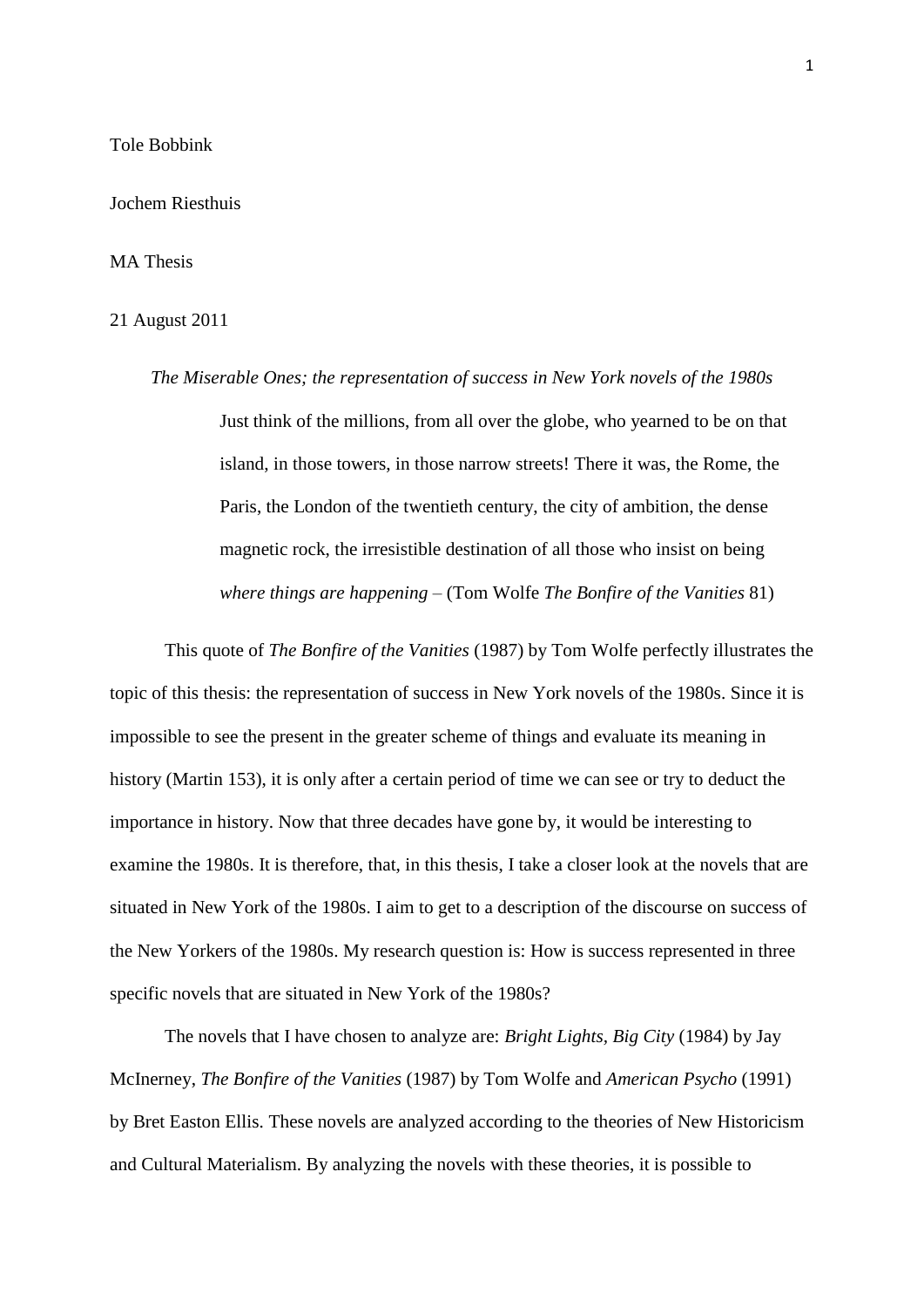describe the cultural process at work in creating these images of success and the influence they had in New York during the 1980s and early 1990s.

In order to understand 1980s literature about New York, I take a closer look at the power relations in these novels. By close-reading the society that is portrayed in these novels according to the method of New Historicism, I can describe the way in which power relations are divided in the society portrayed in these novels. Jonathan Dollimore sees, in the "Introduction" of his book *Political Shakespeare*, society in general as a reflection of the natural order of things. "Those who rule may in fact be serving their own interests and those of their class, but they, together with the institutions and practices through which they exercise and maintain power, are understood as working in the interests of the community as a whole." (7) On a conscious level they are working for their own wellbeing, but on an unconscious level they serve the bigger community that includes the less fortunate as well. Insofar as the powerful think of those less fortunate than themselves at all, they look down on them. The rulers are not fully aware of their role in the discourse of success. Neither are the less fortunate, but they both play an important role in the creation of the discourse of success.

Stephen Greenblatt writes in *Renaissance Self-Fashioning* (1980) about the way in which the authors of the Renaissance were involved in reshaping the idea of identity and thereby becoming a better version of oneself. Greenblatt sees autonomy and self-fashioning as powerful social factors: "… the power to impose a shape on oneself is an aspect of the more general power to control identity – that of others at least as often as one"s own." (Greenblatt 6) Self-fashioning is a controlled and well-considered manner of portraying yourself in the way you want others to see you. On a more general level, the theory of self-fashioning applies to the literature I analyze in this thesis. The characters I analyze are in a stream of constant self-fashioning by either creating an image of success or trying to reproduce it as closely as possible.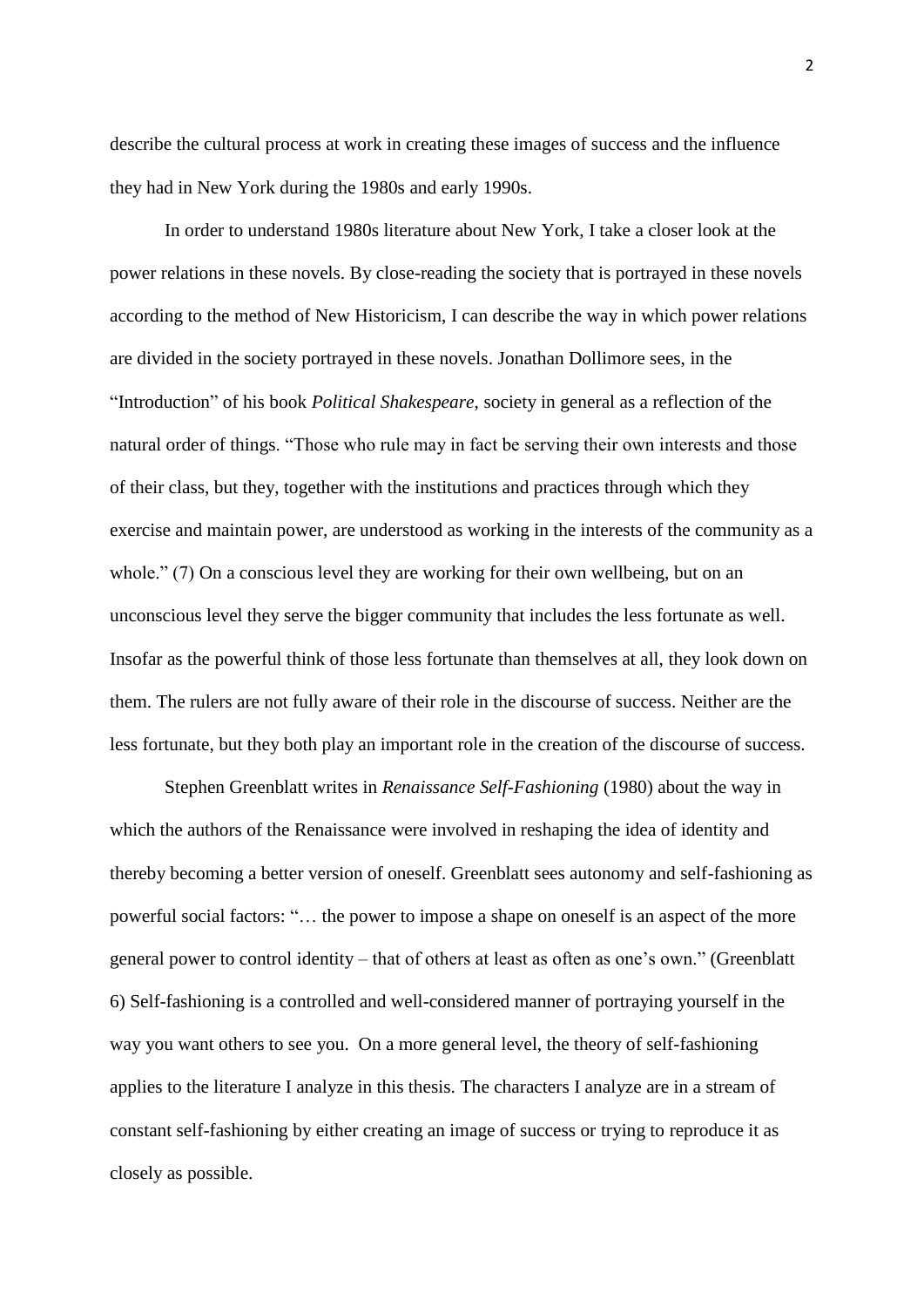To really understand a literary text and the society is was inspired by, there has to be an analytical approach that combines different methodological elements. Jonathan Dollimore and Alan Sinfield state the following in their "Foreword" to *Political Shakespeare*: (1) historical context; (2) theoretical method; (3) political commitment and (4) textual analysis. This combination gives the most elaborated comprehension of a text and its period.

> Historical context undermines the transcendent significance traditionally accorded to the literary text and allows us to recover its histories; theoretical method detaches the text from immanent criticism which seeks only to reproduce it in its own terms; socialist and feminist commitment confronts the conservative categories in which most criticism has hitherto been conducted; textual analysis locates the critique of traditional approaches where it cannot be ignored. (Dollimore & Sinfield vii)

This approach can operate without being obstructed by the former, one-sided critiques and analysis. Only then can the novels and the society they were formed by be really understood. It is this interdisciplinary approach Dollimore opts for when he states that theory in general has been too much of an individual practice (Dollimore & Sinfield 2). By combining different theoretical methods I can create a better understanding of the social environment of the 1980s and the cultural order the three novels were formed by. For my historical context, I will rely on essays written by Jay McInerney, Tom Wolfe, articles from the *New York* magazine from the 1980s and interviews held with the authors. My theoretical method for the analysis will be Greenblatt's New Historicism and for a greater part Jonathan Dollimore's and Alan Sinfield's Cultural Materialism. For conclusions on the nature of the specific discourse discussed here, I will use *The Order of Discourse* by Foucault. On one particular concept of the discourse of success, objectifying women by watching pornography, I will rely on essays written by the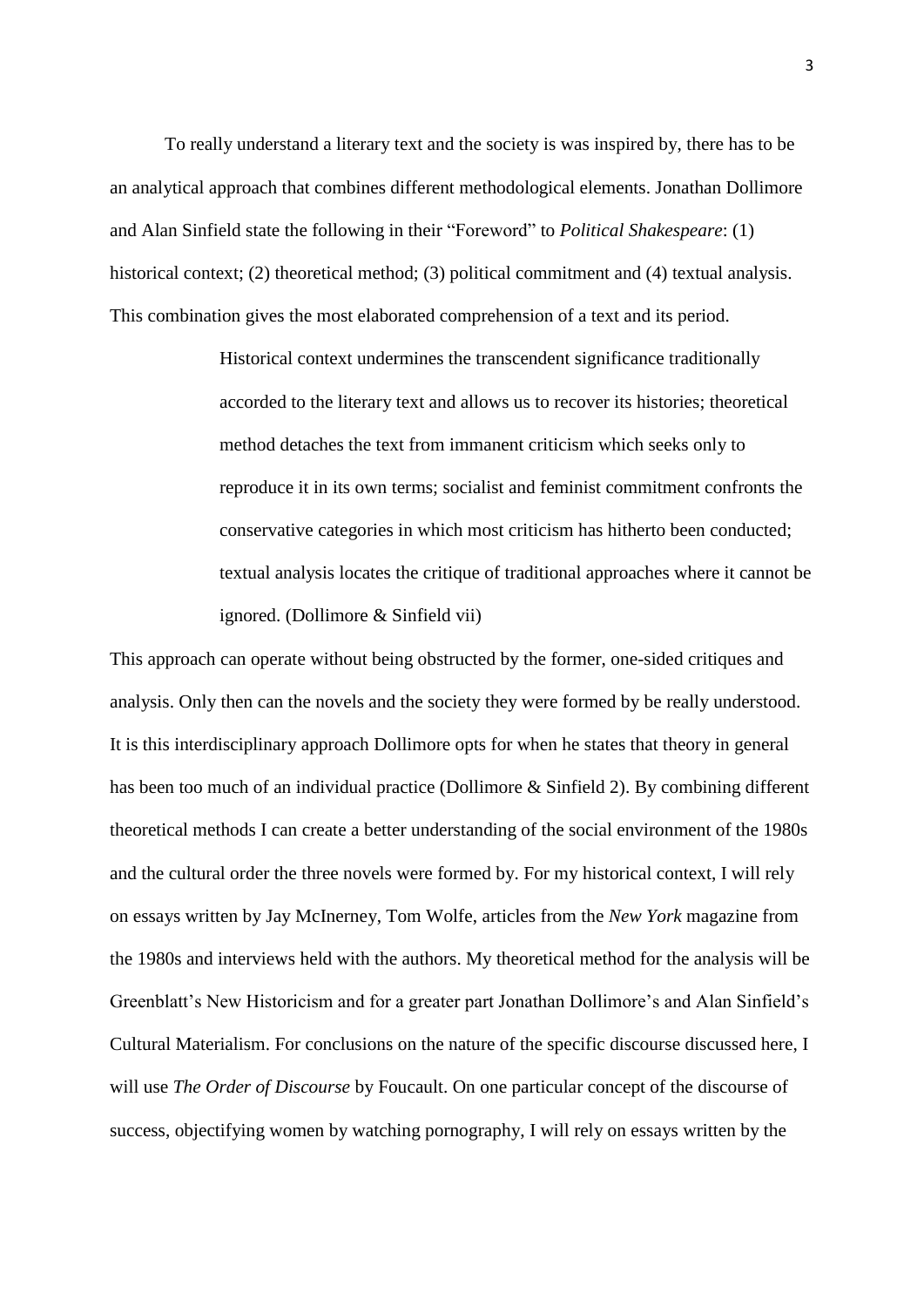Dutch writer Rudy Kousbroek. He writes on the ethics of pornography and the way in which the subtext of pornography can be more than just the gratification of sexual desire.

Throughout the analysis, the following three novels are the foundation for the close reading form of textual analysis. *Bright Lights, Big City* is a novel about a young man living in New York who is at an unstable moment in his life. His mother recently died of cancer and his wife left him abruptly to focus on her modeling career in France. To avoid dealing with the ensuing emotional turmoil, he loses himself in going out every night and taking huge amounts of cocaine. His work at The Department of Factual Verification of the *Gotham* magazine (a thinly disguised *The New Yorker*) suffers from his nightly behavior and when he drops the ball on the verification of facts in a French text, he is fired. He starts to question and disapprove of his behavior when he meets a woman he likes. The day of the first anniversary of his mother"s death, he has two experiences that almost work therapeutic. He talks with a colleague at length about the way in which his wife has left him and he talks, for the first time since his mother died, with his younger brother about the last days of their mother"s life. When he, later that night, meets his ex-wife for the first time since her abrupt disappearance, it seems he can finally start to accept his failed marriage. It is at that point he feels the desire to turn his life around. The end of the novel brings the promise of change: his life is going to change because he outgrew his former lifestyle.

*The Bonfire of the Vanities* is a detailed novel about life in New York, centered on two main characters. Sherman McCoy is a successful Wall Street bonds trader at Pierce & Pierce and sees himself as a "Master of the Universe". He is wealthy, has an expensive apartment on the Upper East Side of Manhattan and a much younger mistress. Lawrence Kramer on the other hand, is the Assistant District Attorney of the Bronx and although he has had a proper education, has to struggle to make ends meet and does not have a great financial future up ahead. Sherman McCoy is involved in a car accident in the Bronx with his mistress behind the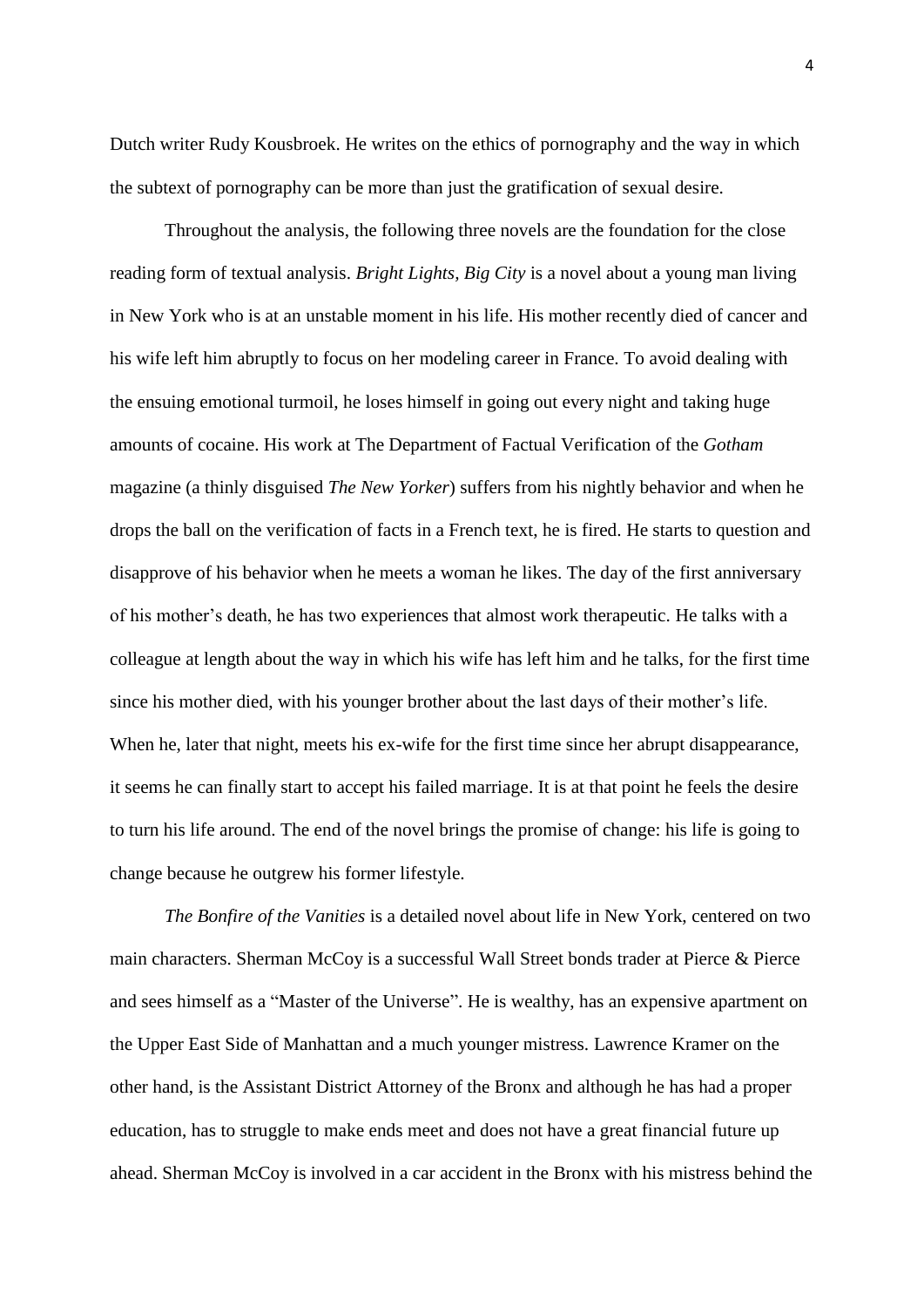wheel of his car. Lawrence Kramer is the Assistant DA who deals with this "McCoy case". Reverend Bacon is the one supporting the boy"s family who got injured in the car accident. He tries to generate as much media attention for the case as possible. He fights for the civil rights of all the lesser fortunate by making an example out of the Sherman McCoy case. He wants Sherman McCoy to be treated in the same way the poor African American would be treated if he had hit a white man. His main objection is the fact that the life of a poor black man has no value to the wealthy white population of New York.

*American Psycho* is also about a Wall Street trader at Pierce & Pierce. Patrick Bateman is a well-educated, wealthy man who has a high position at Pierce & Pierce, which he has allegedly achieved thanks to his father"s position in the company. Although this is never made explicit, it is clear that Patrick has the desire to fit in with his colleagues because of his father"s position. This ongoing desire makes him obsessed with the way he looks and acts. When he is not at work, he spends his time at the gym, going out or renting videos - mostly pornographic ones. At first, he only fantasizes about torturing and raping men and women, but after a while he starts to act out his fantasies. He tortures and kills men, for women, he has sex with them before torturing and killing them. In some cases the women have sex with Bateman voluntarily. He describes in detail how he rapes and kills his victims. It is only when he discovers the disappearance of the hidden bodies, that he questions his killings. He finds it strange his victims are not reported missing by anyone and he starts to question his sexual outbursts. It remains unclear if his raping and killing these people really happened or were part of his imagination.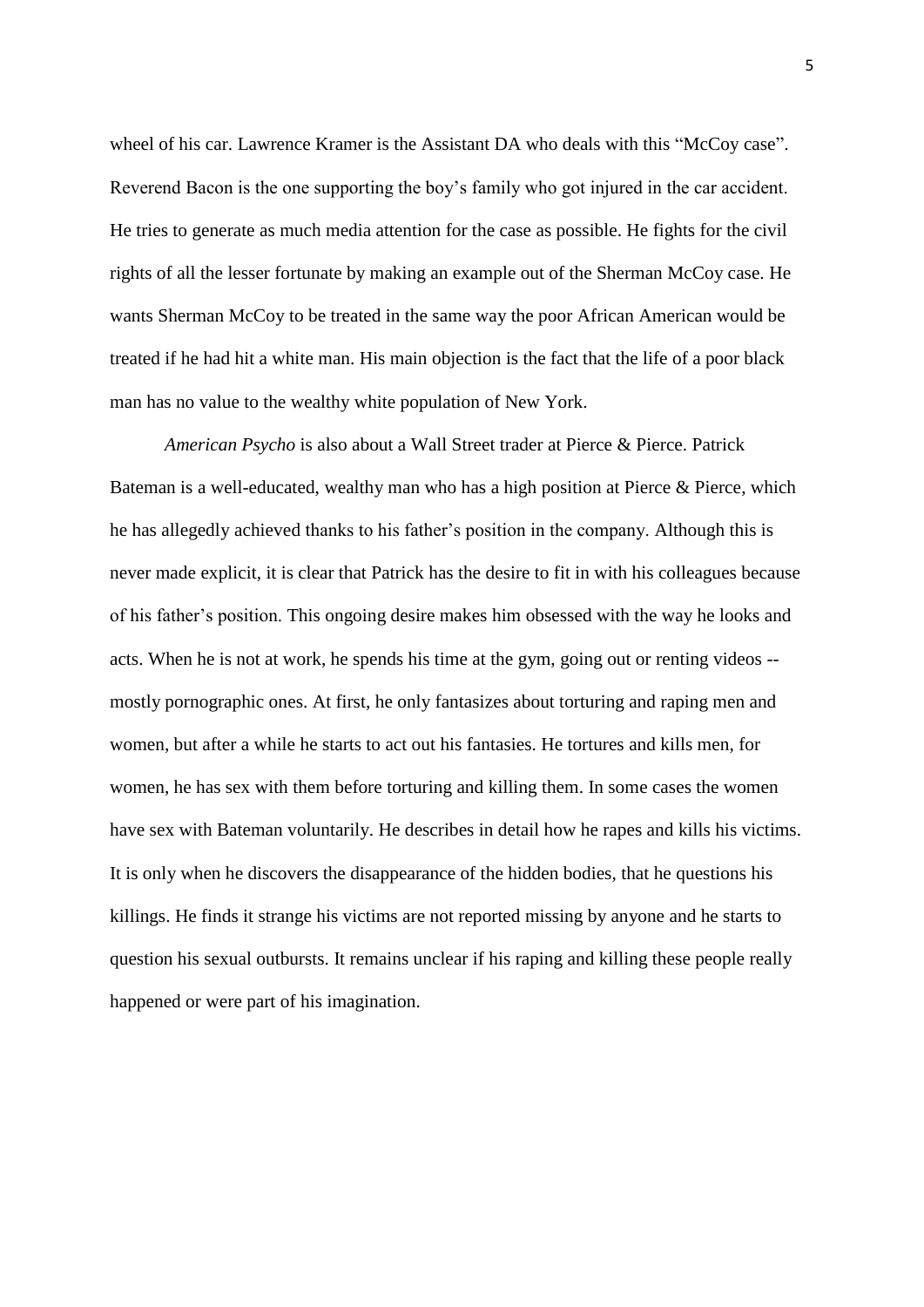# Chapter 2 *Bright Lights, Big City*

The story of the novel *Bright Lights, Big City* is a story of fast success and wealth, of a glamorous life. When the novel was first published in September of 1984, Jay McInerney became an instant celebrity – a status to which he contributed with a certain willingness. In a 1998 interview in *Publishers Weekly*, held by Lorin Stein, McInerney tells that around the time of the publication of *Bright Lights, Big City*, the executive editor of *Random House* did not expect the novel to be a success and had warned him for a disappointment.

Jay McInerney became part of a group of young authors called the *Brat Pack*. Besides McInerney, Tama Janowitz and Bret Easton Ellis were members of the group. Much to his dislike. "I was really mad when this school started being created, because I had less to gain than anybody. I was the one who"d been there first." (Stein 40) Due to their appearances in the media and the tabloids, the members of this pack became celebrities. Tama Janowitz appeared in paid advertisements and was an active self-promoter. (Stein 40) McInerney and Ellis were active in the 1980s New York nightlife and became part of the high society. They were well-known simply because they were celebrities, not just for their literary accomplishments.

In 2008 McInerney wrote an article *New York Magazine* "Yuppies in Eden". This article gives a clear view of the background for the novel *Bright Light, Big City*. He looks back on the society of the 1980s in New York and explains what it meant to be a young adult at that time and how the yuppie culture evolved out of it. In the early 1980s, he writes, New York was strongly divided along ethnic and class lines. The wealthy people lived in the city, centered around the Upper East Side, the middle class was slowly moving out of the city and crime was a mayor problem. It was with the election of Ronald Reagan as President, that New York as a city was rising. The financial market grew and Wall Street created more jobs. This meant an increasing population of young successful men in the city who were looking for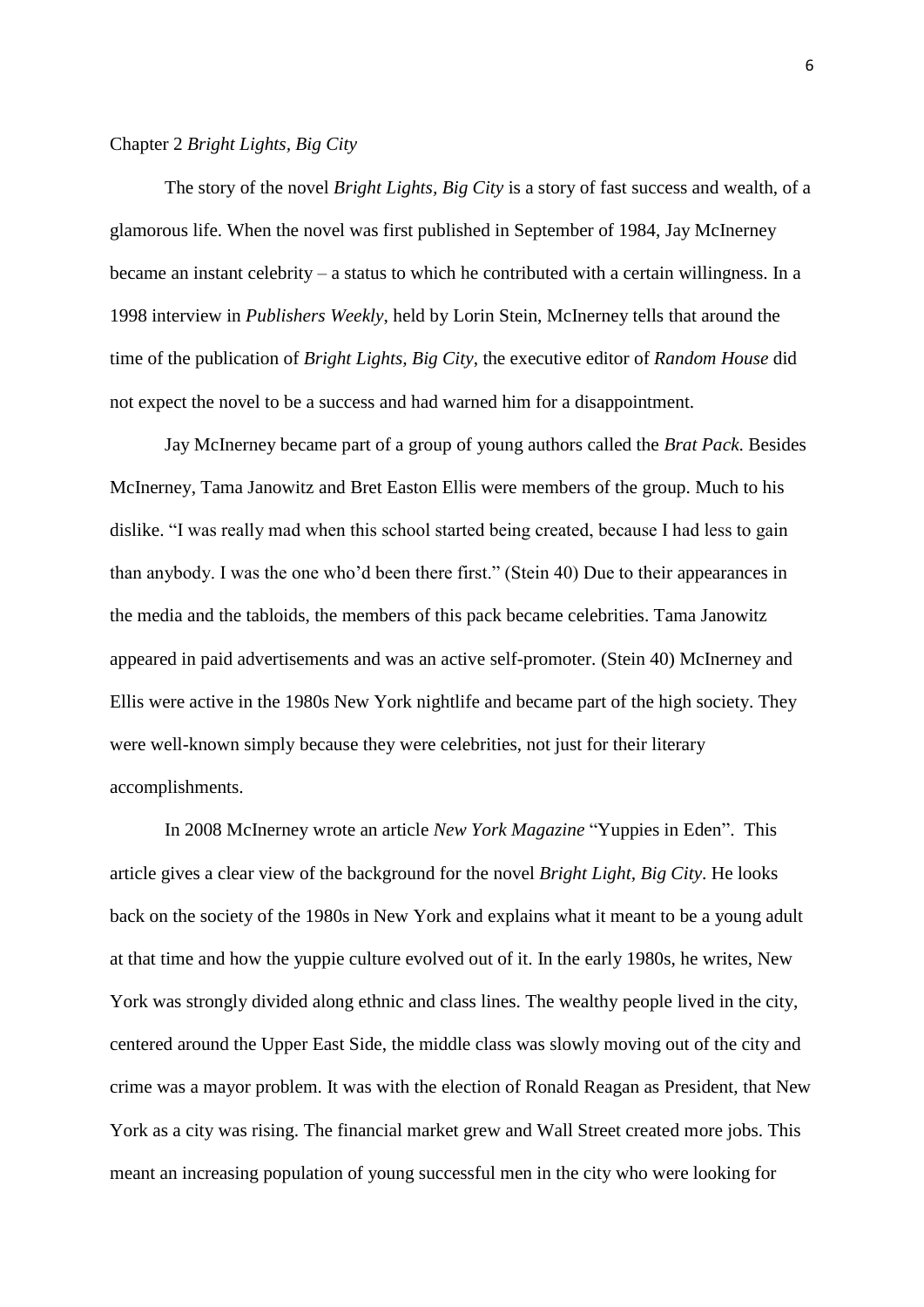housing that fit their living standard. These so-called yuppies did not only want to live on the Upper East Side, they also went to the less expensive areas: upper Amsterdam and Columbus. This "colonization" of New York, as Jay McInerney calls it, also created a backlash, a war against "yuppiefication". Soon all over the city the catchphrases "Die Yuppie Scum" and "Eat The Rich" were spray painted.

McInerney states that the yuppies were rebelling against their parents for their taste and budgetary constraints. (McInerney 2008) They did not rebel out of political convictions, as had the hippies before them, although their desire for living in the city could be seen as a reaction to their suburban upbringing. But this growing population of Young Urban Professionals lived according to a certain lifestyle that was not only for the young professionals. This lifestyle came with the growing wealth in general and *The Yuppie Handbook*, first published in 1983, listed the criteria for a yuppie lifestyle as following:

> A person of either sex who meets the following criteria: (1) resides in or near one of the major cities; (2) claims to be between the ages of 25 and 45; (3) lives on aspirations of glory, prestige, recognition, fame, social status, power, money, or any and all combinations of the above; (4) anyone who brunches on the weekends or works out after work. (McInerney 2008)

Although these criteria do fit the Young Urban Professional, they are not selective enough to really define the yuppie. The term "yuppie" seems to mean, even in the novels of that period, the young and upcoming Wall Street professional.

*The Wall Street Journal* declared Jay McInerney as a spokesman for the yuppies. (McInerney 2008) Although it surprised McInerney, since the main character in the novel does not have an important job in the financial industry, nor goes to fancy restaurants or works out in the gym, the novel does deal with many of the themes of the yuppie culture. More specific, the people surrounding the protagonist are preoccupied with attaining and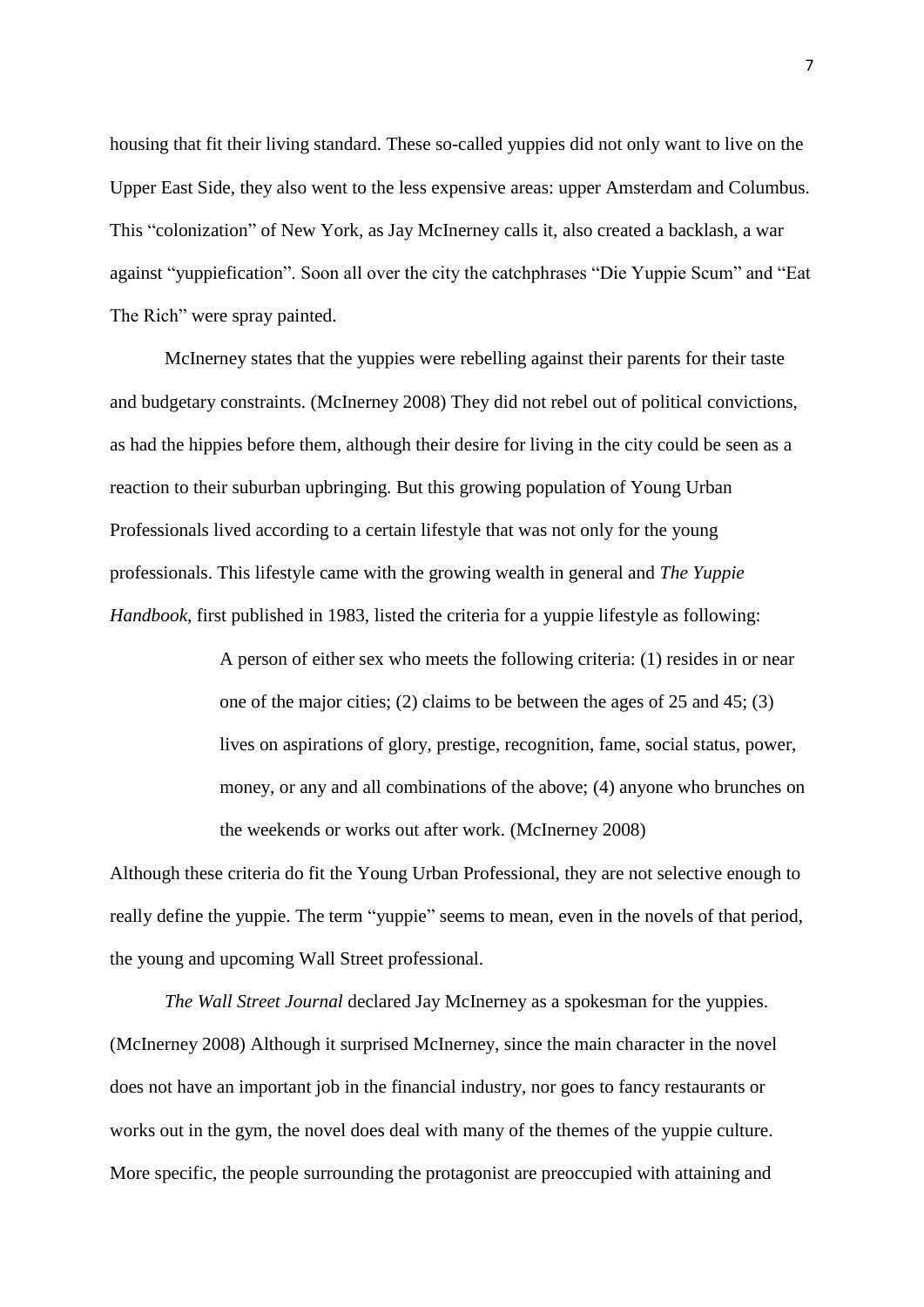living the right lifestyle, i.e. the discourse of success. McInerney is surprised when *The Wall Street Journal* dubbed him the spokesman of the yuppies, because he wrote BLBC as a coming of age story of a young man struggling with his identity after he loses his two most important women in the same year, as he explained in a 2008 interview in Belgian newspaper *De Standaard*.

> Met *Bright Lights, Big City* probeerde ik inzicht te verschaffen in de identiteitscrisis van de hoofdpersoon. Journalisten vinden zoiets al gauw te ingewikkeld, die willen zo'n werk het liefst in één woord typeren. … Mijn rol beperkt zich tot die van waarnemer van een milieu dat me fascineert. In mijn meeste romans fungeren New York en New Yorkers als decorstukken voor een vertelling waar ik mijn ideeën in kwijt kan over begrippen als identiteit, teleurstelling en ambitie. Het is een misverstand om te denken dat mijn boeken over New York gaan. Ze gaan over mensen. (Mathys 2008)

McInerney is unhappy with the position his debut novel got and there are plausible arguments for his dissatisfaction in the book itself. The yuppie lifestyle is only found in the background of the story, as McInerney states in the mentioned article, the citizens New York are merely the setting for the events.

The main character narrates his life in the second person singular (you), as if he is talking to himself. "You are not the kind of guy who would be at a place like this at this time of the morning. But here you are, and you cannot say that the terrain is entirely unfamiliar, although the details are fuzzy." (McInerney 1984: 1) The characters in the novel who do symbolize the yuppie lifestyle the most are his wife Amanda and his best friend Tad Allagash. Amanda works as an internationally successful model and Tad Allagash works in advertising. It is never mentioned what his exact position in the company is, but he is an important and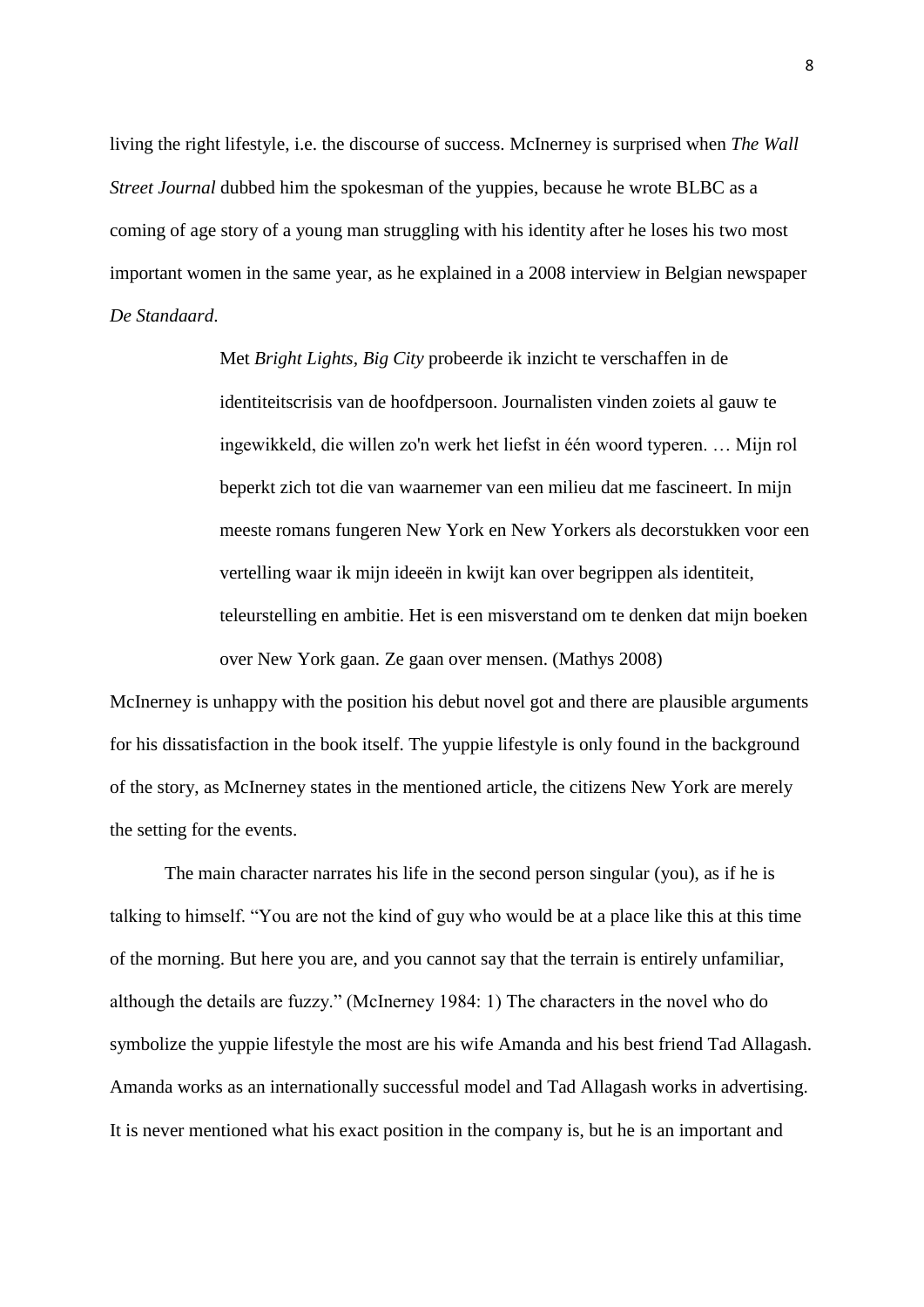influential man. He can get the protagonist tickets for a closed fashion show where he can meet Amanda. He is the fast living young adult with influential friends.

> Tad"s mission in life is to have more fun than anyone else in New York City, and this involves a lot of moving around, since there is always the likelihood that where you aren"t is more fun than where you are. You are awed by his strict refusal of acknowledge any goal higher than the pursuit of pleasure. … His friends are all rich and spoiled. (McInerney *BLBC*: 2-3)

This kind of behavior is typical for many characters in these novels of New York of the 1980s, especially McInerney"s and Ellis"s. This is an important element of the discourse of success: being at the right place at the right time. As Stephanie Girard states it in her article on BLBC, "Standing at the Corner of Walk and don"t Walk", Amanda and Tad are the ones who symbolize both ends of the yuppie culture, they are producing and consuming it: "While our hero is busy trying to discover what kind of guy he is, Amanda and Tad are busy living the shallow lives of cartoon yuppies; participating in the commodification of culture when they work, they participate in the obsessive and excessive consumption of culture when they play." (Girard 174-175)

In the character of Amanda we find the desire for being part of the discourse of success. When the protagonist meets her in Kansas City, she is a rural girl form the "heart of the heartland". (69) Her background is one of a poor and disrupted family. Her father left when she was six and her mother did not really care for her. The man her mother remarried was abusive and inappropriately affectionate to her. Her poor background made her fascinated by New York and the luxurious lifestyle. "She asked about Fifth Avenue, The Carlyle, Studio 54. Obviously, from her magazine reading she knew more about these places than you did. … She asked about the Ivy League, as if it were some kind of formal organization, and later that night she introduced you to her roommate as a member of it." (70) She thinks he stems from a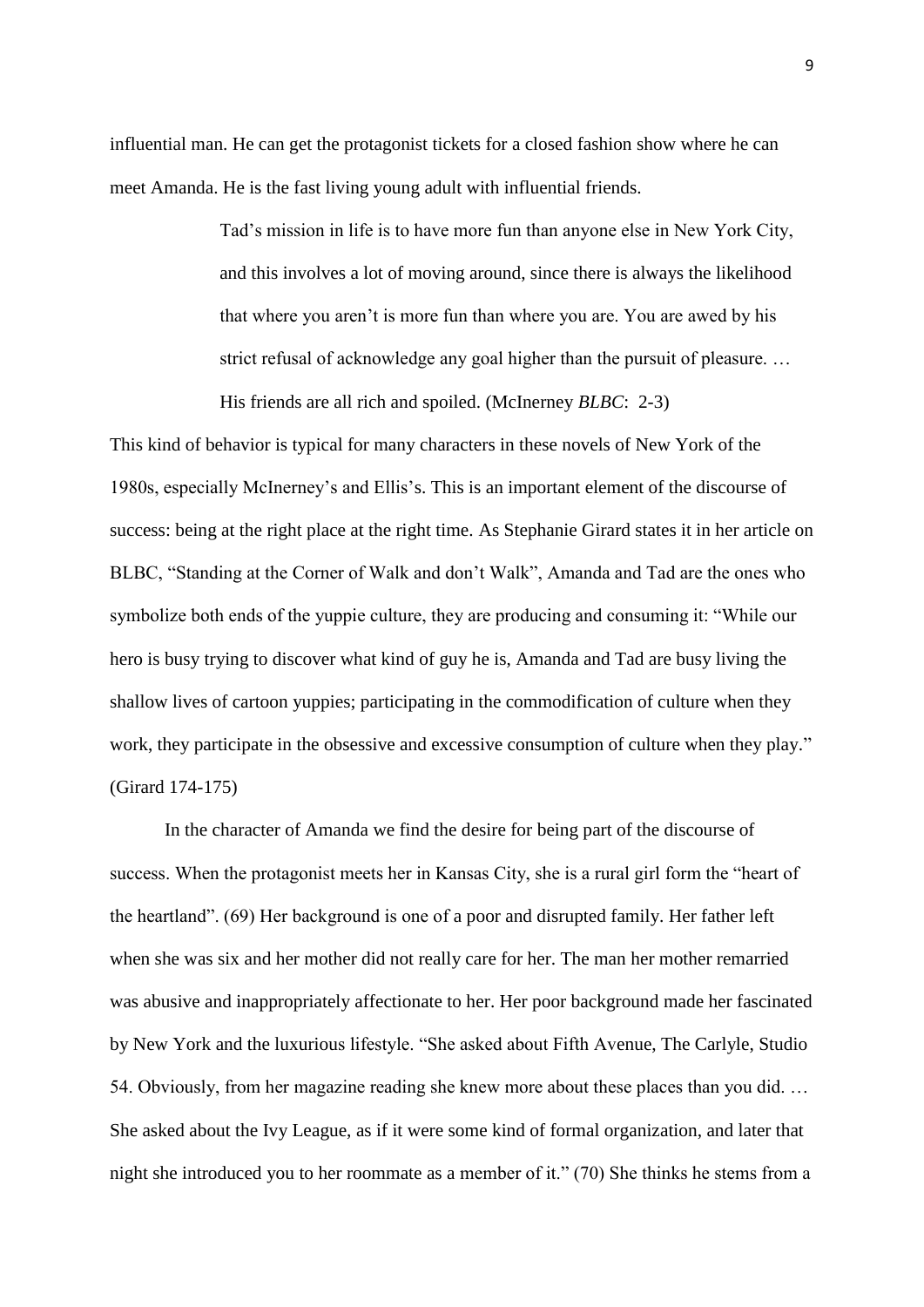wealthy family just because he goes to college. Being with him is an opportunity to escape from her poor background. For Amanda it is important to rise above the people in Kansas and with a man from the Ivy League she sees an opportunity to do so. Whether she has to mold the truth to reach that goal is not important.

Everyone in Kansas seems to think being from New York gives you a certain advantage. And since everyone wants to live in New York, it is an opportunity she cannot ignore. The first night they are in New York, they want to stay in an expensive hotel, as part of a rite of passage.

> … you wanted to stay that first night at the Plaza. Getting out of the taxi next to the famous fountain, you seemed to be arriving at the premiere of the movie which was to be your life. A doorman greeted you at the steps. A string quartet played in the Palm Court. Your tenth-floor room was tiny and overlooked and airshaft; though you could not see the city out the window, you believed that is was spread out at our feet. (151)

It is Amanda"s desire to live in the city that makes her love the protagonist. When they, soon after they have met, live together in New York, she wants the wealth and success she sees for herself. After many remarks about her beauty, she tries to become a model. Although it starts off as a joke and a temporarily job, she quickly becomes very successful. Her status rises and she can afford, and wants, expensive silverware, to live in a neighborhood where the other models live.

It is especially Amanda who is constantly occupied with self-fashioning her identity in order to be part of the discourse of success. As Greenblatt writes in *Renaissance Self-Fashioning*, this constant pursuit of an ideal stems from the desire of the absolute. He calls this desire the evil pursuit of men. "… they freely proclaim their immense hunger for something which takes on the status of a personal absolute, and they relentlessly pursue this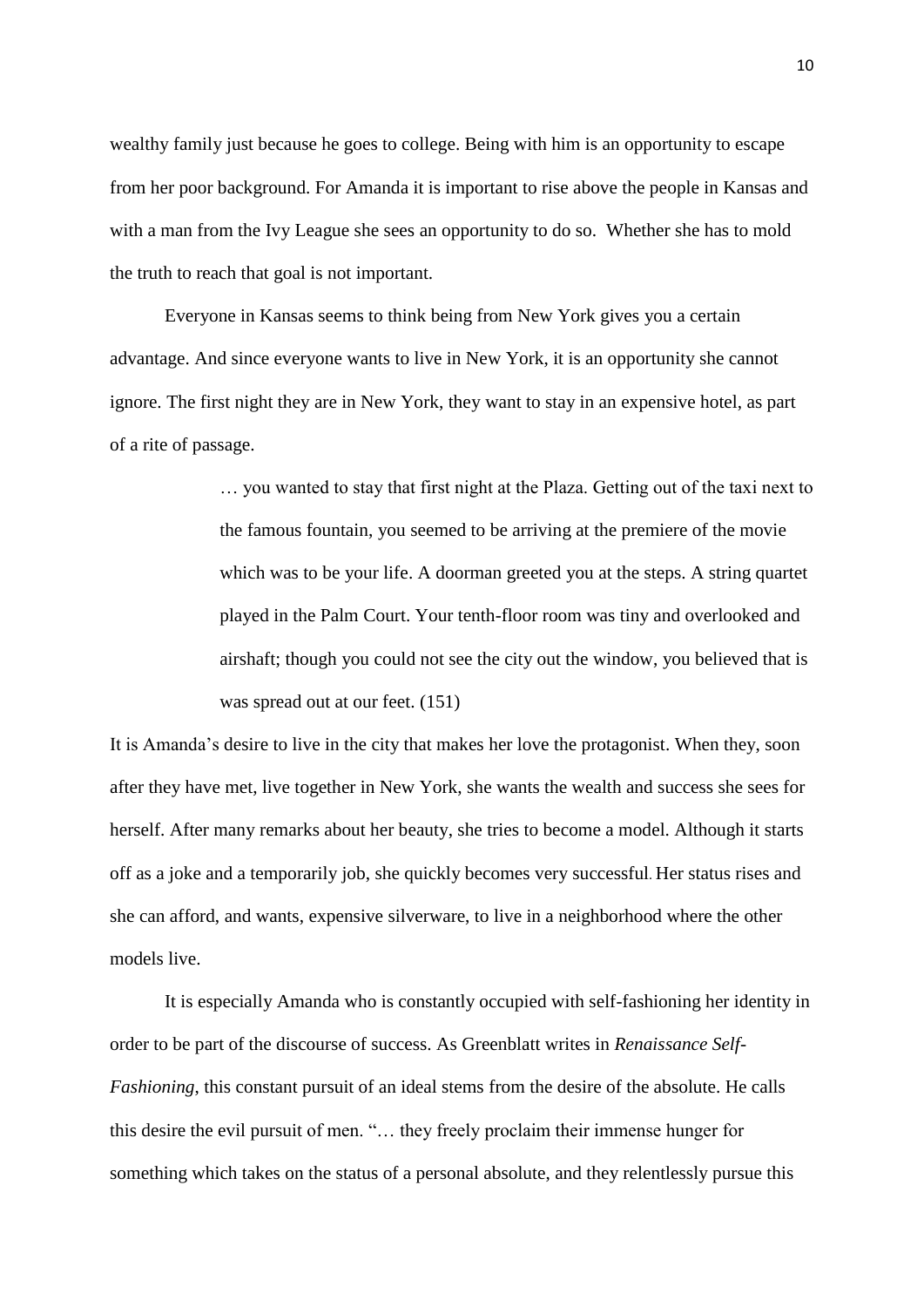absolute. The more threatening an obstacle in their path, the more determined they are to obliterate or overreach it: I long for, I burn, I will." (Greenblatt 218) One of the characteristics of this personal absolute is that it can never be reached, because the inner desire of men cannot be subdued. As a result the personal fulfillment is always one step away.

Greenblatt states that with the self-fashioning of an identity there has to be the defining of a name and an object. A name for oneself and an object of desire. On both levels of self-fashioning, the materialistic level and the creation of the identity, there is the unfulfilling aspect. "No particular name or object can entirely satisfy one"s inner energy demanding to be expressed or fill so completely the potential of one"s consciousness that all longings are quelled, all intimations of unreality silenced." (Greenblatt 219) It is this ongoing movement, as described by Greenblatt, that drives Amanda to pursue a modeling career. This does not have to be a conscious intention when she meets the protagonist and falls in love with him. Her love for the protagonist seems to be mistaken for the excitement of a new and better life, but this could easily mean she believes her love for him is real. Her never fulfilled desire for success and the hope for an even better life is what ultimately inspires her to stay in France with a French photographer.

In the fog of all the alcohol and drugs, the protagonist's sense of self goes in another direction. He loses contact with his identity. When he meets Tad"s niece he can feel what he had lost before. She reaches out to him on an intellectual level and that is what makes him wonder if what he is doing is eventually what he really wants for himself.

With this discourse of success comes a certain look. It surprises the protagonist that everyone looks more or less the same and this repulses him.

> Prime time approaches, and the place is packed with eager secretaries and slumming lawyers. Everyone here has the Jordache look – the look you don"t want to know better. Hundreds of dollars' worth of cosmetics on the women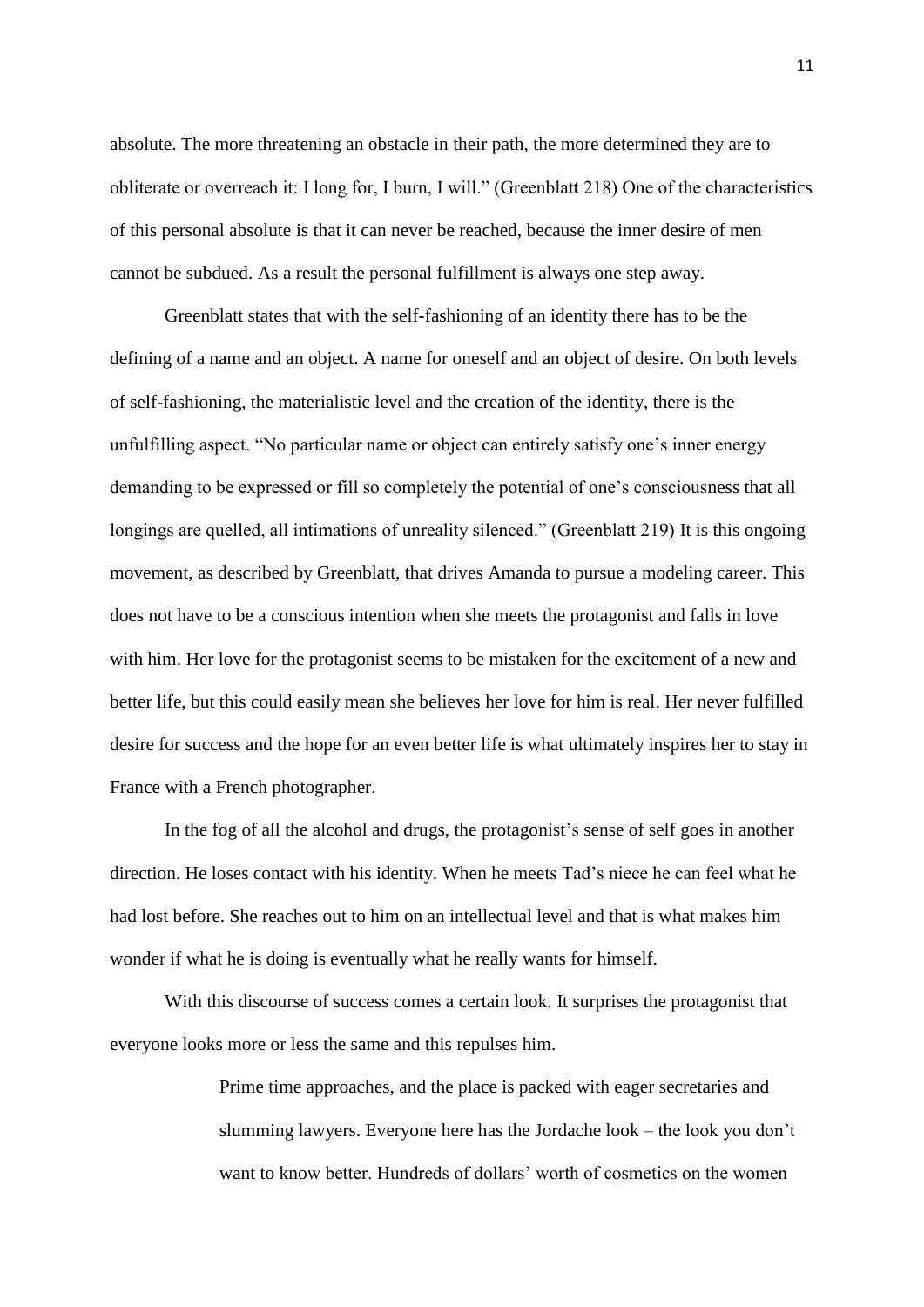and thousands in gold around the necks of the open-shirted men. Gold crucifixes, Stars of David and coke spoons hang from the chains. Some trust in God to get them laid; others in drugs. Someone should do a survey of success ratios, publish it in *New York* magazine. (153)

Although the protagonist takes part in certain aspects of the lifestyle, he does not fit in with the rest. He is too much of an observant to live according the rules of the culture. He sees the way the people around him live a certain lifestyle and therefore sees it too much as a regulation, a certain programmed manner, to blindly live by it.

The movie *Bright Lights, Big City* (James Bridges, 1988) provides a broader insight in the reasons for Amanda to fall in love with the protagonist. The movie provides extra information on the characters that the novel does not. Since the novel and the movie were partly written by the same author, the extra details can be used in analyzing the character's motives for their behavior. In the movie *Bright Lights, Big City*, during a dinner with Megan, a colleague, the protagonist explains how he met Amanda and how their marriage ended. He tells Megan that on the night he met Amanda, she overheard him telling a bartender he came from New York. That triggered her attention and he believes that was her motive for seducing him. In the words of Greenblatt: it was her pursuit for the identity of success as captured in the objects of New York. From that point on she was in love with the idea of what her live could be like. This does not necessarily make her love less real, just more temporary.

When they live in New York and Amanda starts making money modeling, they move to the Upper East Side because that is the neighborhood where all the other models live. "She brought home prospecti for co-ops and then, when you asked where the money was going to come from, suggested you could get a loan from your father. … For the first time you realized that she thought your family was rich, and by the standards of her childhood they were." (38) Amanda is obsessed with luxury and the attributes of wealth, such as flatware, china, crystal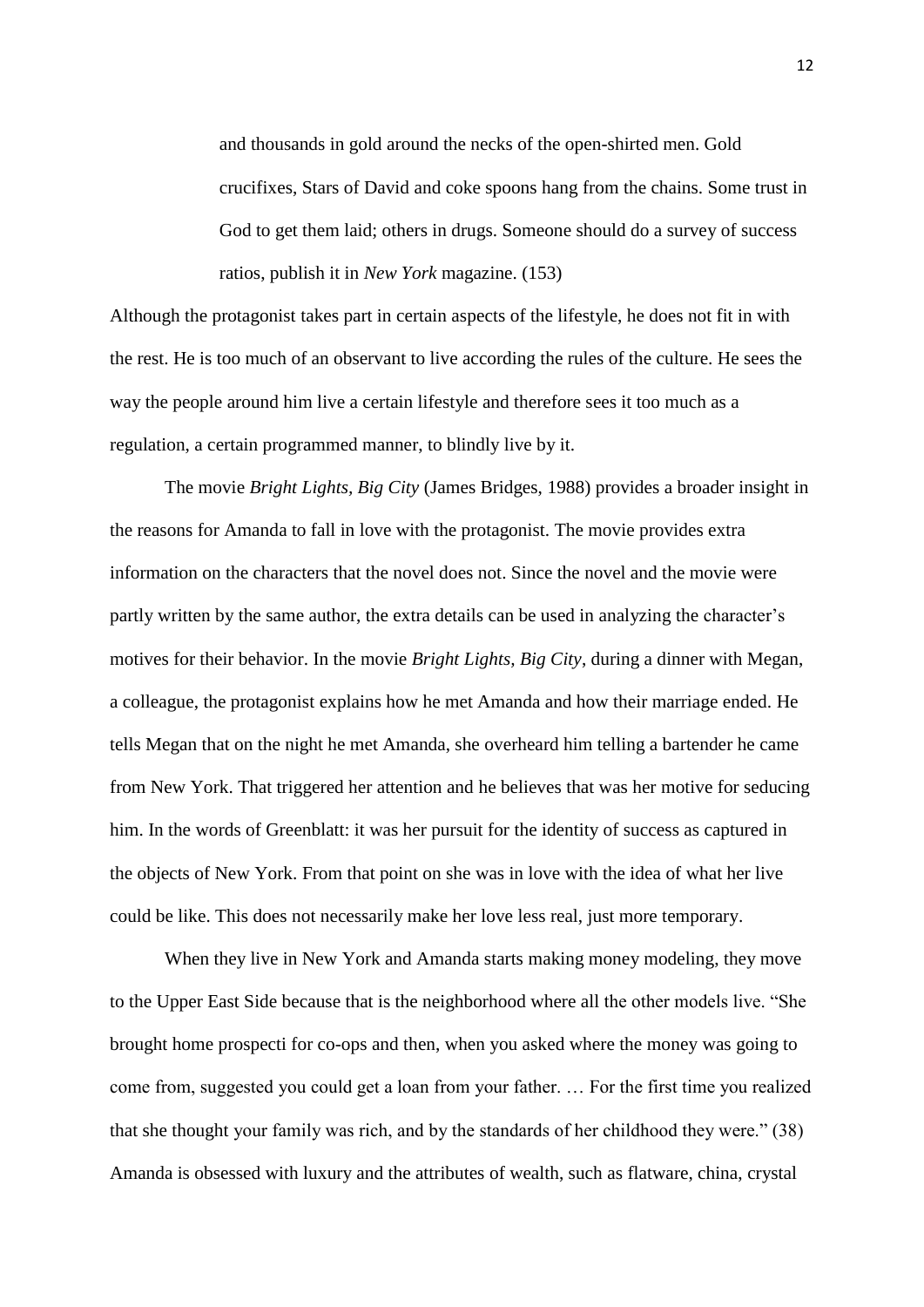and the family crest on the sterling. For a short period of time they live a glorious life. They are a couple that everybody wants to welcome at their party: she is an upcoming model and he works for the famous magazine (40). But he is unable to combine his exhilarating nightlife with his writing ambitions and being a popular couple takes its toll. He neglects his writing and his job and marriage start to suffer.

In the Belgian newspaper *De Standaard,* McInerney tells in an interview that he does not think of New York as an able-bodied city, but as a city that quickly forgets its past. The people of New York are not fully aware of their cultural heritage and it is only the present that counts. He gives the example of the lack of graveyards in New York.

> New York is altijd erg vooruitziend geweest, vooral Manhattan. Wist je dat er in Manhattan maar één kerkhof is, dat niet groter is dan deze kamer? Het is achttiende-eeuws en ligt in de East Village. Manhattan is geen plek voor de doden, het is een plaats die drijft op ambitie en toekomstgerichtheid. (Mathys)

That means that New York has not changed in its city culture over the decades. There has always been great attention placed on the present and future instead of the past and its heritage. The attention mainly goes to the fulfillment of personal absolute: attaining success.

> Mensen hebben het altijd maar over de hebzucht, het materialisme en decadentie van de jaren 1980, maar ik denk dat het nu minstens zo erg is. Er is veel meer geld en er zijn veel meer economische topspelers dan in de tijd dat ik *Bright Lights, Big City* schreef. In zekere zin is New York een minder interessante stad geworden. Er zijn minder marginale buurten maar armere mensen of creatievelingen kunnen zich geen plek in de stad meer veroorloven. (Mathys)

If Jay McInerney is indeed right in saying that the culture of New York has not changed, the only thing that did change are the expectations of people who live in New York. There is a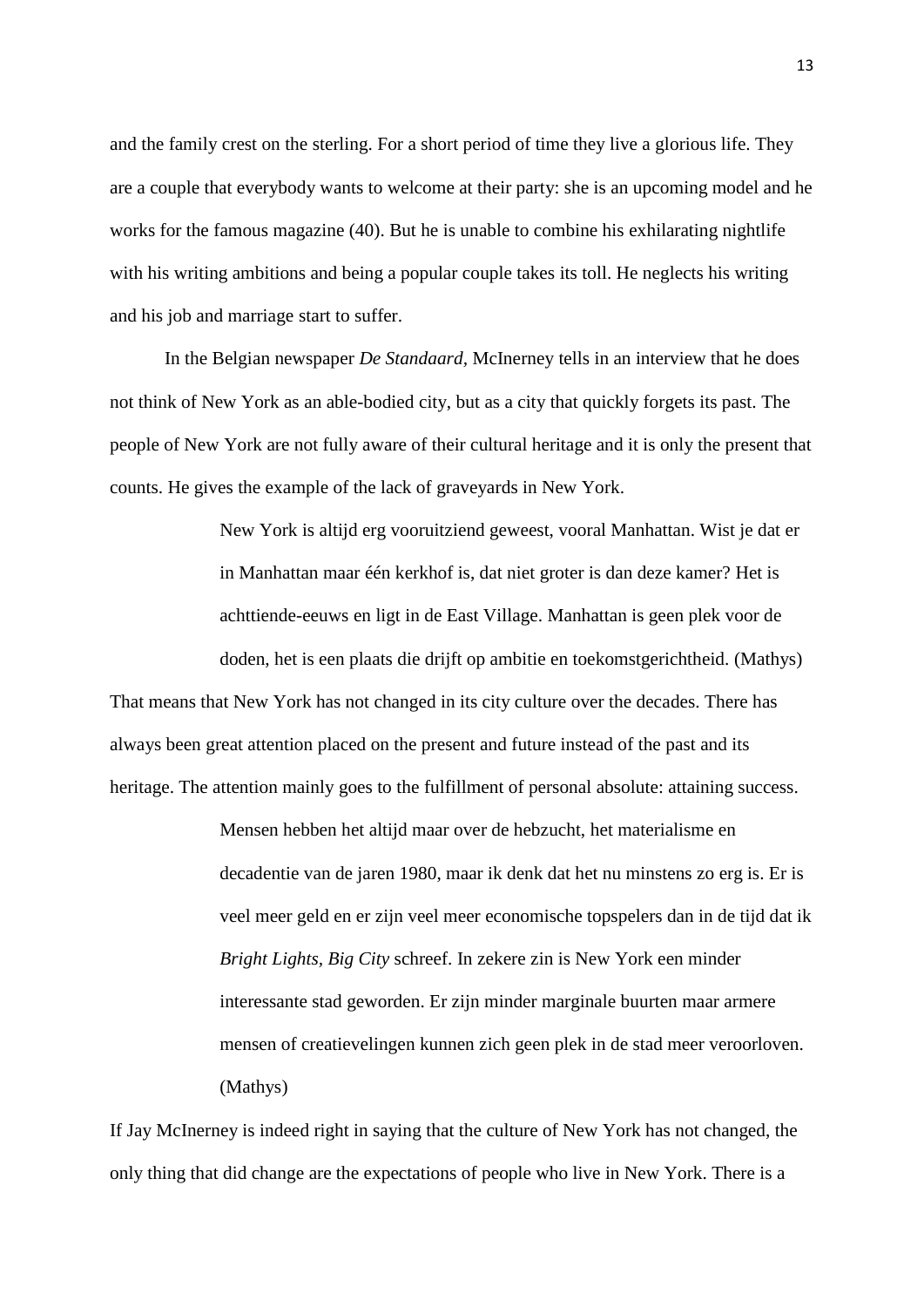common expectation that things change in general over time and that it must be an improvement in order to go forward as a society. As McCinerney sees it, this hope of people that things will get better, brings forth an expectation considering the fellow New Yorker. This expectation coincides with the self-regulating character of a capitalist society. If anyone pursues his or her own best interest, society as a whole can benefit and grow. But not everyone is able to grow and accomplish success at the same pace, not everyone can accomplish the same level of success and wealth. Therefore, there is a group that is bound to be left out: the lesser fortunate. And if nobody of the group of successful men and women is concerned with the wellbeing of the lesser fortunate, this indifference can cause a sense of injustice with the lesser fortunate. Not everyone's civil rights are taken care of and the society of New York will only be concerned with the needs of the rich and successful.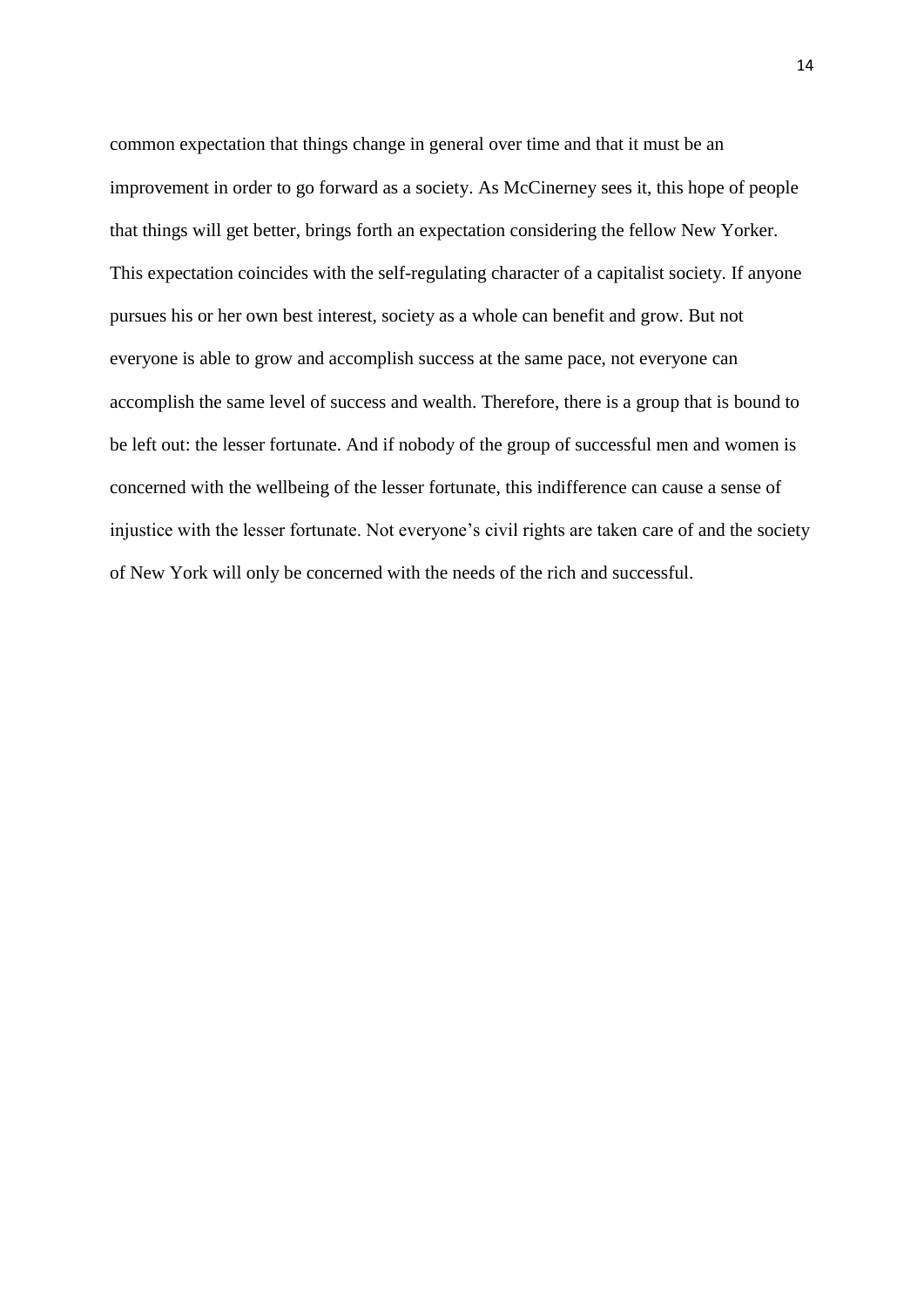## Chapter three *The Bonfire of the Vanities*

*The Bonfire of the Vanities* is different on a literary level than *Bright Lights, Big City* and *American Psycho* because of the way it represents New York of the 1980s. As soon as McIncerney's novel was published, it became a novel that spoke for a generation. American Psycho, on the other hand, declared the death of the 1980s and the yuppies. It became known as an over the top satire of that generation. But *The Bonfire of the Vanities* does not speak for a generation as much as the other two did and has a political massage in it. The novel strongly underlines the inequalities that arise when the main goal of a society is its financial growth and political success.

Tom Wolfe intended to write a typical New York novel and was simply waiting for the right moment to do so. He explains in the introduction of the edition of *The Bonfire of the Vanities* that was published in 2010: "To me the idea of writing a novel about this astonishing metropolis, a big novel, cramming as much of New York City between covers as you could, was the most tempting, the most challenging, and the most obvious idea an American writer could possibly have." (ix) Wolfe"s aim for this novel was high and was less literarily intrinsic than, for instance, the novel Jay McInerney had when writing *Bright Lights, Big City*. Tom Wolfe wants to fill the void of the realistic fictional novel about New York. In 1979, he began his research for *The Bonfire of the Vanities*. The early years of 1980 were the moment, as he saw it, to start working on the great New York Novel. (Wolfe xviii) He wrote *The Bonfire of the Vanities* serially for *Rolling Stone*. The first few chapters were published in July 1984, the last one in August 1985 (Plimpton).

Wolfe"s purpose, to write a realistic fictional novel about New York of the 1980s, has a different literary method than the McInerney and Ellis had. It is not from the inside of the culture or out of a personal need of the author to write a particular novel. Wolfe"s novel is written via observation from outside of the generation and cultural order of the young urban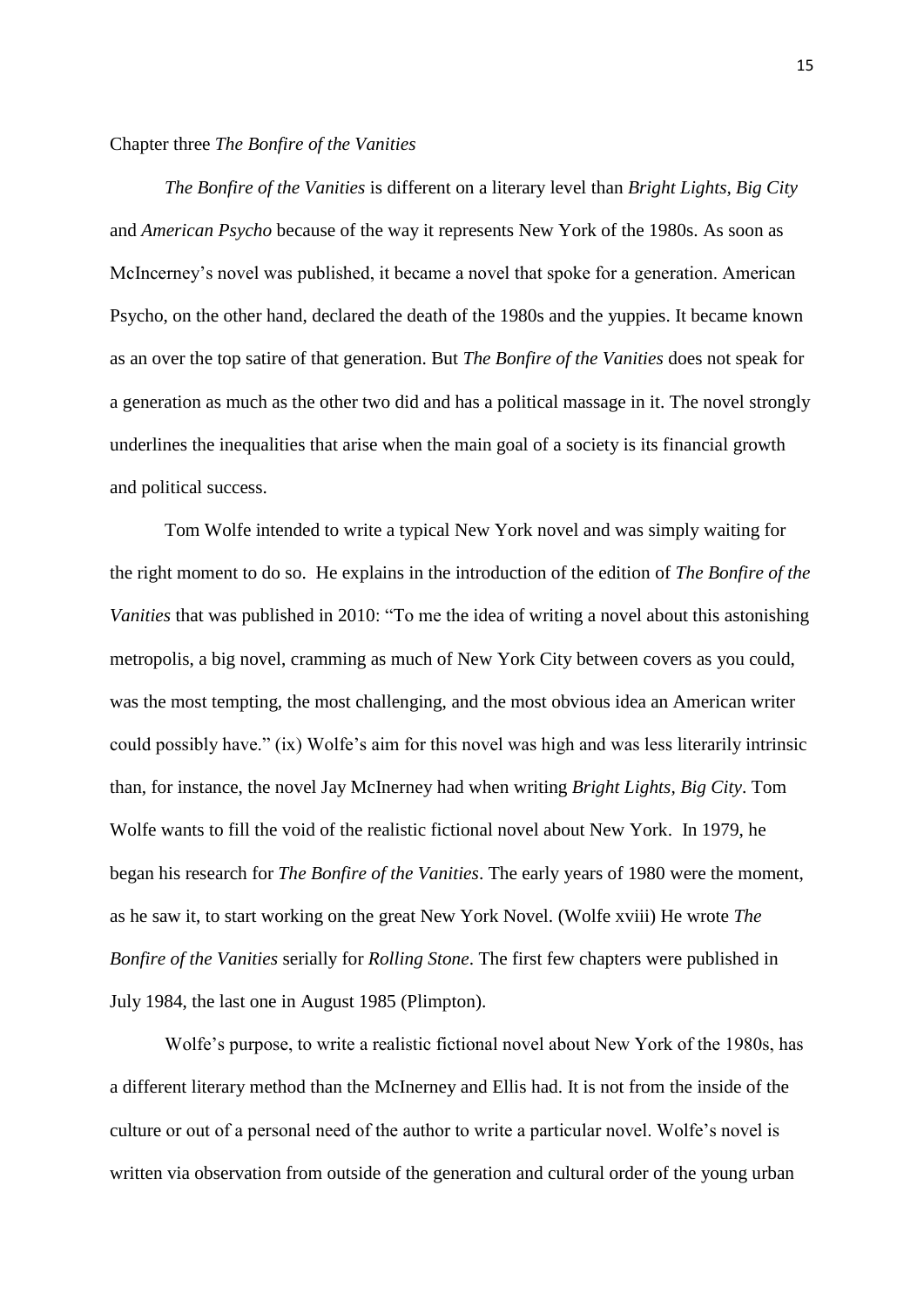professionals. He describes the discourse of that time, the discourse of success, from a more objective distance than the writers who are closer in age and upbringing to the described generation and cultural order.

A novel about New York of the 1980s, according to Wolfe, had to be written in a realistic style. America had just experienced turmoil from social changes, but without the literary reflection on all those changes. There were no novels about, for instance, the racial clashes of the past decades, the hippie movement, the New Left, the Wall Street boom, the sexual revolution, the war in Vietnam. (xii) It was time for a realistic novel about America. A realistic novel, thus, according Tom Wolfe, had to be a novel about a society in which several discourses clash, a clash between contradicting subcultures that do not have the same social rules. "A book about New York in the 1980s would have to deal with New York high and low. So I chose Wall Street as the high end of the scale and the South Bronx as the low." (xxiv)

According to Joshua Masters, Wolfe wrote with *Bonfire of the Vanities* a satirical novel with a broad view on the New York of the 1980s. This view seems widely shared (see for instance Don Fletcher 1993; Edward B. 1987 Raya Kuzyk 2008; Zwagerman 2000). Perhaps more significant is the outline of the "Major Themes" on *Gradesaver* – a website for free study guides – where they state "*Bonfire* represents a universal cynicism" and "displays the worst of human nature" and "the only character who is presented entirely without flaws is the six year old Campbell McCoy" The description of the novel on a website such as *Gradesaver* is exemplary for the way the novel is generally read; how students – and readers in general – interpret *The Bonfire of the Vanities*. The novel is supposedly a critique on the racial clashes that occurred in New York during the 1980s. For this thesis however, it is not that important to label *Bonfire of the Vanities* as either a satire or a serious critique. It simply is a representation of New York of the 1980s and therefore needs to be taken seriously in its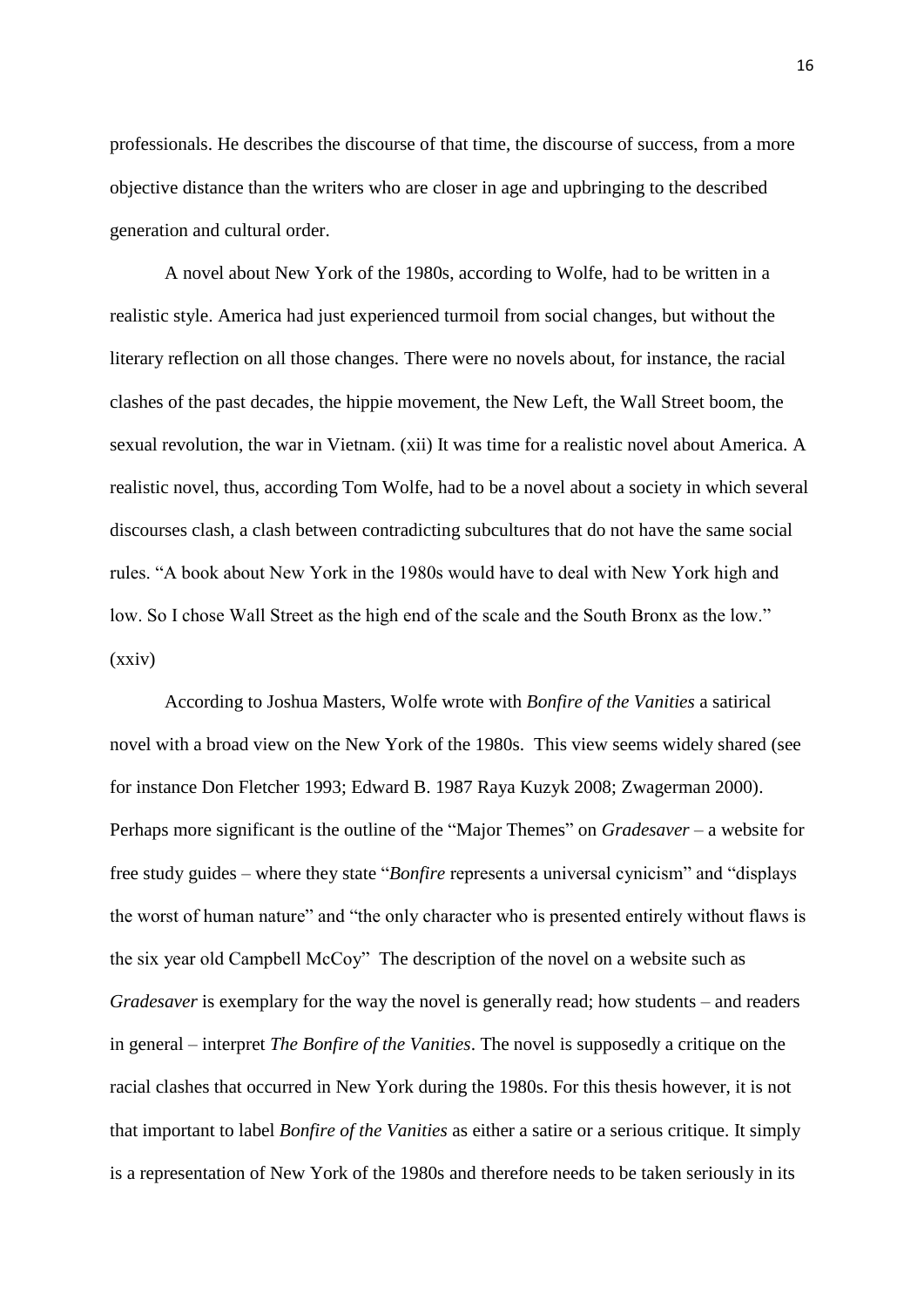portrayal of society, in order to describe the portrayed discourse of success in it. The novel contrasts the different discourses of success, as produced by the different social classes. It shows African Americans and others fighting for their civil rights, fighting for their right to be treated in the same way as the white upper class. Or as they simply see it: they fight against Park Avenue. In the clash between the two classes, the discourse of success can be seen as a society that is ruled by the wealthy white Anglo man where there is no attention for the poor, especially not for poor black men. It is a cultural order with strict thoughts on the position of women. They objectify women and it seems almost necessary to have a mistress on the side. For both groups, poor black man and women, there is no place to contemplate on their position or the possible injustice in the way they are treated.

Joshua J. Masters sees three important problems with the way *The Bonfire of the Vanities* is narrated:

> First, the complete absence of a woman"s perspective in the novel constructs urban space as unproblematically masculine. Second, despite the absence of a fully realized African-American subjectivity, the novel pretends to a layered examination of racial conflict. Finally, our view of the city is essentially microscopic rather than macrocosmic, and Wolfe offers little insight into the larger and economic processes determining the organization of urban space. (Masters 210-211)

Masters uses these arguments to underline what he sees as the shortcomings of *The Bonfire of the Vanities*. His research is focused on a realistic portrayal of the racial difficulties in New York and the novel does not give a perspective that is broad enough to do so. "Thus rather than facilitating a clearer understanding of the city, *Bonfire's* narrative perspective severely limits the range and scope of what can be known about it." (210) In Masters's argument, *The Bonfire of the Vanities* is a political novel with inherently racist and misogynistic elements.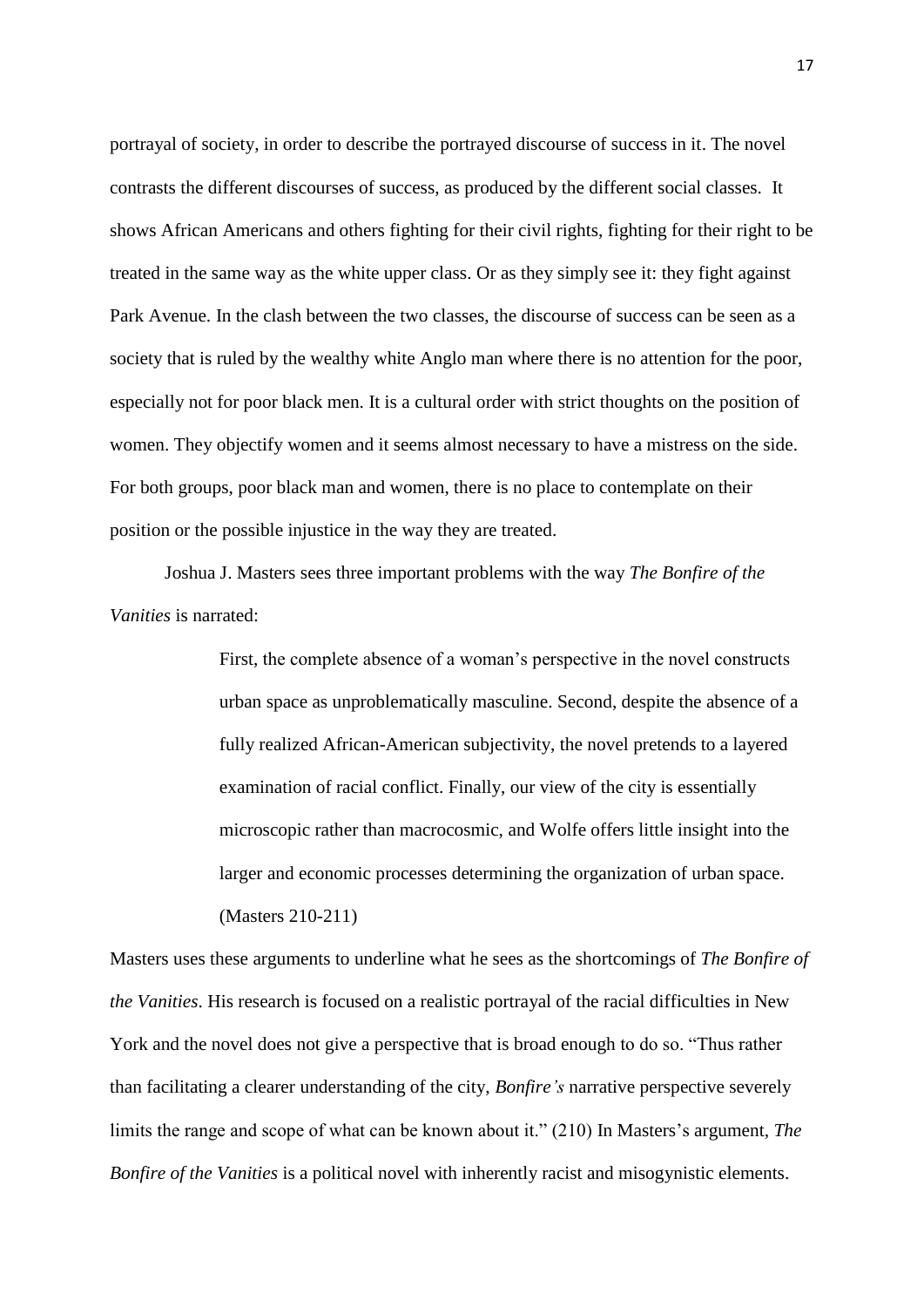As such it perfectly represents the discourse of success of 1980s New York yuppies. It is this narrow world, as represented in *The Bonfire of the Vanities*, of the wealthy, white man that creates the discourse of success and simultaneously means the end of the white supremacy. Sherman McCoy is no longer part of the discourse of success and becomes someone with a more political worldview. "Sherman adopts a world view dominated by ethnic and racial categories, thereby defining the forces against which he must struggle." (Masters 223) In this instance he changed discourses but still has the same methods for defending himself and the discourse he entered. According to Masters, the novel has an apocalyptic message, a period of transition in which the society of the 1980s changed its inherent character. "…while the novel announces the end to an era of "white" supremacy, it also marks the beginning of a new urban struggle, sure to be as terrifying as the last." (224) It is this transition on a broader scale that Sherman McCoy is fighting. But he is not only competing with people outside of the discourse of success who want him out of it. The enemies of the discourse of success are in the discourse as well.

The main characters in the novel are three white men obsessed with the pursuit of success and recognition. Sherman McCoy the bonds trader, Larry Kramer, assistant District Attorney of the Bronx, and Peter Fallow the untalented alcoholic journalist that writes for the *The City Light*.

Sherman McCoy has a somewhat misshapen sense of self. He believes he is, just because he works on Wall Street, a "Master of the Universe". He is a successful stockbroker, has an apartment on Park Avenue that is expensive and luxuriously decorated and is married to a woman who was, in his own words, beautiful in her younger days. His mistress lives only a few blocks away in a small apartment they rent for their romantic meetings. He is successful on a scale beyond measure and he sees himself as a "Master of the Universe". He is more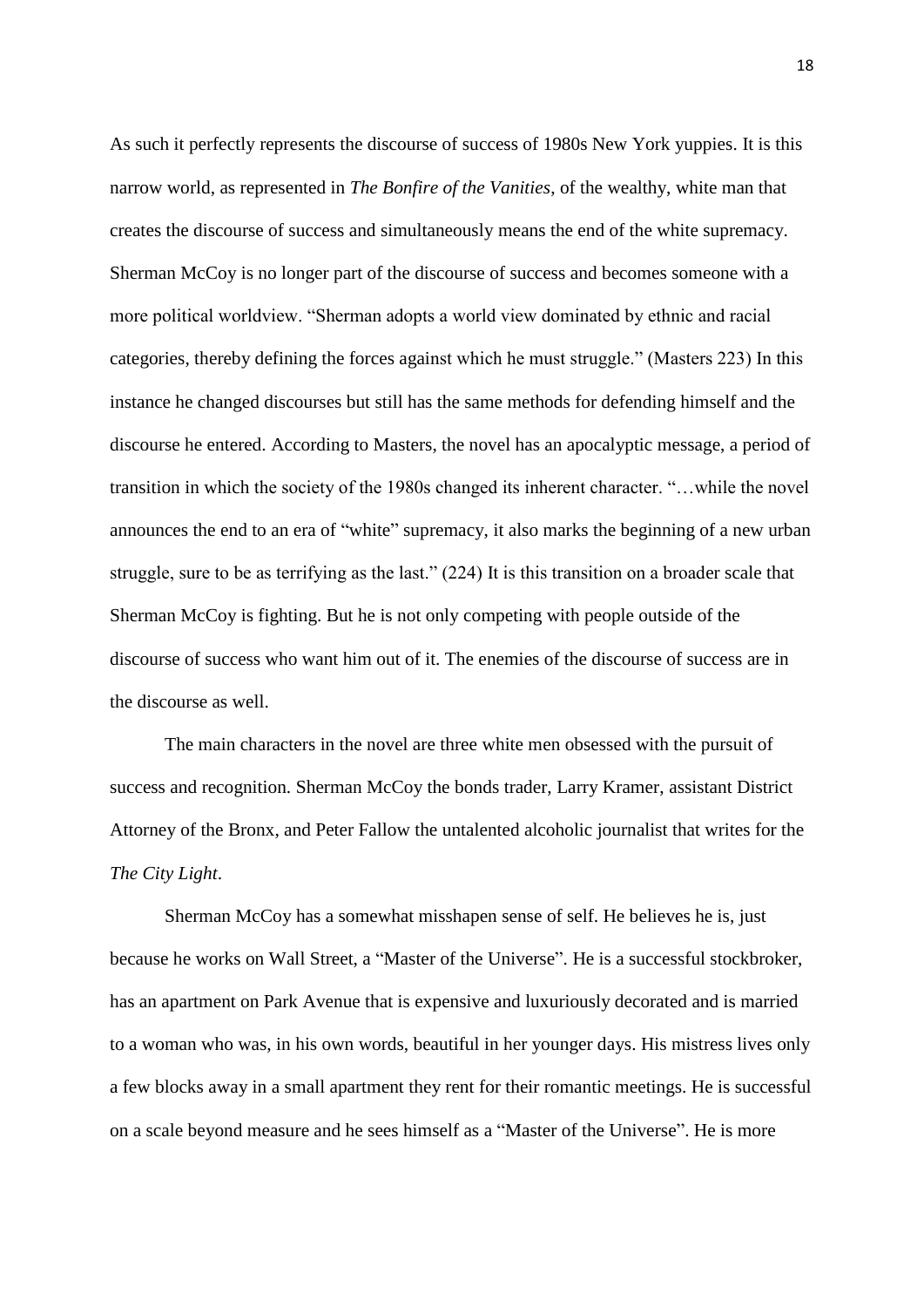important than the socialites of New York, simply because he is who he is and does what he does. (99)

Important in this sense of self is the university wealthy white men attended. Sherman McCoy is a Yale graduate and anything less than an Ivy League university is not worth any of his attention. For his identity, McCoy relies on his Yale heritage. Whenever he needs to boost his ego, or look confident, he throws his head backwards and points his "Yale chin" in the air. He looks at his colleagues and determines their importance based on which university they attended and the year they finished it. Harvard Class of 1976, Yale Class of 1973 and Stanford Class of 1979. (59)

Larry Kramer learns that his education is not a guarantee for financial success. Although he attended an Ivy League university, Columbia Law School, he is an assistant district attorney in the Bronx, only making \$36,600 a year. When he sees a former classmate of his he turns around and hides. He does not want his former classmate to notice him, but watches him getting in his private limousine instead. He hides because he is ashamed of his annual paycheck, which he assumes is much lower than that of his former classmate. When they both attended Columbia Law School Kramer felt superior to this man. He was going to fight injustice in the heat of the battle: "… he, Kramer, would embrace life and wade up to his hips into the lives of the miserable and the damned and stand up on his feet in the courtroom and fight, *mano a mano*, before the bar of justice." (35-36, emphasis in original) Larry Kramer tends to feel morally superior to others, but when confronted with other, more fortunate men, he feels ashamed of his life and his accomplishments. Almost instantly, the desire to compensate for his self-imposed failure arises.

This feeling superior to others is typical for Kramer and McCoy. They are powerful in their own thoughts as long as they are among less wealthy people. Since Kramer cannot derive his self-esteem from the amount of money he makes, he feels the need to compensate

19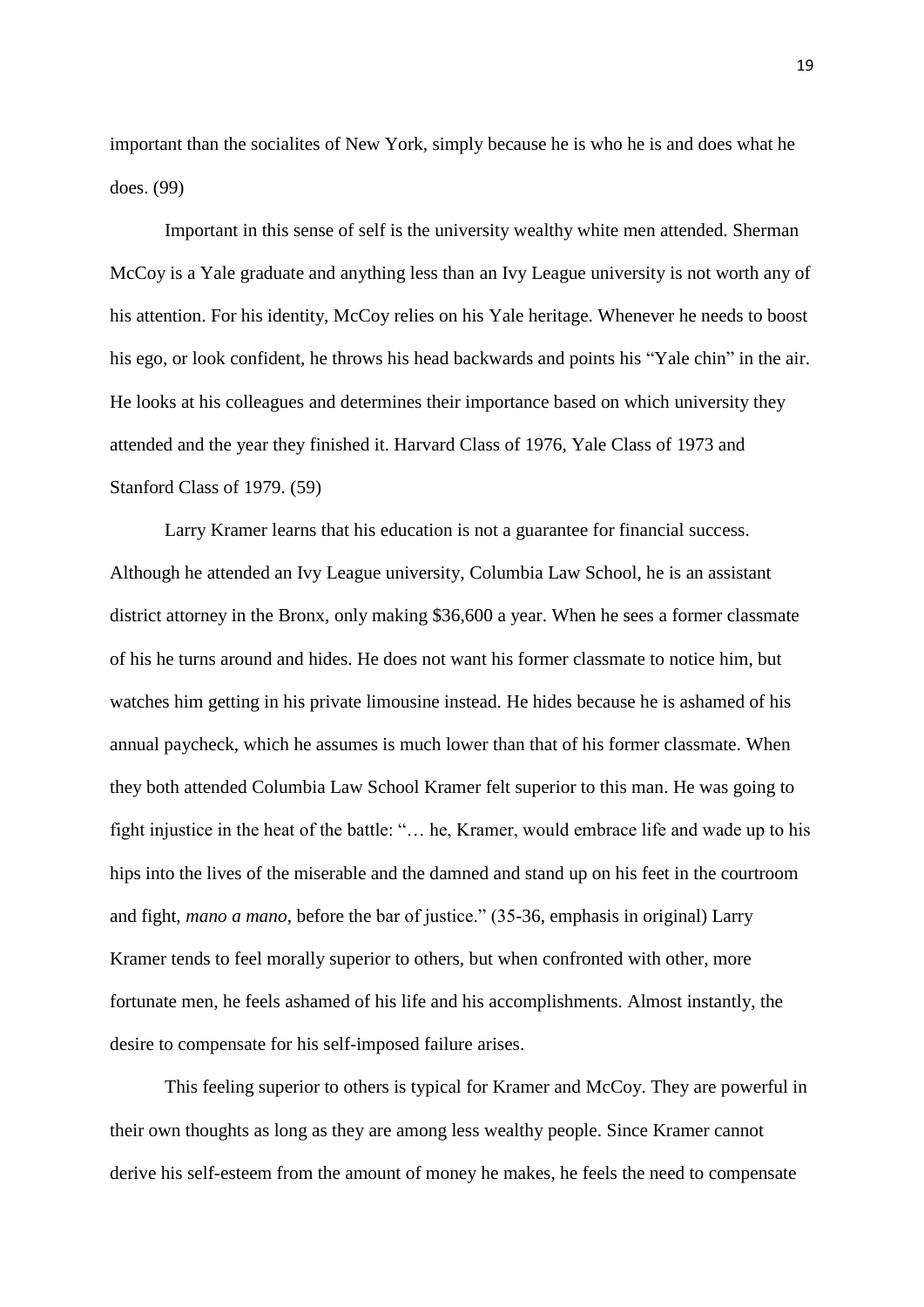this void with a forceful and theatrical style of behaving in the courtroom. Kramer believes he has an impressive physique, especially his neck. He believes he looks tough (32), like an ox, a stud (37). Whenever he wants to impress someone, he too throws his head back, turns his head and clenches his neck muscles. This automatically gives him, he believes, the respect he needs, and he feels that women are impressed by his muscular superiority. This is an unusual neck movement and when he discovers that the woman he wanted to impress the most, Maria Rushkin, thinks this neck twist looks ridiculous, he feels utterly humiliated.

Larry Kramer is unhappy with his life and the elements that make him unhappy are the things from the discourse of success that are missing in his life. The things he does have are not the things a successful man should have – a high income, a wife, a child and a small but still expensive apartment. The things he misses in his life are the things Sherman McCoy does have. The case of the people versus Sherman McCoy thereby becomes a more personal trial; it becomes Larry Kramer versus Sherman McCoy.

Kramer has strong desires for Shelly Thomas, a woman who sat in the jury on a criminal trial case. This woman shows interest in him, but he does not have any place to take her and no money to impress her with. The only thing he believes he can show are his trial stories and his neck muscles. He tries to rent the former little apartment that Sherman McCoy used for his meetings with Maria Rushkin. When this is out in the open Kramer is taken off the McCoy case "on the grounds of "prosecutorial misconduct"" (719) Although Kramer despises people like Sherman McCoy (people who never have enough luxury or beautiful women) it is exactly this lifestyle he desires. He calls Sherman McCoy a rat, but he does so with admiration.

> … the aristocratic honk of McCoy, the Southern Girl drawl of Maria Rushkin, it didn"t take too much imagination to figure out what was going on. The pauses, the breathing, the rustling about – McCoy the rat, had taken this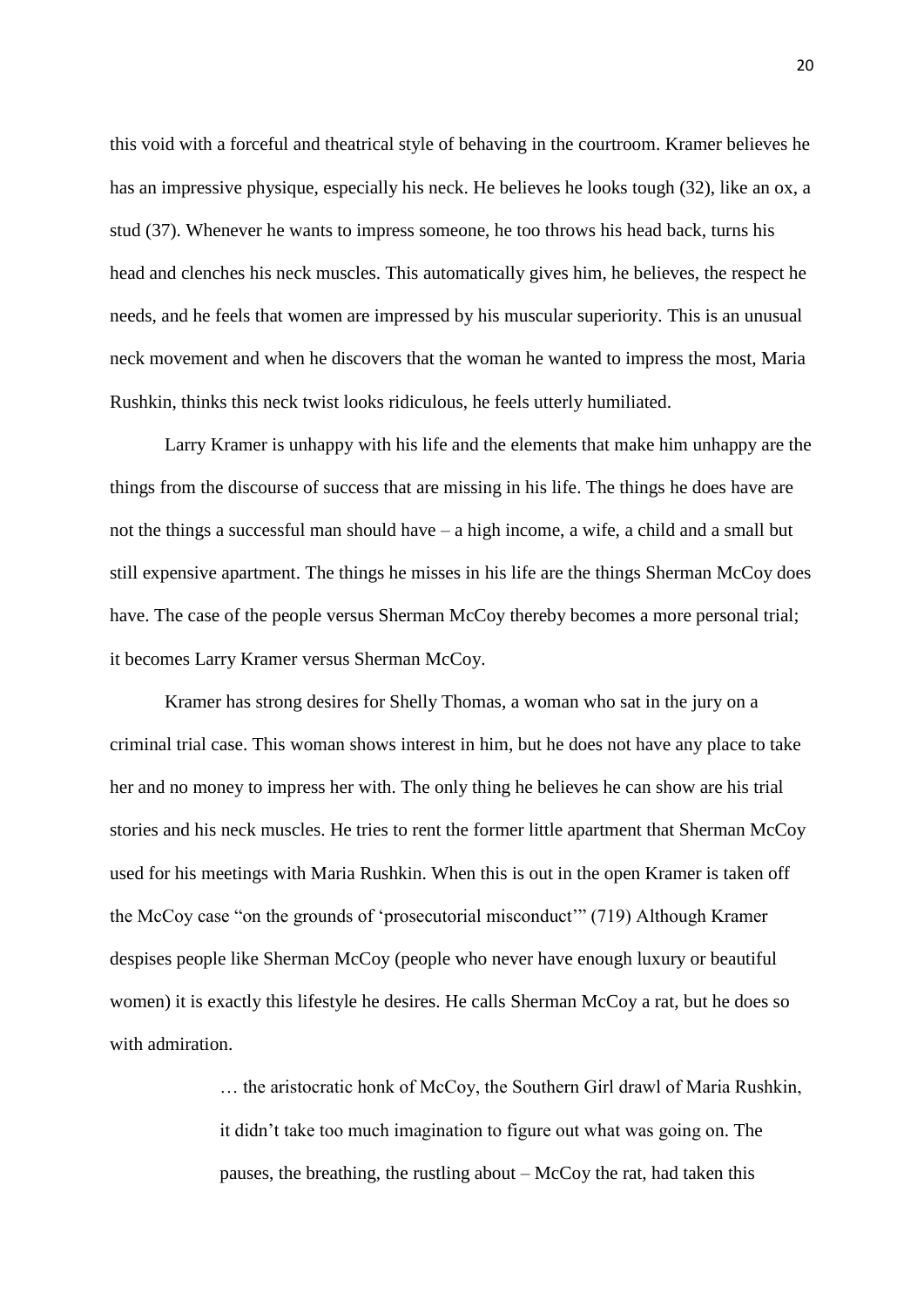gorgeous foxy creature into his arms… And this apartment on East Seventyseventh Street where they were meeting – these people on the Upper East Side had apartments just for *their pleasure!* – while he still searched his brain (and his pockets) for some place to accommodate the yearnings of Miss Shelly Thomas. (698, emphasis in original)

Since he does not have what it takes to become part of the cultural order he desires to be part of so eagerly, he compensates, as mentioned earlier, with his behavior in the courtroom. He tries to become a man of the people, he wants to be admired and praised by the people who sit in the courtroom in the spectators' section. Kramer walks "like a football player" (688) and throws his head back and flexes his neck, addressing the judge in a popular manner to impress the public gallery. This behavior is not appreciated by the judge.

> "What makes you think you can come before the bench waving the banner of community pressure? The law is not a creature of the few or of the many. The court is not swayed by your threats. The court is aware of your conduct before Judge Auerbach in the criminal court. You waved petition, Mr Kramer! You waved it in the air, like a banner … You were on TELEVISION, Mr Kramer. … You played to the mob, didn"t you – and perhaps there are those in this courtroom RIGHT NOW WHO ENJOYED that performance, Mr Kramer. Well, I got NEWS for you! Those who come into THIS courtroom waving banners .. LOSE THEIR ARMS! ... DO I MAKE MYSELF CLEAR?' (706, capitals in original)

With this public humiliation, and the discovery of his unethical behavior regarding Shelly Thomas and the "Rent-Controlled Love Nest" (718), he lost whatever chance he had to enter the discourse of success. Besides wealth and fortune, someone needs immaculate behavior to be accepted in the discourse of success.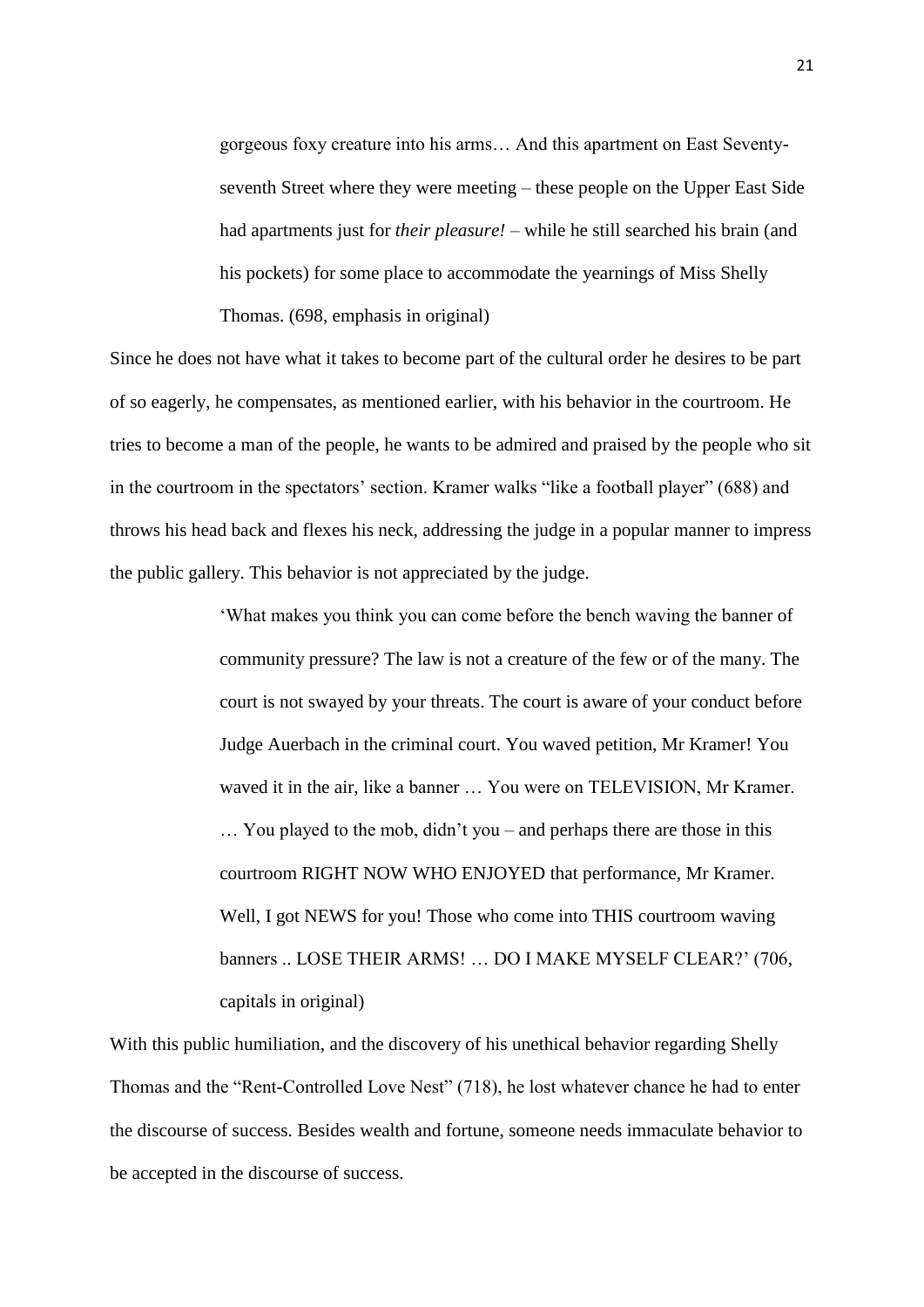The force behind men"s ongoing need to be important and charismatic in a capitalist discourse, is, according to Declercq, the desire for libidinal enjoyment. A capitalist society is driven by the need for libidinal enjoyment. And societies are about production and consumption of objects of libidinal enjoyment. "… a society that revolves around the production and consumption of objects of libidinal enjoyment *connects subjects with objects and not with other subjects*." (75, emphasis in original) As a result, according to Declercg, such a society has an anti-social effect. If the aim is to bring people closer together by social interaction and libidinal enjoyment, the result is far from satisfying.

This discourse of success is one that is created and maintained by white men. In *The Order of Discourse*, Michel Foucault describes the way in which it establishes itself toward other threatening discourses, the way in which a discourse becomes dominant over others. It is not in a direct confrontation between two opposing forces, but in the growth of the one over the other, thereby becoming more dominant.

> … discourse is not simply that which manifests (or hides) desire – it is also the object of desire; and since, as history constantly teaches us, discourse is not simply that which translates struggles or systems of domination, but is the thing for which and by which there is struggle, discourse is the power which is to be seized. (Foucault 53)

In relation to the novel, this means that the struggle for power does not come from inside the discourse, but it is the discourse of success that ignites the confrontation. It is the obsession with being successful that is the driving force behind the ongoing desire to have more things, to want more publicity and to want to see the opposing party humiliated and incarcerated, as seen for, respectively, Sherman McCoy, assistant DA Larry Kramer and Reverend Bacon.

Only Sherman McCoy is the one closest to the discourse of success at the beginning of the novel. Albeit out of envy, a desire for justice or a need for retaliation, all the main male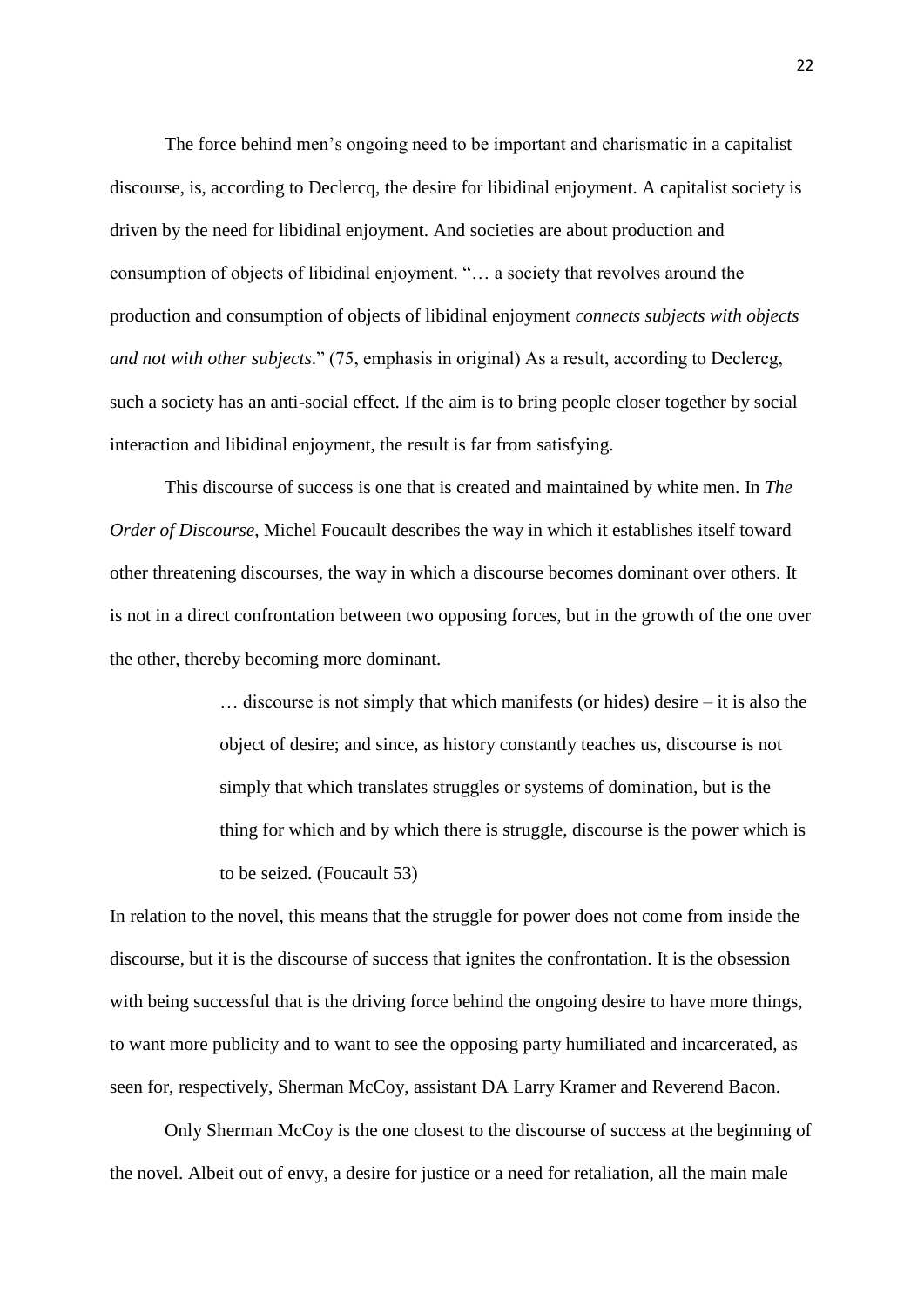characters want something from Sherman McCoy. They believe he is part of the discourse but does not deserve to be. There are three different groups represented by the character that are involved with the plot. There is the religious group of Reverend Bacon, the written media – the gossip type of journalism – by Peter Fallow and the justice department by Larry Kramer. The two parties that lose in the confrontation of the discourses are Sherman McCoy and Larry Kramer. McCoy lost his family and his possessions and now has a "Diminished Life-Style" (717); Kramer is taken off the case due to "prosecutional misconduct" (719). Reverend Bacon wins the case he generated media attention for on behalf of Henry Lamb and his mother. But since Sherman McCoy has appealed, the case is not over. The ones who really won, in the order of discourse, are Thomas Killian (Sherman McCoy"s attorney) and Peter Fallow. Killian is wealthy enough to buy the 20-acre Phipps estate and Fallow is wed to Lady Evelyn, daughter of Sir Gerald Steiner, the publisher and financier of *The City Light.* In addition, he wins the Pulitzer Prize for his coverage McCoy case. (720)

All these different discourses are constantly shifting in dominating the others. The discourse of success is the only one that changes owners, figuratively speaking. Sherman McCoy loses ownership and Thomas Killian achieves the discourse simply by making enough money off of his wealthy clients.

> … in every society the production of discourse is at once controlled, selected, organized and redistributed by a certain number of procedures whose role is to ward off its powers and dangers, to gain mastery over its chance events, to evade its ponderous, formidable materiality. (Foucault 52)

The discourse of success is strongly controlled by the successful. The people who are part of the discourse try to rule out chance events and keep it pure by only socializing with others from the discourse. The producers of the discourse treat these people with less respect than those who are part of the discourse. A good example of this principle occurs when Sherman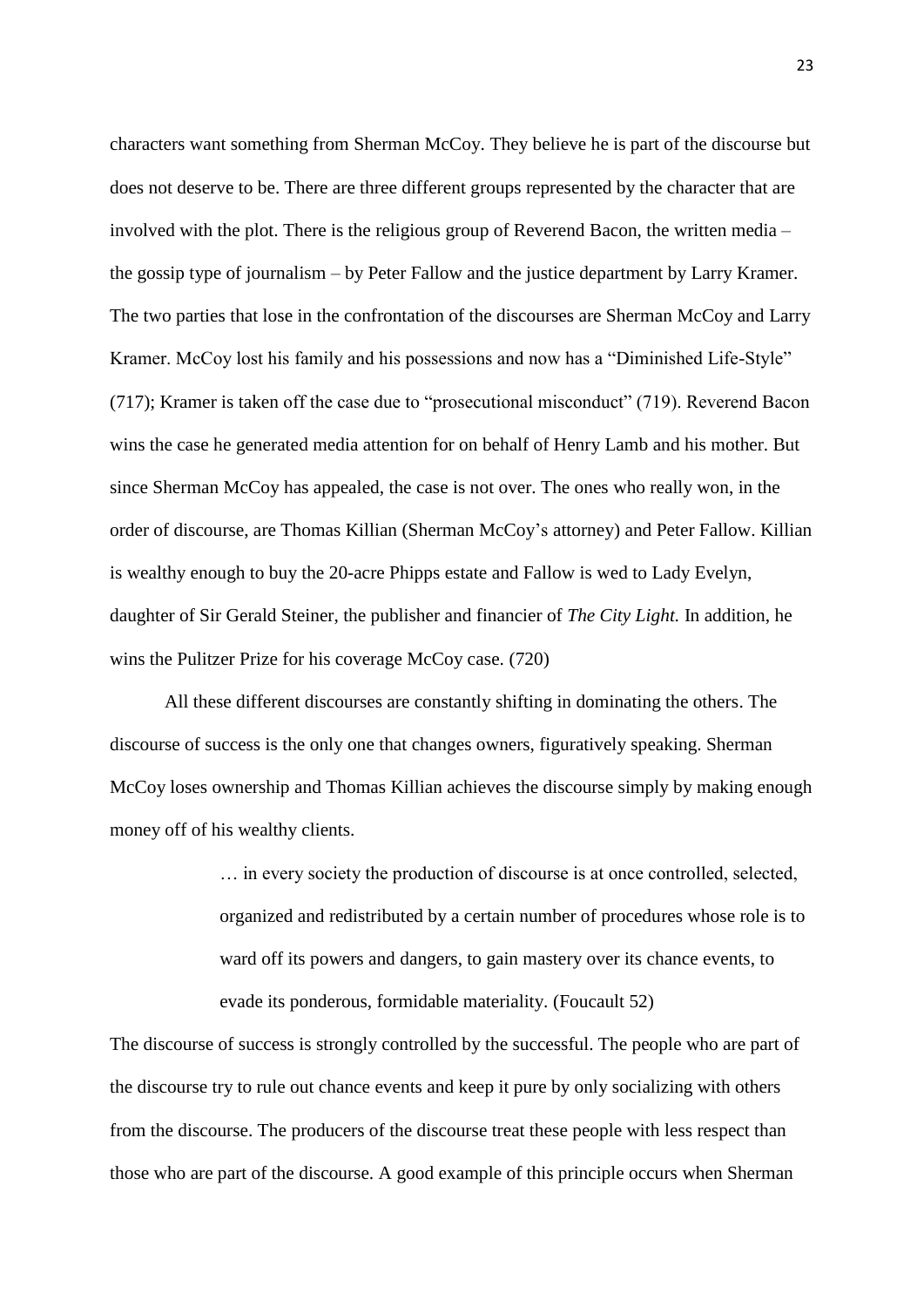and Judy are invited for a dinner party at the Bavardages. Sherman is seated next to Mrs. Rawthrote, a woman whom Sherman does not know. She embodies the rules and borders of the discourse of success, because she objectifies people according their success and position in the social hierarchy. She looks down on homosexuals, the less fortunate and, what surprises Sherman the most, bond traders. She places the poet Lord Buffing outside of the discourse by labeling him as the homosexual with AIDS. Furthermore, by saying "You show me a happy homosexual, I'll show you a gay corpse" (377), she objectifies homosexuals as a group not worth entering the discourse of success. Their lives are of no value to her. Lord Buffing seems to think the same, since he explains to Maria Rushkin at the same dinner party that it took him seventy years to finally understand the sole purpose of life. He believes nature is only concerned with reproduction for the sake of reproduction. (380) Since he has not reproduced himself and he is a homosexual, he diminishes the value of his own life with this philosophy. He thereby agrees with the conditions of the discourse of success.

The rules of entering the discourse are vague and dynamic. Sherman is surprised to hear that Mrs. Rawthrote is a real-estate broker. He wonders why someone would invite a real-estate broker to a dinner party.

> "This one." He gestured toward the back of Mrs Rawthrote. "Who is she anyhow? Do you know her?"

'Yeah. Sally Rawthrote. She's a real-estate broker.'

Social grin: "A real-estate broker!" Dear God. Who on earth would invite *a real-estate broker* to dinner.

As if reading his mind, Maria said, "You"re behind the times Sherman. Realestate brokers are very chic now. She goes everywhere with that old red-faced tub over there, Lord Gutt". (380, emphasis in original)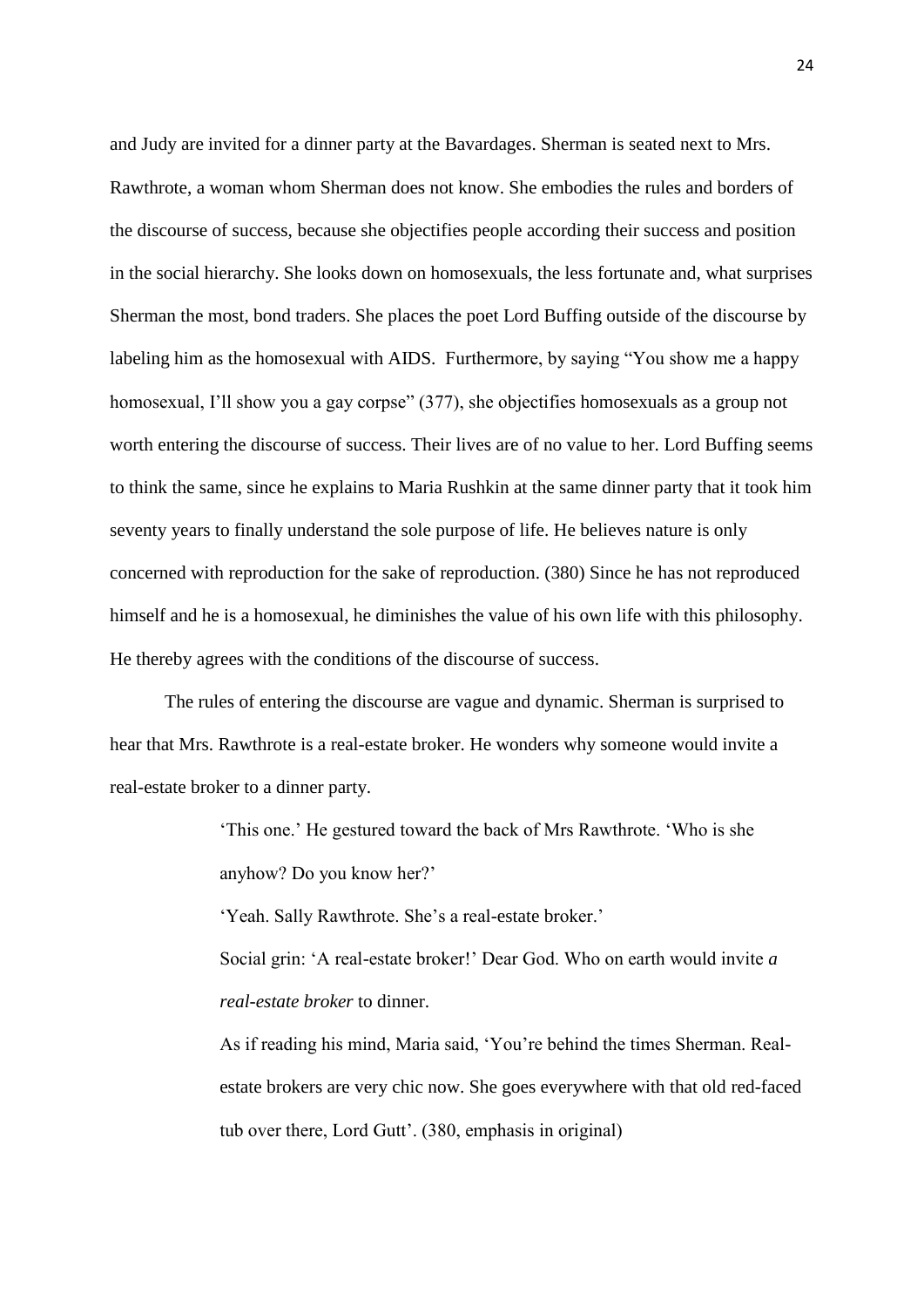This quote is a good example of how the controlling of the social status of the discourse works. Nobody dares to speak of the dos and don"ts when dealing with who not to invite. The rules of exclusion are vague, but they are certainly aggressive and persistent. The cohesion of a group, the social order, is dynamic and can change quicker than one, in this case Sherman McCoy, can imagine. In the situation of inviting the real-estate broker Sally Rawthrote, the rules of exclusion are lifted. She is invited to dinner just because it is chic to welcome a realestate broker at a dinner party. Furthermore, this heightens the status of the group and thereby strengthens the discourse of success.

Besides exclusion and inclusion, the balance of power inside the discourse of success constantly shifts in *The Bonfire of the Vanities*. The purpose of this shifting of power is to take power away from individuals who, according to others, do not deserve to be part of the discourse. They try to weaken their position or to exclude the ones who defile the discourse of success completely. When people believe there is someone in the discourse who does not belong there, envy grows, generating feelings of injustice. The discourse of success is not a static object and is therefore dynamically changing in time and switching owners. But by only socializing inside the discourse of success, the discourse is kept in a safe confinement of likeminded people. This is the notion of "ward of its powers and dangers" that Foucault mentions when he speaks of the procedures of a discourse. These procedures work on the principle of exclusion and subversion on the outside of the discourse.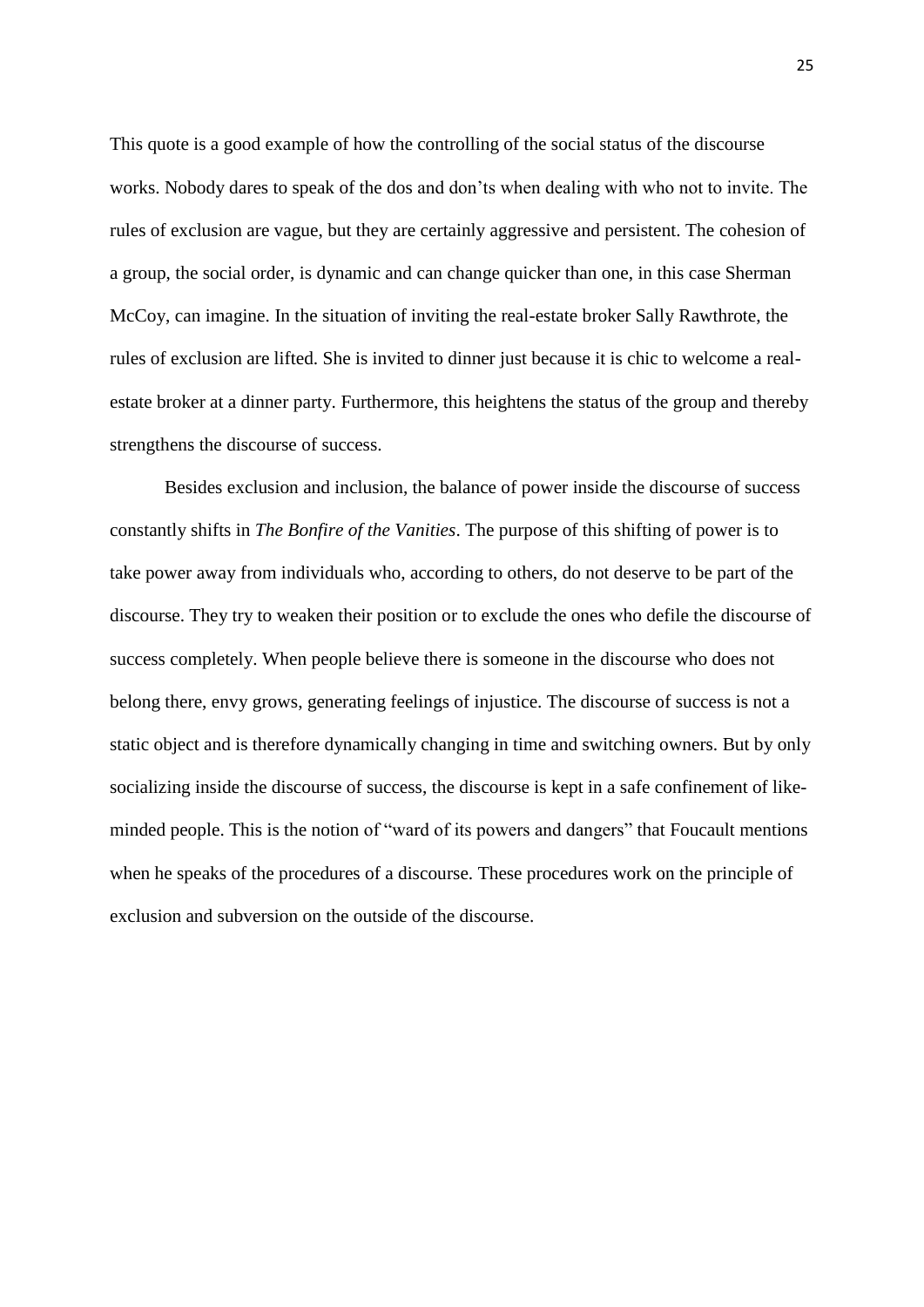## Chapter four *American Psycho*

In tradition with the common procedure for discussing *American Psycho*, according to Mark Storey in his essay "And as things fell apart", the novel has to be introduced with an account of its troubled publication. Even before its publication, American Psycho was a wellknown and much discussed novel. One of the main critiques was that it was highly misogynistic, homophobic and it supposedly made people insensitive to violence. (Library Journal, Editorial)

Right after the publication of *American Psycho*, the *The New York Times* printed an article with firm critique on its content as well as its form. In an interview on the YouTube channel of *booksbookshow*<sup>1</sup> on the Internet, Bret Easton Ellis talks about his greatest concerns in the first year after the publication. The most unpleasant situation concerning the interpretation of the novel, as he sees it, is that: "… the left got it wrong, liberals got it wrong. … Liberals tried to kill it and the left tried to kill it. *The New York Times* wrote thirty articles about it, tried to kill it, to not have it be published." (transcription from *booksbookshow*) His overall objection is the fact that the feminist and the liberal media read *American Psycho* too literally and were not able to see particular things for something else. It surprised him that the right didn't care and the conservatives couldn't care less, because he felt the novel was very anti-Ronald Reagan and anti some of the popular values of that period. (*booksbookshow*)

His main objection was the fact that the journalists took the novel too seriously and blamed him for not including a moral message, a message that denounces the ideas given by Patrick Bateman, the main character. He explains in that interview how nobody should try to put a label on the novel that tries to explain the intention of the author or filter out a subtext. Since Barthes denounced the death of the author as a source of reference for the novel in

**.** 

<sup>&</sup>lt;sup>1</sup> [<http://www.youtube.com/watch?v=oRa5hlLHMEo>](http://www.youtube.com/watch?v=oRa5hlLHMEo) 19 July 2011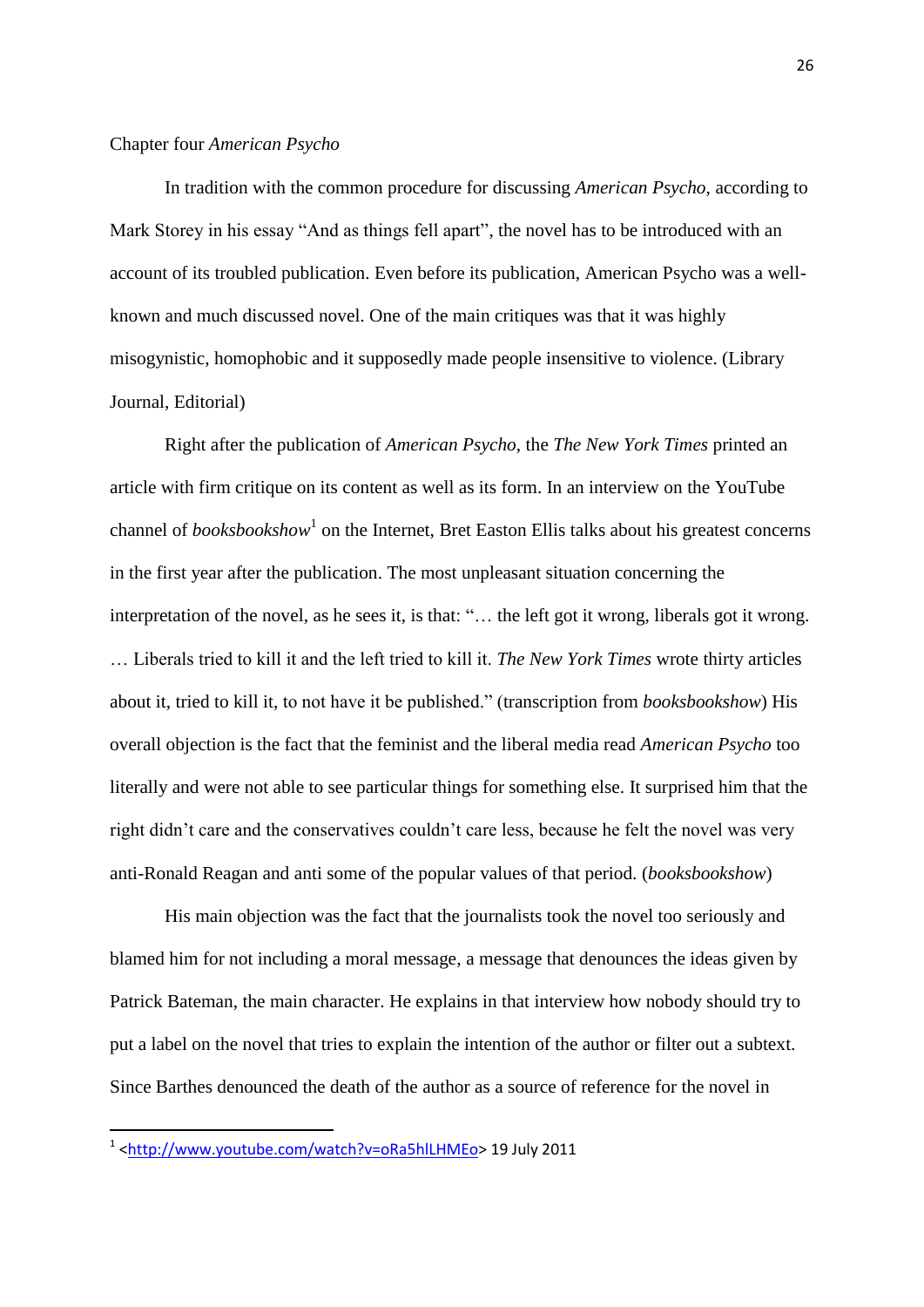1967, it is not done, among students and academics of literary studies, to proclaim authorial intent, or try to find subtexts. But if there is no room for interpreting an intention of the author, accusations toward the author of the content should not be taken seriously. The novel should be the primary source material and the common accusations regarding the author should not be a point of reference in further interpretation.

But if there is no room for filtering a message based on the author's intent, there has to be another way of interpreting the novel in an academically legitimate manner. Without being too interpretive or subjective, the discourse of success is still accessible to or interesting as a subject of research. Behind all the harsh violence lies a narrative of a sensitive and insecure young man who hides himself behind the discourse of success. This discourse of success is richly presented in the novel. The character Patrick Bateman thinks, breathes and presumably kills inside of this discourse and when something does not fit with the discourse, the way in which he views everyday life, he does not understand or recognize it for what it is.

Even before the publication of *American Psycho*, it was already a popular topic in *The New York Times*, due to the fact that the publishing house Simon & Schuster cancelled the publication just before it was scheduled for publication. A month before the novel is set to be published, *The New York Times* publishes an article by Roger Cohen called "Editorial Adjustments in "American Psycho"". In this article, the chairman of Simon & Schuster, Richard E. Snyder, explains why he cancelled the publication of the novel. He chose to cancel because he felt the novel was in very bad taste. After his decision, Cohen explained that the response was two sided. "The cancellation, which came after the book had gone through final editing and legal checks, set off a furor, with some people in publishing contending that Simon & Schuster had been guilty of editorial cowardice and even censorship, while others said the publishing house had merely shown commendable good taste." (Cohen) The controversy grows when an imprint of Random House, Vintage, buys the rights to publish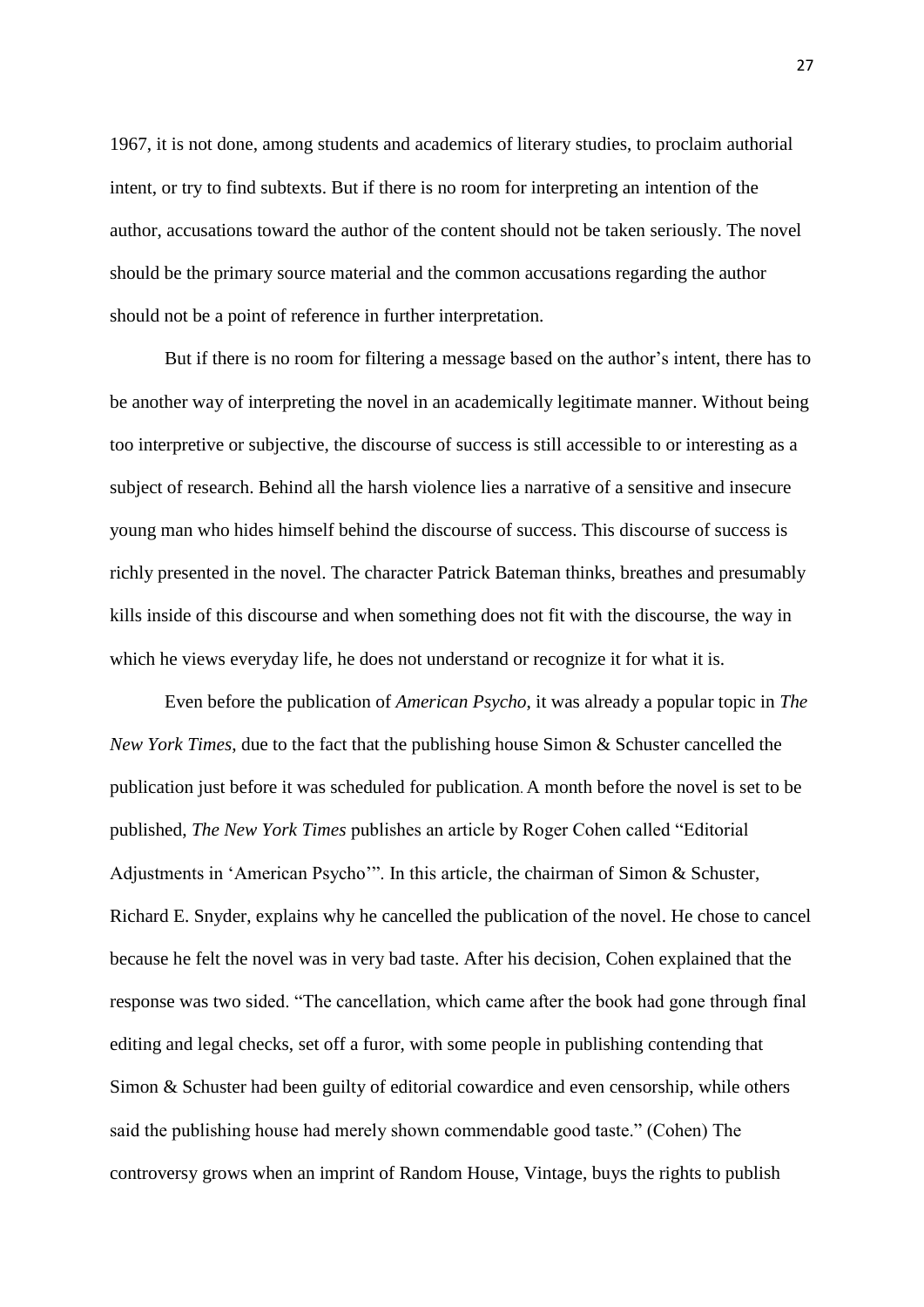quickly after the cancellation. "Mr. Mehta's decision to buy the book for Vintage angered women's groups, some of which have called for a boycott of the novel. The Los Angeles chapter of the National Organization for Women called it "a how-to novel on the torture and dismemberment of women.""

The editors of Vintage who had worked on the novel had made only minimal adjustments to *American Psycho,* and the people responsible for it stress the fact that the editorial process for this novel was the same as any other. "Amanda Urban, Mr. Ellis's agent, said the book had gone through "normal editing." "There was some cutting of the beginning of the book," she said, "but no editing whatsoever of the violence. Bret is totally happy.""(Cohen) For the interpretation of the social climate at the moment of publication, it is important to know that the people at Vintage wanted the public to know they did not limit the freedom of the author and his novel. At that point in time, right after the publication, one could not know whether this really is the case, but the fact that they want us to believe the published edition of *American Psycho* is as Bret Easton Ellis has intended it, is a clear message to all who wanted to ban the book for its content. As I demonstrate later in this chapter, we now know editing has been done beyond the satisfaction of Ellis, but it is important to know that at the moment of the publication of the novel the public did not know this. All they got from the statement was that the publishing house supported their author unconditionally.

In an interview for *Vice Magazine*, after the publication of *Imperial Bedrooms* (2010, the sequel to *Less Than Zero*), Bret Easton Ellis looks back on the editing of *American Psycho*. In this interview he contradicts the official statement that was given by the publisher right after the publication of *American Psycho*. His comments are regarding the editor Gary Fisketion: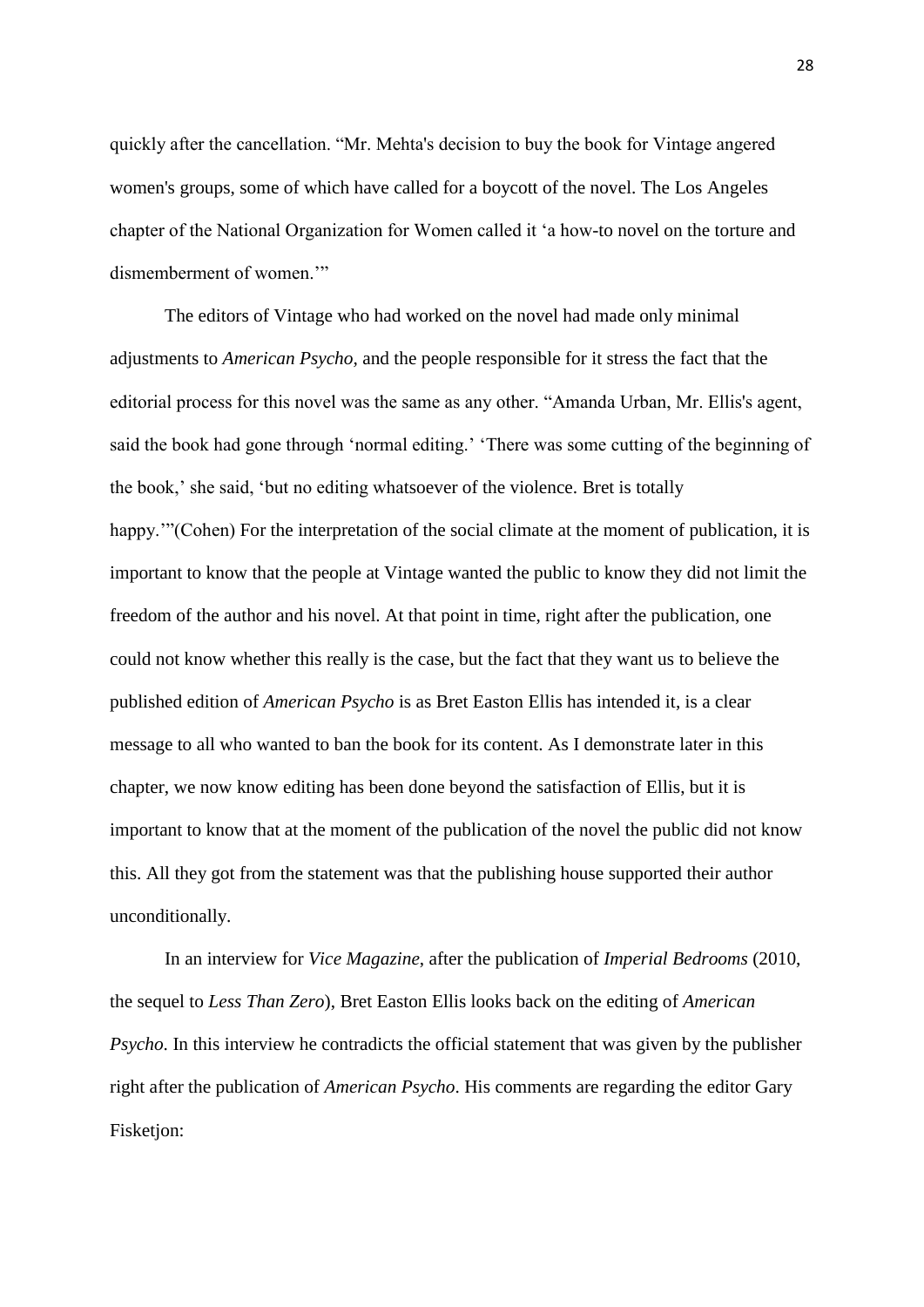Well, he did a second pass on *American Psycho*. I thought that book was finished when I turned it in to Simon & Schuster, before they rejected it. Done. I didn"t want it touched. But it got to Gary, and he touched it a little bit. I was kind of in a daze, and the editing was really hurried. He flew to LA and we sat in a hotel room, and basically he would edit and turn the pages over and I was just like, "Stet, stet, stet." And it grew heated. I don"t think he understood the book, or he did but he didn"t like it, and the editing process was really dismaying. There"s still stuff in there that he did that I can"t read. Like little clarifications.<sup>2</sup> (Pearson 2010)

In retrospect, we know for a fact Ellis' agent did not tell the truth and that there was some editing that the author did not approve of. It still is not clear how much and exactly what was changed, but that is not important for the consequences of the agents" message. It was a statement in defense of the speculations in order to protect the authenticity of the author and his novel. If they had confessed that some passages were left out due to its harsh description or lack of morality, it would not be an authentic expression of the writer anymore but a product altered for its economic value.

In an interview for *The New York Times*, conducted by the aforementioned Roger Cohen, Ellis explains that the stream of influence is the other way around than what the women"s groups try to argue. His work was already a reflection of the society of that period and merely gave an insight in the numbed reaction toward violence that people already have. "This is a work of fiction and should speak for itself,' he said. 'But clearly there are metaphors here. Bateman"s actions and especially his reactions to what he does symbolize, at least to me, how desensitized our culture has become toward violence"" (Cohen 1991)

**.** 

<sup>&</sup>lt;sup>2</sup>< <http://www.viceland.com/int/v17n5/htdocs/bret-easton-ellis-426.php?page=7>> 19 July 2011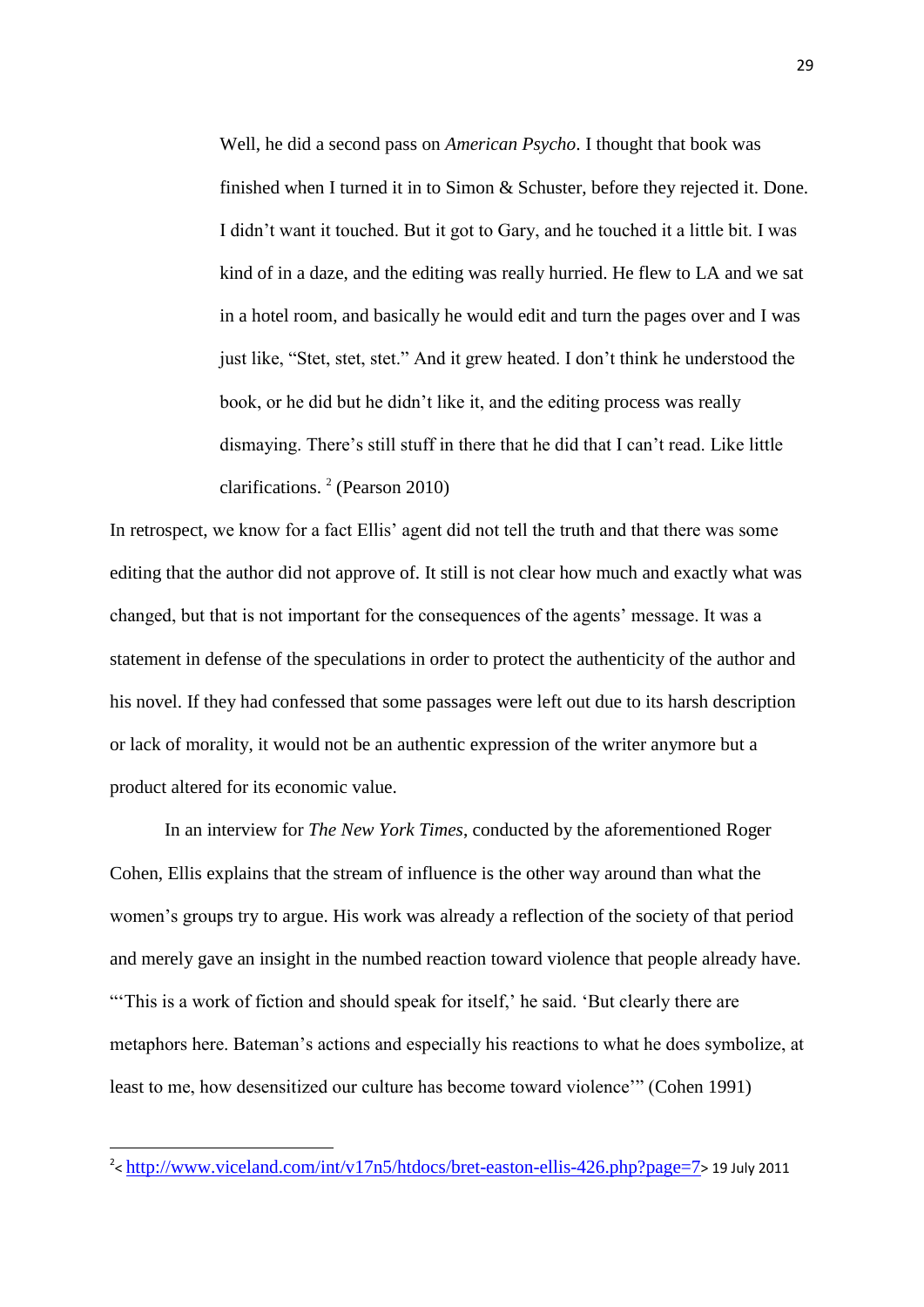In another interview for the *Ask Men* website, Ellis explains that although there is some brutal violence in the novel, it is not what the book is about.

> *American Psycho* is being a young man. The dram idea of being a young man. To be handsome, to be rich, to have a really cool apartment, and having beautiful women want you. Limitless freedom of money, limitless sex… but not happy – bitter. The world still sucks, even though you have all these things. I think that is much more common than you may think. If anything, it is the interior life of a man. (AskMen)

The violence is the outburst of the bitter feeling of not being happy, not being fulfilled. It is, as Storey explains in his article, part of the discourse of masculinity to regain power as a man over their own life.

> Moments in which his carefully groomed masculinity is ignored, or at least is made to take a passive, feminine position, fracture his deluded belief in the patriarchal ideology, and he lashes out. The self-fashioning of Bateman to which *American Psycho* is a testament is done in the unquestioning belief in hegemonic masculinity; its dismantling is also Patrick Bateman's (Storey 65)

While Bateman is living behind the bars of his own success, he must have an outlet for his suppressed emotions. And when his masculinity is ignored or otherwise not respected enough, he uses violent behavior to overpower the feeling of having his masculinity challenged.

The discourse of success that entraps Bateman is one in which the exterior is more important than the inner self, as Storey argues. "Bateman"s narrative becomes an intense case of masculine self-fashioning, a narrative edited by the teller to give the impression of a certain type of man – editing that occasionally goes awry when dangerous levels of self-awareness creep in." (Storey 63) Bateman sees the world with his narrow-minded worldview and what he sees is constantly confronted by his strong beliefs of what a man and a woman should look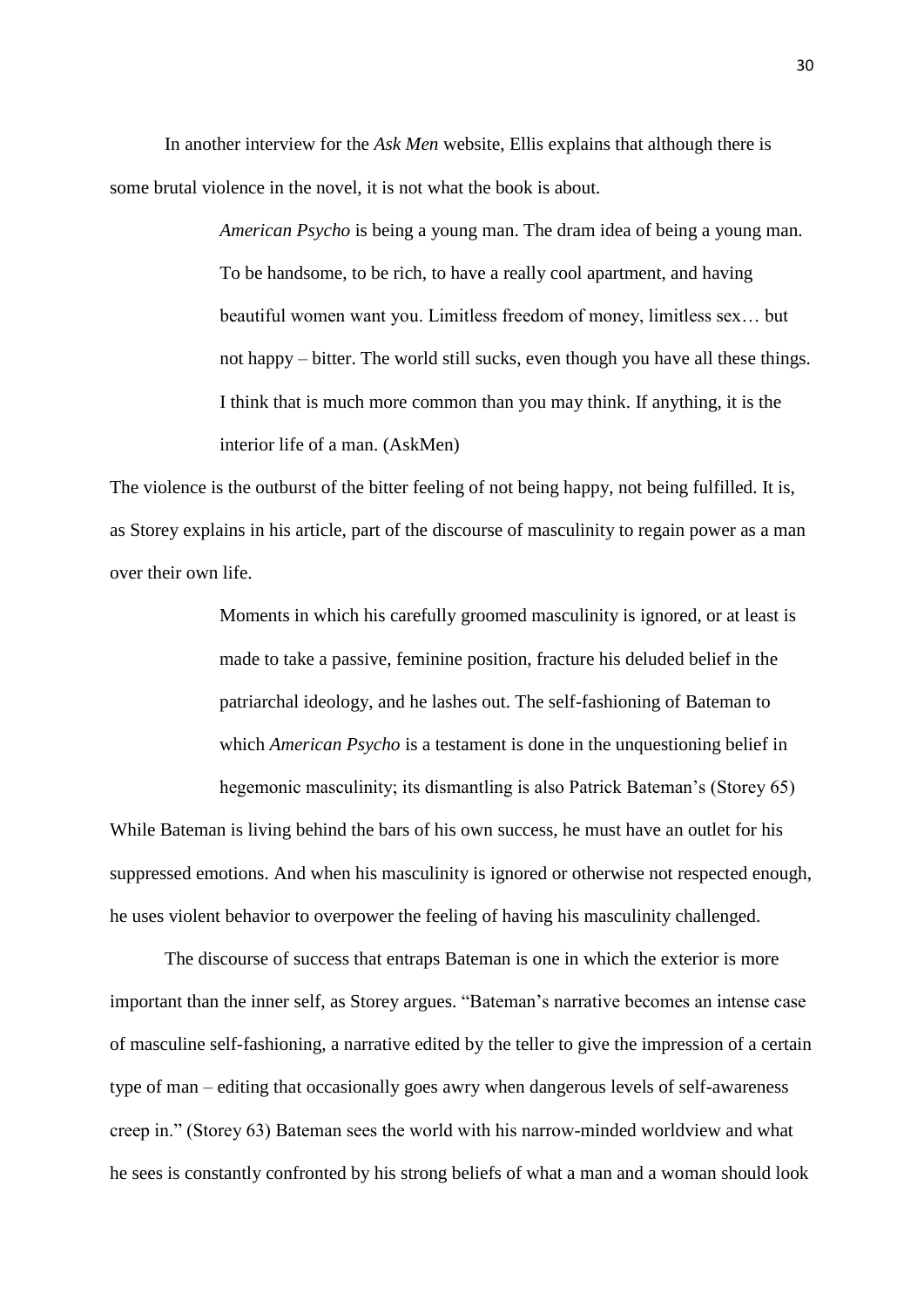like, or how they are supposed to behave. He thinks all women he meets or has known for a longer period of time, either have sexual feelings for him or are in love with him. When they do not pay any particular attention to him, he feels insulted and gets aggressive thoughts on what he wants to do to them. By this, he creates a very masculine worldview that functions as a straightjacket. When he acts on his aggressive feelings, he only strengthens the boundaries of his own thoughts and they demand evermore overpowering aggression and more extreme behavior. This "masculine" and aggressive behavior he displays is strongly contradicted by his constant grooming, his worrying about his hair and his obsession with looking strong and trimmed. This contradicts the desire how he wants people to see him. He is not the confident man he wants everyone to believe he is.

Bateman entertains the notion that he gains power over others by looking successful. And when he looks successful, he gets the opportunity to fit in with the rest, the people he admires. This notion of how he perceives the world is a demanding vision; he tries to mold everyone according to what he thinks they should look like. Bateman is trapped, according to Storey, in a very masculine and paternalistic discourse that is constructed from a masculine type of language. He is so obsessed by this picture of normality that he tries to mold Jean, his secretary, so she fits his notion of success.

> "I said," and I repeat myself calmly, grinning, "do not wear that outfit again. Wear a dress. A skirt or something."

… "You don"t like this, I take it," she says humbly.

"Come on," I say, sipping my Perrier. "You"re prettier than that."

"Thanks, Patrick," she says sarcastically, though I bet tomorrow she"ll be wearing a dress.

… "And high heels," I mention. "I like high heels." (Ellis 66-67)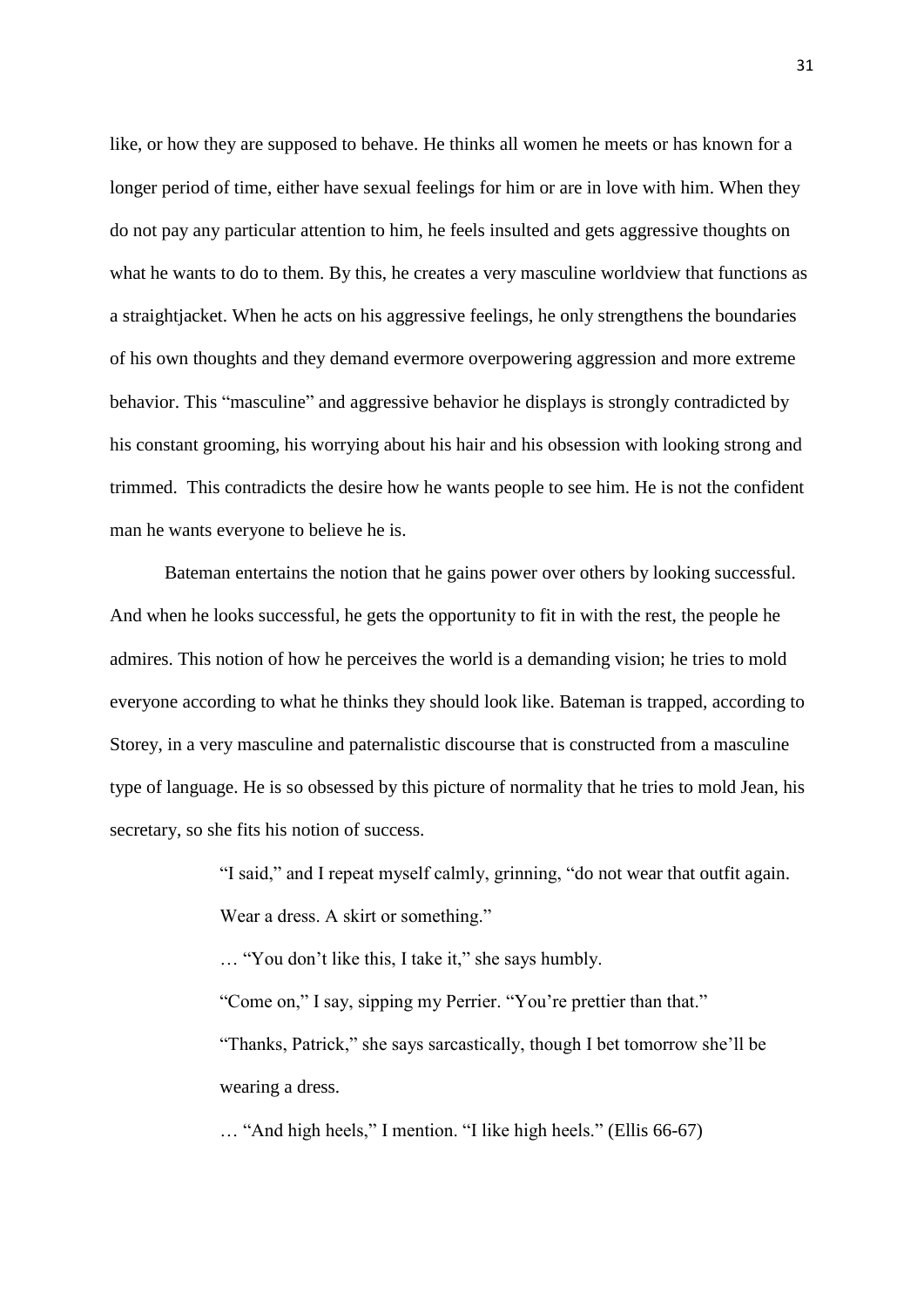In the example of his secretary, he is convinced she loves him and he believes they eventually will end up marrying each other. He believes she displays total devotion and does anything to get his attention. She ends up being his safe haven, a moment of rest where his carefully orchestrated appearance and behavior is not questioned or challenged. He ultimately feels safe enough with her, during a dinner, to confess his most intimate insecurities to her. This conversation works as an outlet and after this dinner, he continues his behavior with a clean slate.

In an intimate conversation with his secretary, Bateman reveals his feelings of not really existing. It is as if he is actively present but there is nothing besides his physical appearance. He has become a living advertisement. This feeling of non-existence could be the result of his substance abuse, or it could be the other way around, he uses drugs and prescription medication to numb the feelings of emptiness. The chapter that tells about the emptiness he feels is titled "End of the 1980s" and could, therefore, be seen as a rejection of the way he and the people around him have lived up until then. The discourse of success comes with a certain lifestyle that cannot fulfill Bateman"s needs anymore. But he tells Jean he once saw someone he knows in the men"s room writing on the wall "Kill All Yuppies". The person who wrote that on the wall was a colleague, technically speaking a yuppie. So the discourse of success is shown to be undermined from the inside. All that is left when the package is removed, or when he goes beyond the discourse of success, is the empty Patrick Bateman. More generally this means that the lifestyle of the typical New Yorker of the 1980s is shallow and unfulfilling.

> Myself is fabricated, an aberration. I am a noncontingent human being. My personality is sketchy and unformed, my heartlessness goes deep and is persistent. My conscience, my piety, my hopes disappeared a long time ago

32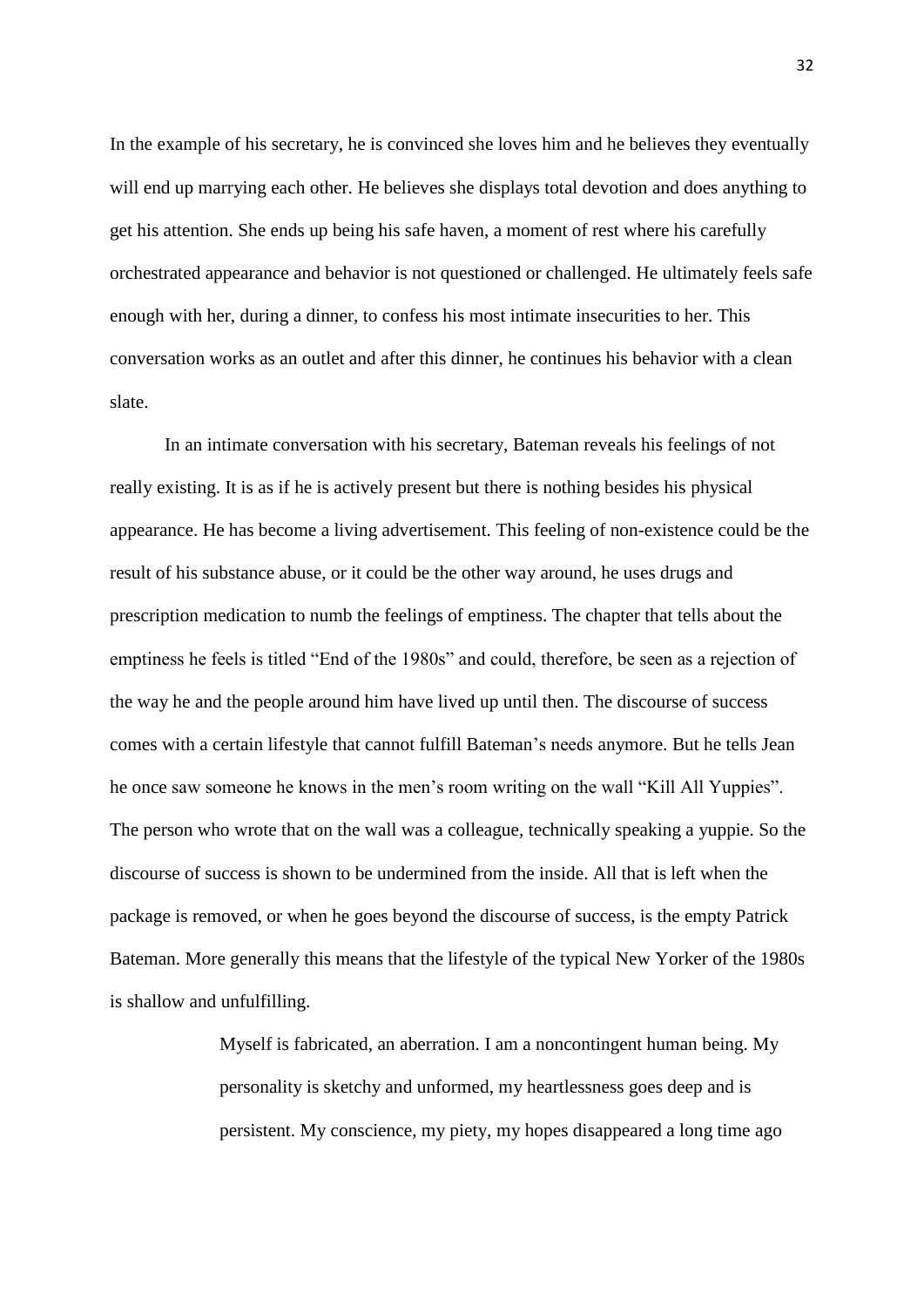(probably at Harvard) if they ever did exist. There are no more barriers to cross. (377)

Patrick has not been anything else than the portrayal of success and he lost the feeling of being an authentic person. He misses a purpose of living and is only concerned with people"s appearances. His knowledge of fashion is impressive. He knows exactly what people are wearing, down to the brands just by looking at their clothes. He can just as easily recognize their outfit in a dark club as by daylight.

> … Ted Madison leaning against the railing in the back of the room, wearing a double-breasted wool tuxedo, a wing-collar cotton shirt from Paul Smith, a bow tie and cummerbund from Rainbow Neckwear, diamond studs from Trianon, patent-leather and grosgrain pumps by Ferragamo and an antique Hamilton watch from Saks… (Ellis 54-55)

Knowledge of what is in is important in the discourse of success. Only by having the right type of clothes and jewelries and going to the restaurants and clubs that are "hip", can they be part of the discourse of success. This element of knowing what is important is illustrated by the conversation Patrick Bateman, McDermott and Courtney are having concerning the right type of bottled water and the right way of drinking it. Their conversation looks a lot like the reciting a catalogue on the differences in water. Bateman and McDermott are explaining to Courtney what the differences in all the different brands of bottled water are and why you should prefer the one over the other. This conversation is very static, the things McDermott and Bateman say are standard phrases and it is as if they are performing a monologue. They can finish each other"s sentences and seem irritated by the knowledge the other has. On top of that they both want to look bored with the topic but are eager to show with their knowledge. Knowledge directly copied from somewhere else, since they both know the same details and try to share them before the other can.

33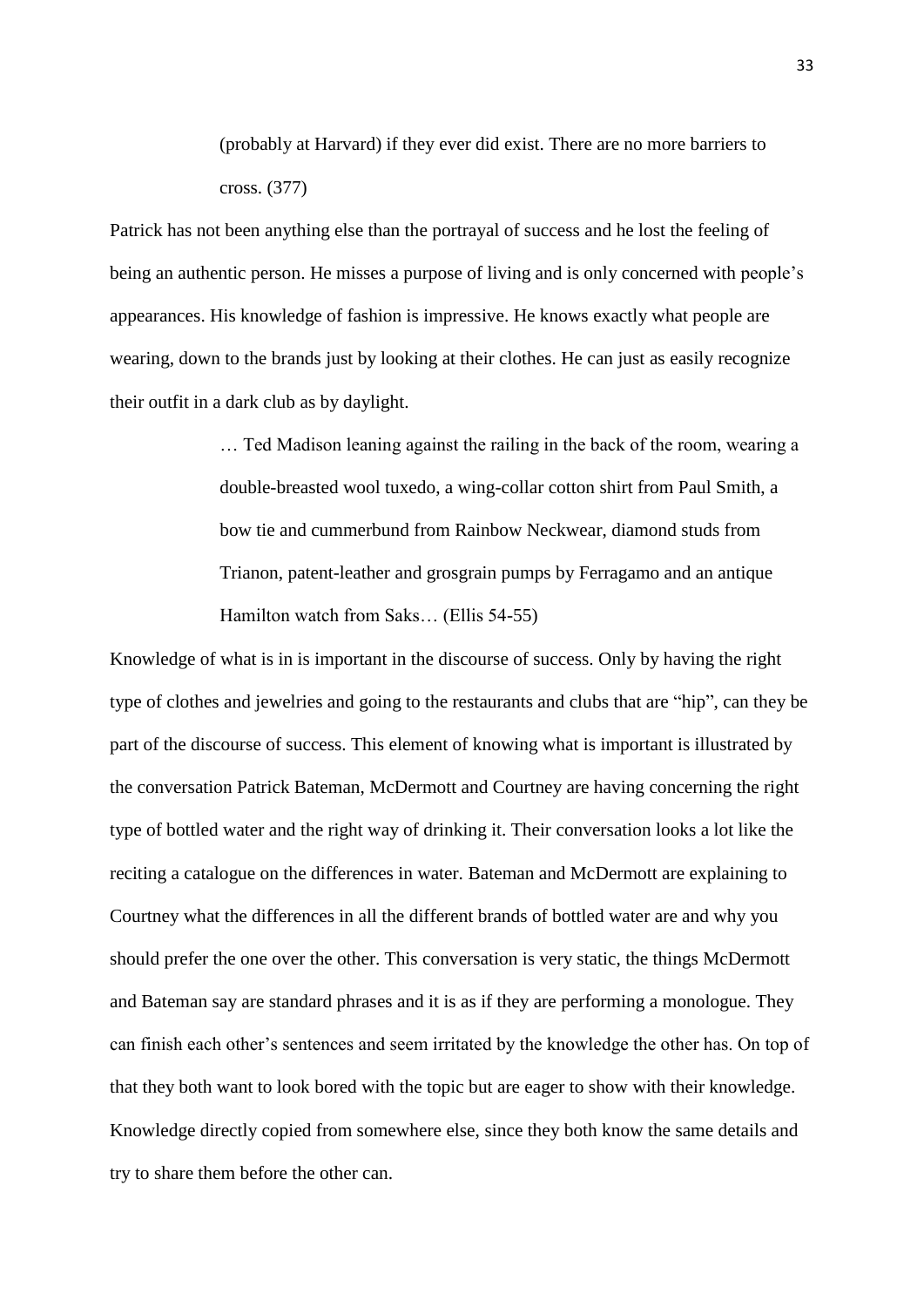"With distilled or purified water," McDermott is saying, "most of the minerals have been removed. The water has been boiled and the steam condensed into purified water."

"Whereas distilled water has a flat taste and it"s usually not for drinking." I find myself yawning.

"And mineral water?" Courtney asks.

"It"s not defined by the –" McDermott and I start simultaneously. "Go ahead," I say, yawning again, causing Courtney to yawn also. (Ellis 250)

When his self created image of success and masculinity is not confirmed or accepted by others he responds aggressively. In a situation where he is not praised or admired, he gets a heightened self-awareness that brings unpleasant and aggressive feelings. When he has lunch with Bethany, we see a glimpse of Bateman's history, the background of his insecurities. It is in the morning of the day he has the appointment with Bethany that provides some insight in the origin of his behavior. That morning he starts to question why he is so nervous, he wonders if it is because he has a lunch appointment with his former girlfriend, or because he used a new Italian mousse. He suggests it could be the fear of rejection by Bethany. Although it is clear that that probably is the reason for his nervousness, the way he rationalizes this option away illustrates his general train of thoughts: "It"s either that I"m afraid of rejection (though I can"t understand why: *she* called me, she want to see *me*, she wants to have lunch with *me*, she want to fuck *me* again)..." (230, emphasis in original) This confrontation with his past scares him, according to Storey, because in a situation where he is unable to control and act on his objectification of women, his aggressive urges take over. (Storey 65)

The topic of work comes up and it becomes clear that he does not have to work at P  $\&$ P because his family is wealthy, but he does so to fit in. During the dinner he wants a constant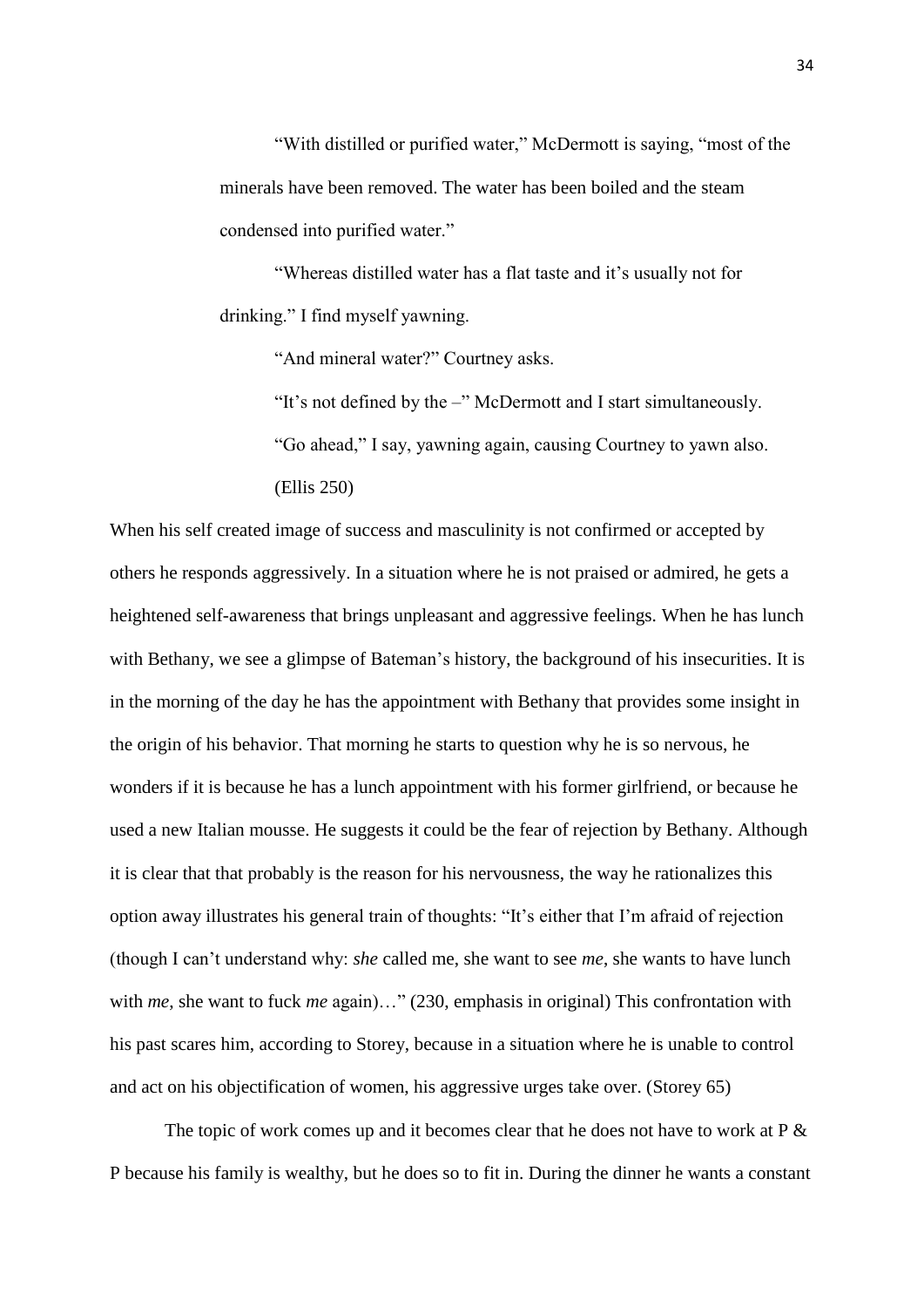affirmation of his success and psychical excellence. He asks her if his hair is still okay, he wants her to feel his biceps. He wrote her a very inappropriate poem about a " poor nigger on a wall" that has to be "fucked" because the black man is the devil. (Ellis 233) At this point, it is not clear whether or not his behavior is an imagination (on a narrative level), so the tension between them seems to rise to an awkward level.

He wants to pay the bill for lunch, but Bethany wants to take the check since she invited him. Bateman insists because he has a platinum American Express card. When she tells him she also has one, he feels an uncontrollable rage coming up. "Violent convulsions seem close at hand if I do not get up." (242) He tries to look unimpressed, but the imagined balance of power has shifted and she does not see the Bateman he wants her to see and to acknowledge. Furthermore, she undermines his status by thinking his suit is from a cheaper brand than it actually is. She notices his expensive high-brow painting (David Onica) hanging upside down and laughs about it. By making fun of him, he gets more agitated. During lunch it becomes clear he wants to torture her, and when she constantly ignores his need for affirmation and laughs about the painting hanging upside down, he kills her ferociously with a nail gun.

His behavior and his way of thinking is the embodiment of the discourse of success. This discourse of success is constructed, as in *The Bonfire of the Vanities*, from a masculine, white men's dominating force of wealth and ambition. Anyone who does not fit within this discourse is a possible threat and is not approached with respect. In the case of Bateman, this means he often uses physical violence to protect the image he has of himself. When it is already too late to protect the sensitive Bateman he lashes out to punish his victims (in his mind) for not paying him the respect and admiration he so desperately needs.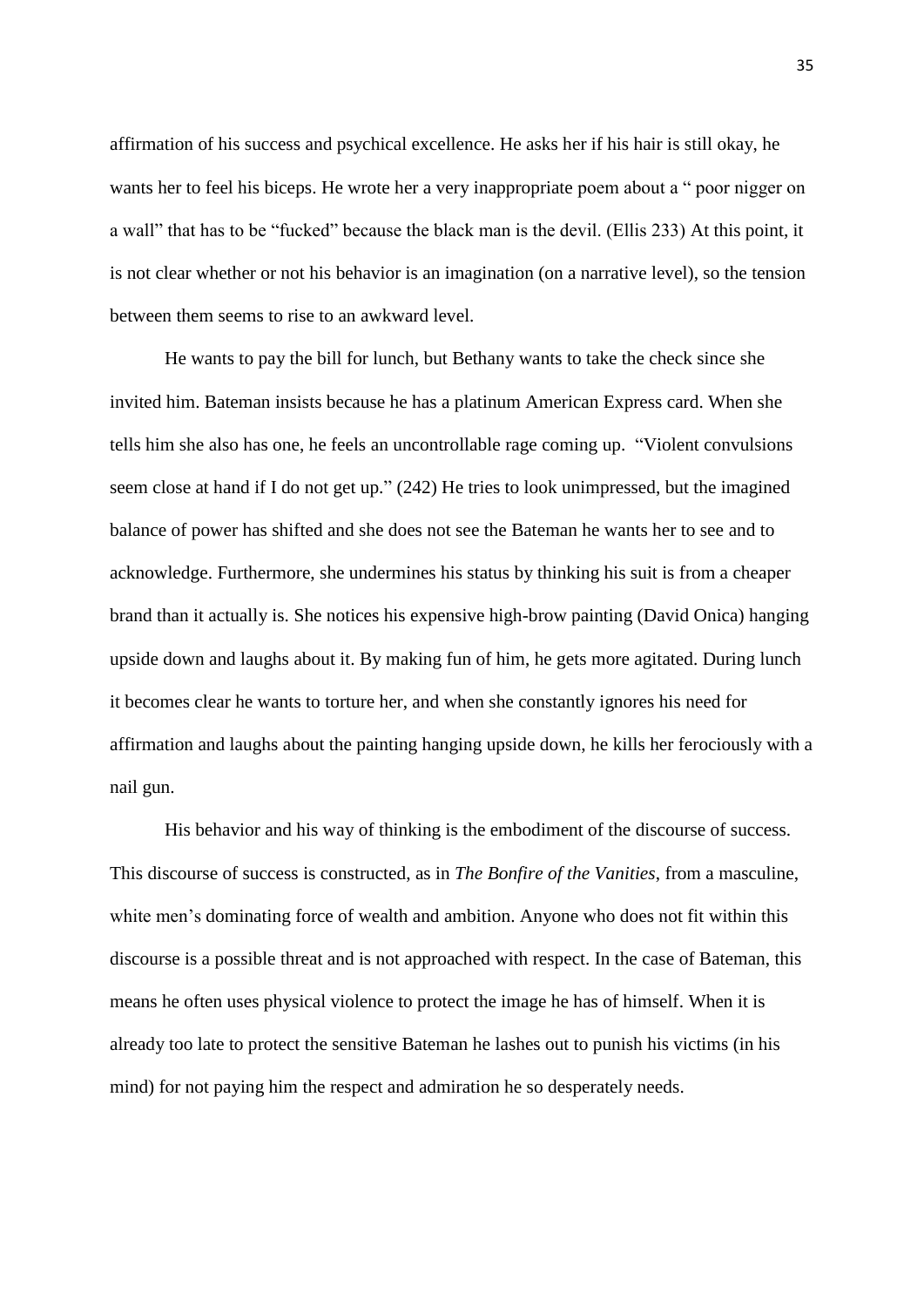## Chapter five *Concluding the 1980s*

A discourse operates on the principle of exclusion and subversion. A historical and cultural order operates with the same purpose as a discourse works: to establish themselves against "opposing" orders. Yet, the cultural order operates in a slightly different manner. According to Foucault, a discourse knows three systems for exclusion: (1) prohibition, (2) division (and rejection) of madness and (3) the will to truth. (Foucault 1981: 56) The historical and cultural process uses (1) consolidation, (2) subversion and (3) containment. (Dollimore 10) The similarities between a cultural order and a discourse are significant. They both direct the view on society and create a subculture with a strong concept of ideology. It is the way the people in a particular cultural order (i.e. a discourse) see the world; it colors the way they think and talk about the world. These social rules prescribe the way in which they view the world and how they create a coherent reality. This is a passive way of constructing a notion of reality, since reality is narrated back to them by these social rules.

Cultural Materialist criticism is concerned with "the cultural connections between signification and legitimation: the way that beliefs, practices and institutions legitimate the dominant order or *status quo* – the existing relations of domination and subordination." (Dollimore 6, emphasis in original) This legitimation of social order is mostly accomplished through consolidation and containment. The existing social relations are "naturalized" (7) This coincides with the systems of prohibition and division in Foucault's order of discourse that forge a particular discourse. (Foucault 1981: 56) In the example of the discourse of success, there are opposing others from inside and outside the discourse, respectively men and women with (more) ambition, women in general and the less fortunate who try to enter the discourse. The characters in the novel try to naturalize the social relations constantly by consolidating and containing their social status and the importance of their own social group, their culture.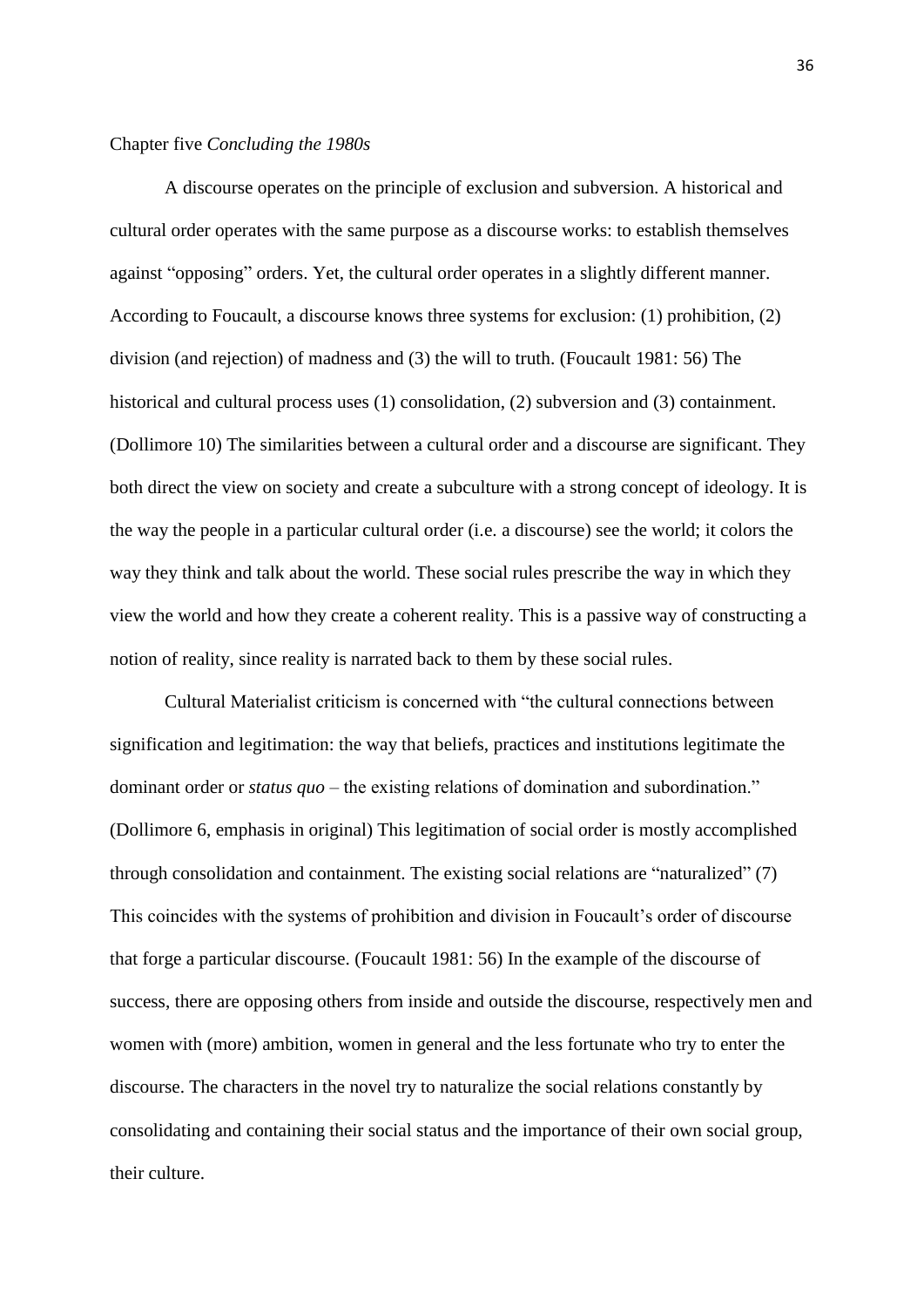This unification of the individuals of a group is important in a cultural order, as this strengthens the group.

> Legitimation further works to efface the fact of social contradiction, dissent and struggle. … if the very conflicts which the existing order generates from within itself are constructed as attempts to subvert it from without (by the 'alien'), that order strengthens itself by simultaneously repressing dissenting elements and eliciting consent for this action: the protection of society from subversion. (Dollimore 7)

This type of behavior is very clearly represented in the selected novels. The characters in the novel *Bright Lights, Big City* socialize only with their own group of people. Amanda seems to use the protagonist for her own interests. As soon as she is socially more important than her husband, the protagonist, she leaves him for a more important man. Tad Allagash is not as concerned with the social status of the protagonist as Amanda is. At least he thinks of the protagonist as a literary promise and is not held down by his friendship. Although the protagonist is not sure whether their friendship is very good, at least it is not measured for the ways it can benefit one of them.

*Bright Lights, Big City* sets the framework for the discourse of success. The discourse is not as clearly represented as it is in the other two novels. It is, however, the beginning of the society that has its peak in the other novels and can be read as a prelude to the beginning of the discourse of success. All the different elements are there. Social confinement in a particular group of rules, the complete disregard of socially less important people, the objectification of women and a great sense for what is chic and what is hip. It is more important to be at the place where all the interesting people are than to create a situation where it is interesting to be.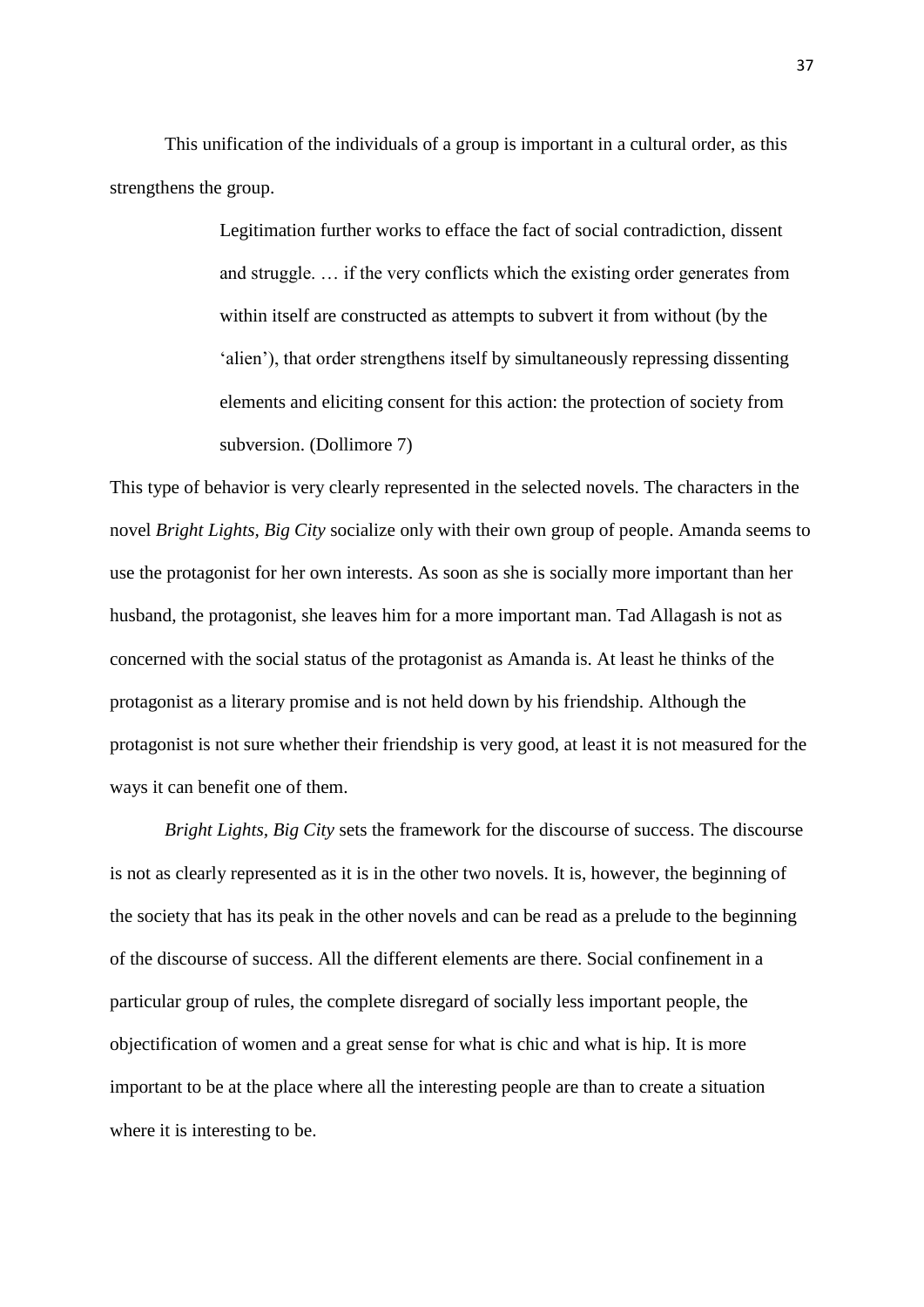*The Bonfire of the Vanities* shows the protection of a society for subversion in the way Sherman McCoy is treated by his so-called friends. He is seen as a threat for the social health of the group and the reputation of the ones involved. When his lawsuit generates a huge amount of media attention and an angry mob starts to form in front of Sherman"s building, Pollard visits Sherman. He is the president of the board for all the tenants of the building and he wants Sherman to move out due to "Unacceptable Situations" (581). The real-estate broker calls Sherman and offers him to sell his house. She tries to make it look like a nice gesture, but Sherman feels a certain pressure in her wanting to sell the house

Although the main focus of this thesis is not with psychoanalysis, it is fruitful to mention Frederic Declercq"s article on Lacan again at this point. As shown in the chapter on *The Bonfire of the Vanities*, it is the inherent sexual enjoyment that drives the capitalist discourse. According to Lacan, the current capitalist discourse is a vicious circle: we must produce to consume, but we have to consume if we want to produce again. (Declercq 80) This vicious circle creates an ongoing hunt for the unattainable and the object of desire. It is this longing that has important consequences on the topic of objectifying people in general and women specifically. By wanting a specific object of desire, whether that be a woman, a flourishing career or an expensive car, it is not the subject who objectifies women. It is not the desire for libidinal enjoyment that is acting up. It is, via the rules of the capitalist discourse, the object that exploits the subject"s desire. "… the capitalist is not less subjected or subordinated to the capitalist discourse, but just as equally exploited by the objects of libidinal enjoyment as the proletarian. That's probably why 'the law of quantity' and the 'never enough" principle dominate capitalist societies with such ferocity." (Declercq 81) The subjects in the discourse are immersed in the desires that are common in the discourse. They are drawn toward the object of desire by a force that is greater than themselves and becomes their own. The only way to step out of the discourse of success, is, in the case of Sherman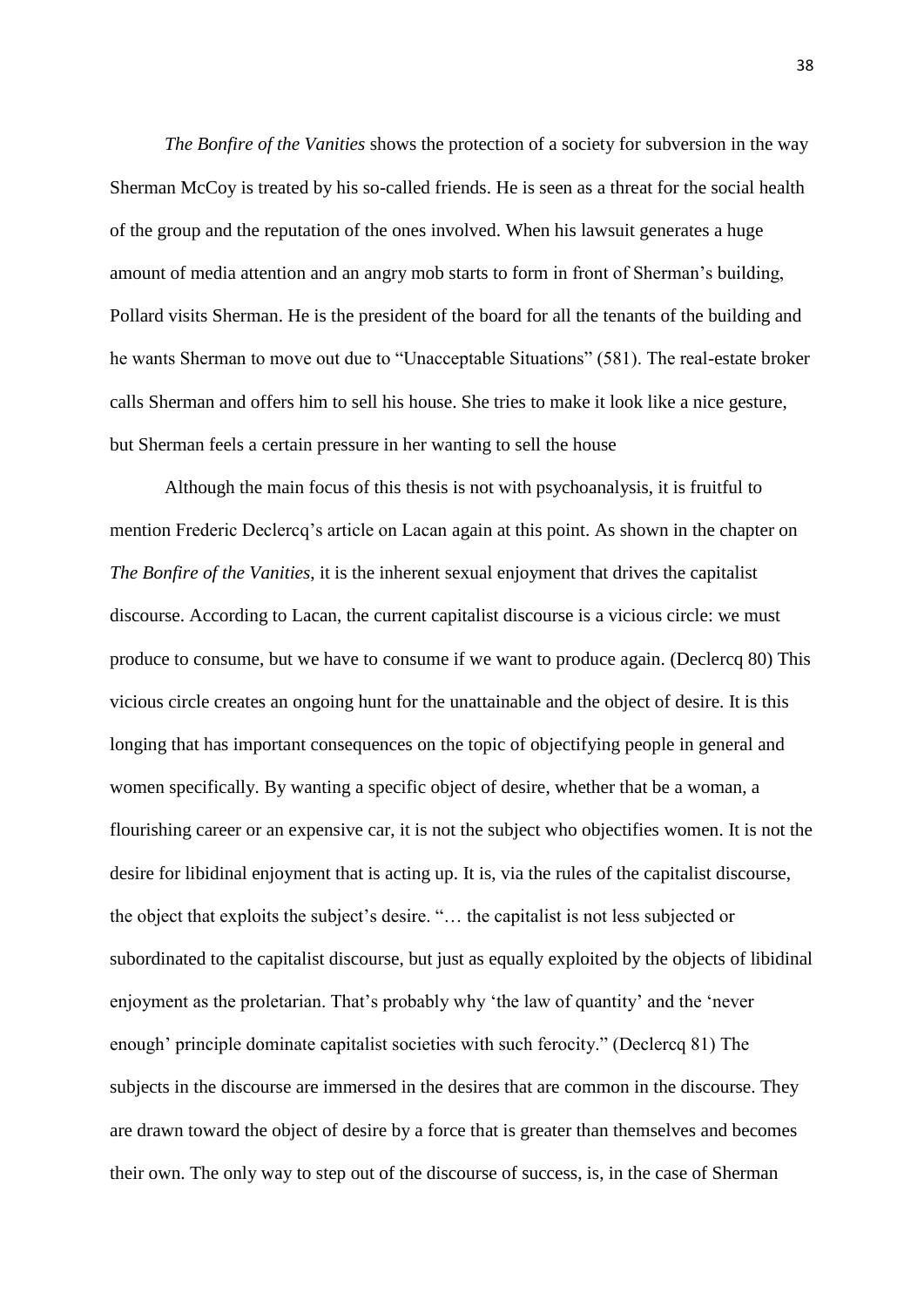McCoy – the only one who really steps out of the discourse – by losing the power to follow through the consequences of his behavior. When following his desires, he is pushed and pulled out of the discourse of success without wanting it. He is no longer drawn to his objects because the situation does not allow him any longer to fulfill his inner desires, his libidinal enjoyment.

Patrick Bateman does not simply watch pornographic movies; he looks for representations of the forces of power. It is not just the desire for sex; it is the wish for an uncomplicated but fulfilling connection with someone else in which he can be the dominating person. He compensates for the lack of domination and his inner masculinity by reenacting the pornographic movies he watches. When he sees in pornographic movies women who are subdued by men, he tries to create a satisfying situation just as he has seen in the settings of the pornographic movies. His motives for watching porn are to be found in his desire for feeling powerful and dominating over women. "Verkrachting is, zoals recente onderzoekingen nog eens duidelijk hebben bevestigd, niet een seksueel, maar een geweldsmisdrijf; … - de motor is niet erotische wellust maar machtswellust." (Kousbroek 103) His motive for acting sexually aggressive (even if his acts of violence are only part of his imagination) toward women is found mostly in his neglected need for feeling masculine. The main purpose of him raping and killing women does not free him from his sexual desires. It is only a momentarily release of his desire for overpowering people in general. He does not have any real fulfilling relations with men or women so he has adapted himself to fit the portrayal of success. His wants to fit in and does everything in his power to accomplish this.

Another important aspect of the discourse of success, is objectifying not only objects of desire, but objectifying oneself via self-improvement. By modeling themselves into something they think they are supposed to be, they try to fit the model of desire. They make themselves more desirable by taking on the appearance of a successful person. Lacan suggests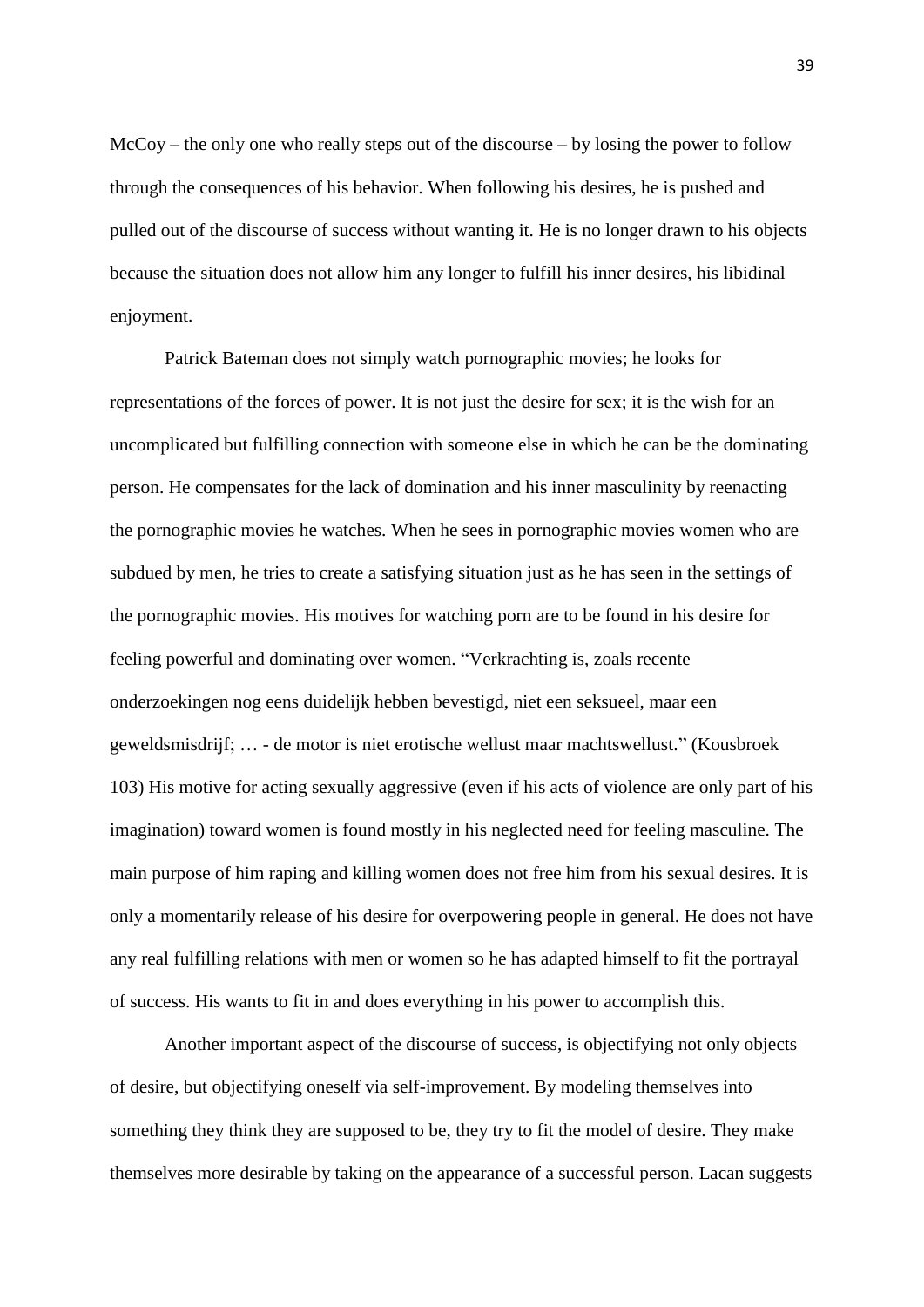that this works the other way around as well. If you desire someone who looks successful, logically you are more desirable for someone else when you look successful too.

As a result, people objectify every aspect of the discourse of success in order to succeed in having it or looking like it. As I mentioned in chapter four on *American Psycho*, the novel can be seen as a satire on the genre, a persiflage on the typical Wall Street scene. This means that *Amercian Psycho* displays social structures that are more clearly represented than in *The Bonfire of the Vanities*, especially the relations between men and women. If it is not unusual for men to objectify women in *The Bonfire*, then the men in *American Psycho* are grotesquely disfiguring women (possibly literally) and their sexual desires. And in the case of Patrick Bateman this is the case. He turns women into objects and takes them by taking their life. His possible sexual assaults are an outburst of his objectifying behavior. When he treats women as objects he is able to do with them as he pleases, as long as he only acts out in his imagination. The fact that women"s groups accused him of being a misogynist, can be seen as a confirmation of the way Bret Easton Ellis succeeded in writing a satirical novel that portrays the discourse of success successfully.

The remarks are somewhat valid; Patrick Bateman is a misogynist. But he is much more than that. He is psychopath who kills men as well as women. Bateman"s actions cannot be attributed to Bret Easton Ellis as a person. He has merely written an account of a cultural order, albeit it somewhat metaphorical. "A materialistic feminism … follows the unstable constructions of, for example, gender and patriarchy back to the contradictions of their historical moment." (Dollimore 11) It is only then, that the masculine-oriented society can be understood and questioned for its ethics. In order to get beyond the accusation that *American Psycho* is a how-to novel on the torture and dismemberment of women, there has to be a theoretical method to find the answer to the question of what happens in the novel. By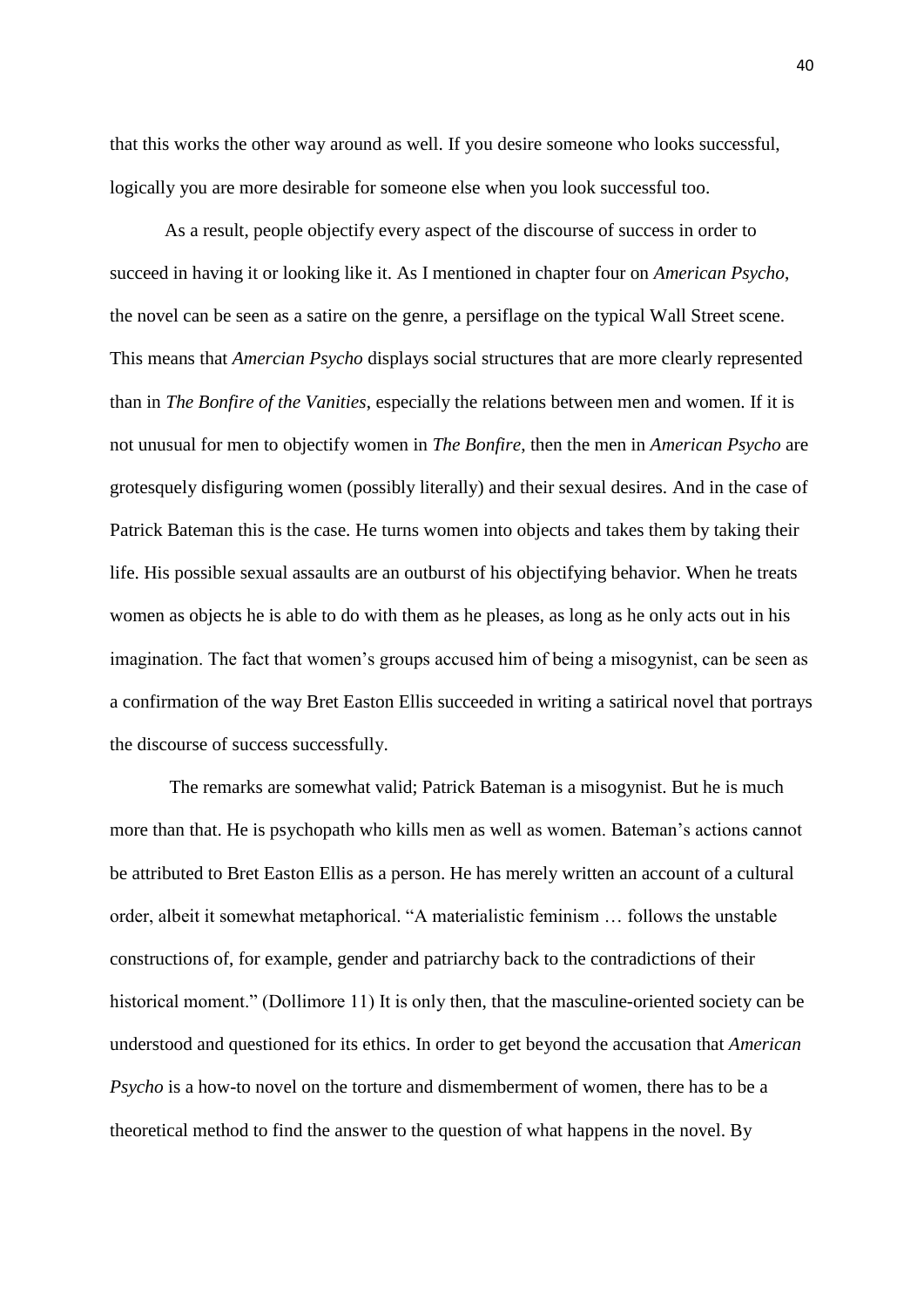attempting to describe the discourse of success, the novel is taken seriously and analyzed the right way.

The critique Ellis got for *American Psycho* can be used for Wolfe in a broader perspective as well. He too objectifies women and sexual relations. The women Larry Kramer and Sherman McCoy meets and desire, are represent as superficial and only concerned with appearance and wealth. An important aspect of this appearance is to not look foolish or overpowered by (their) man. Maria Rushink is embarrassed when she mistakes Christopher Marlowe (1564-1593, the author of a dramatized version of *Faust*) for a writer of movie scripts. She feels humiliated by the man because he responded with "I shouldn"t think so. He died in 1593." Her concern is that Sherman McCoy believes she is stupid if she does not know who Christopher Marlowe is. (Wolfe 80)

When Sherman McCoy is out of the discourse of success, he sees the discourse for what is actually is. It is everything his former self stands for. Just as the protagonist in *Bright Lights, Big City* did, he rejects his former lifestyle. Whether that is voluntarily or out of necessity is not that important. The moment they do not believe in it any more is the moment the discourse of success does not draw them to it any longer. The objectification of them by the discourse is interrupted.

Wolfe had an ambitious goal when writing the novel *The Bonfire of the Vanities*. He wanted to write a realistic novel on New York in the 1980s. (Wolfe ix). Reading the reviews that were written more recently (Masters, Fletcher, Edward B., Kuzyk, Zwagerman), the impression rises that he reached this goal. A novel that captures the New York of the 1980s as realistically as possible is destined to become dated at a certain moment. Joost Zwagerman thinks the novel is dated because it gives such a clear outline of the political situation of New York of the 1980s. He believes Wolfe creates characters who only think of their social status and their financial wealth, their stocks. He portrays people only in their social class and in the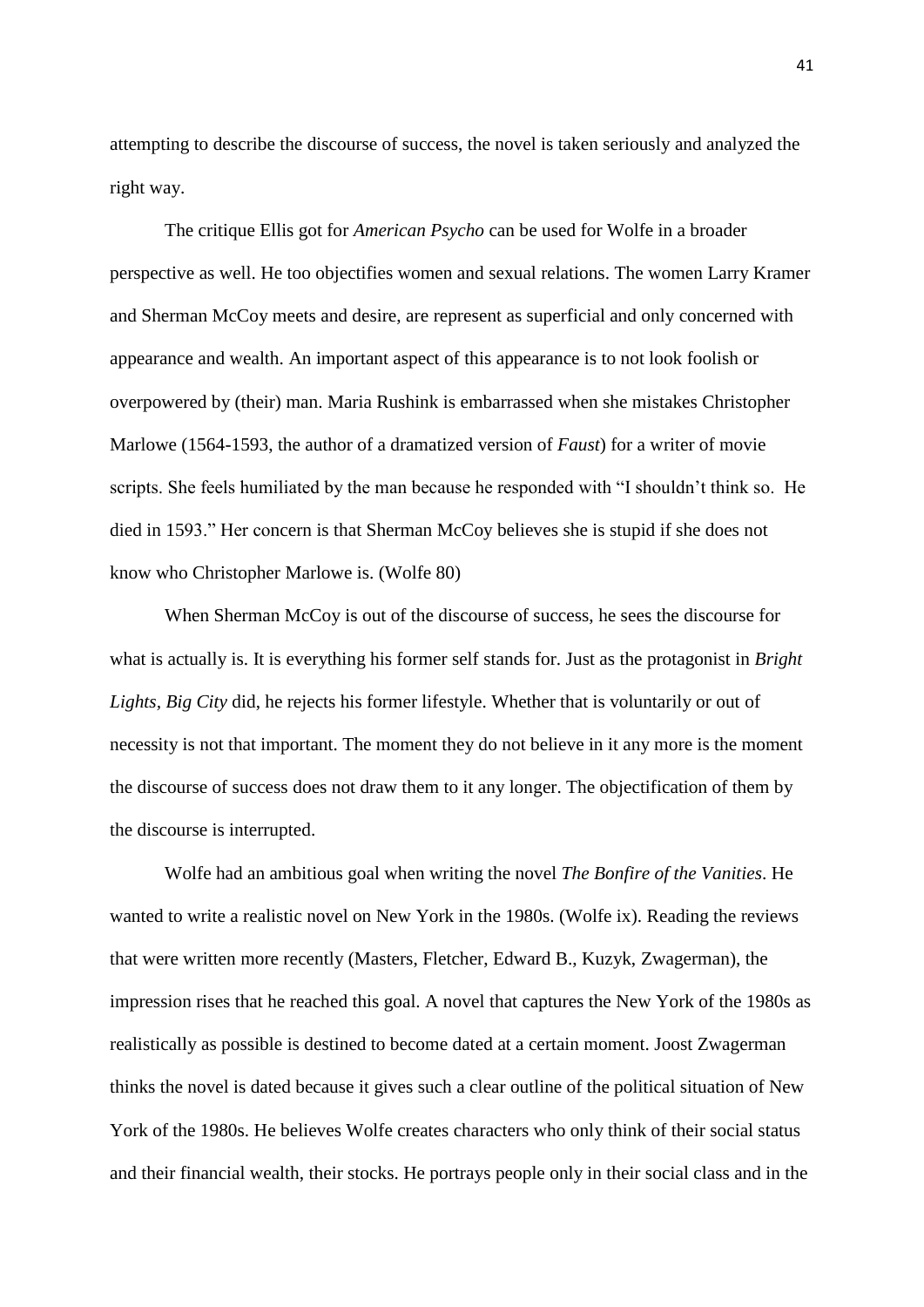confrontation between rich and poor, black and white, creating characters who are bound to become dated. (157)

Not only is *The Bonfire of the Vanities* slightly dated, it soon became prophetic after its publication in 1987. A week after the novel reached the bookstores in October, Wall Street experienced its infamous crash of 1987. Three months later the Tawana Brawley case appeared in the media and a man named Reverend Al Sharpton handled the press very similarly to Reverend Bacon. Just as in the opening chapter of *The Bonfire of the Vanities*, the mayor of New York was harassed and shouted down by demonstrators in Harlem. (Wolfe xxvi-xxvii) Although the novel showed similarities with real life, Wolfe did not think of the novel as prophetic. He merely thought of it as a testimony of how he succeeded in writing a realistic novel on New York of the 1980s. "The book only showed what was obvious to anyone who had done what I did, even as far back as the early Eighties, when I began; anyone who had gone out and looked frankly at the new face of the city and paid attention not only to what the voices said but also to the roar." (Wolfe xxvii)

Bret Easton Ellis pointed out that two weeks after writing *American Psycho*, the novel had already become dated. It is a novel about the New York in the 1980s and was first published in 1991. There are references that only people who were presented at that time can really understand. (*booksbookshow*) Bret Easton Ellis commented on the fashion of the 1980s and the way people behaved; how it really was typical for that period. "Most of the time, if you put the products together, they would actually look ridiculous – none of it went together. If you could see what the characters in *American Psycho* were wearing, they would all look like clowns. It didn't seem odd at the time, given the culture, to have a brand obsessed guy, who was into grooming and going to the gym. Today that is called being metrosexual, but that term didn"t exist then." (*AskMen*) This may be the best argument illustrating how an author succeeded in capturing a historical moment in a novel.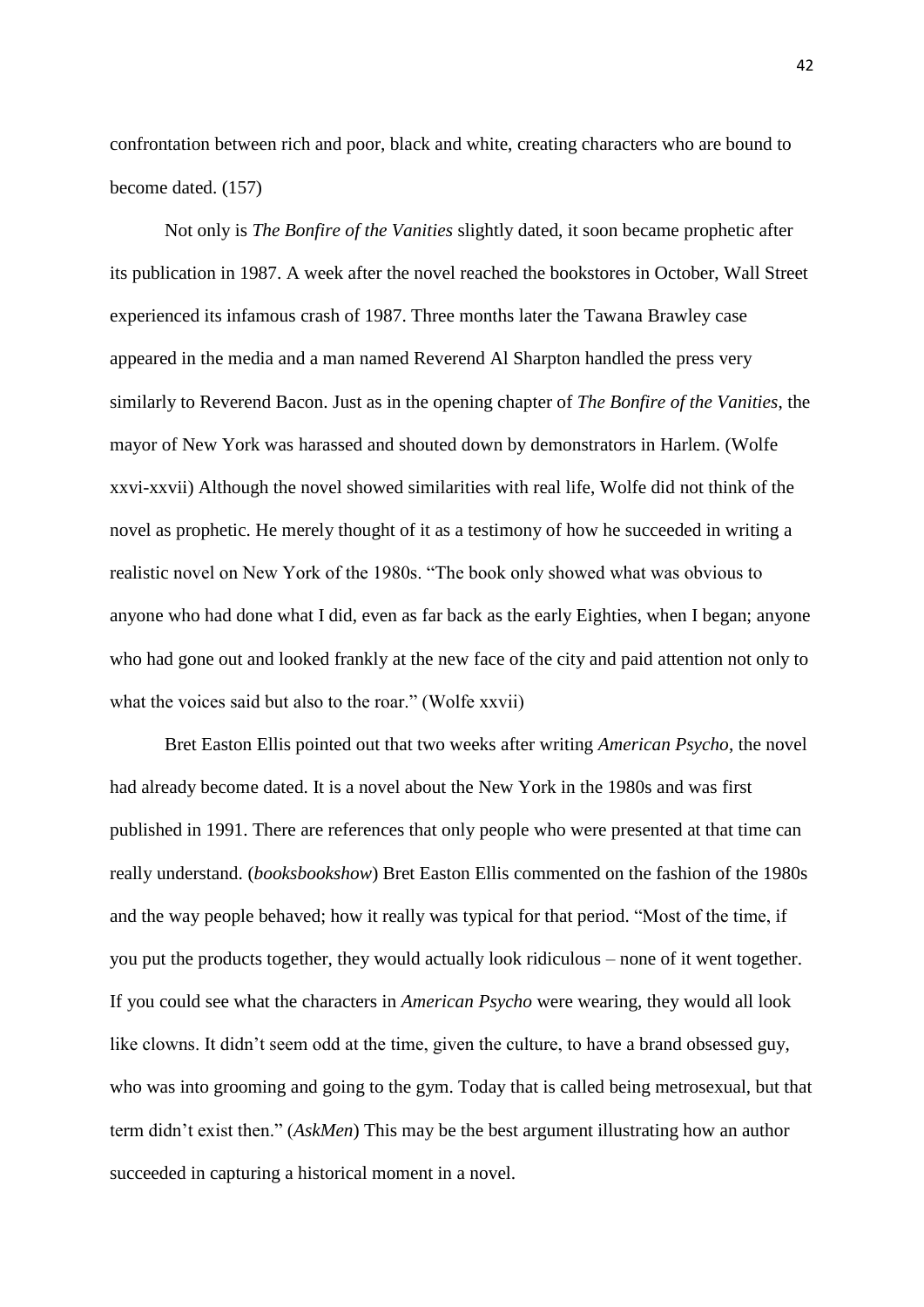Bateman's wish to fit in with the rest of his colleagues is a desperate call for company, to not stand out of the crowd, to not be alone. He is the only character who says it literally to one his ex-girlfriend Bethany.

> "Patrick", she says slowly. "If you"re so uptight about work, why don"t you just quit? You don't have to work."

"Because", I say, staring directly at het, "I ... want ... to ... fit ... in.".  $(236)$ As a consequence he is obliged to live according the rules of the social order he follows. He gives up his sense of self to be accepted in the discourse of success. The concept of free will is minimized in a society constructed around an ideology. Greenblatt discovered this when analyzing Renaissance literature. He found that fashioning oneself and being fashioned by society and its cultural mores is intertwined in the process. In the freedom to choose a certain identity or wanting to become part of a discourse, there is the restricting force of power relations.

> Whenever I focused sharply upon a moment of apparently autonomous selffashioning, I found not an epiphany of identity freely chosen but a cultural artifact. If there remained traces of free choice, the choice was among possibilities whose range was strictly delineated by the social and ideological system in force. (Greenblatt 256)

This applies to the ideology that forms the discourse of success. There is freedom insofar that you choose to follow the strict rules applied in the discourse. If you choose to disobey the rules, you are no longer part of the cultural order. The freedom of choice is therefore a misleading freedom. The discourse of success if filled with individuals who feel comfortable in their restricted sense of freedom because they are incapable of living their lives as if they were really free. The characters in the novels show us a generation that fails to take control of their lives. They can keep up appearances and simulate a satisfying lifestyle.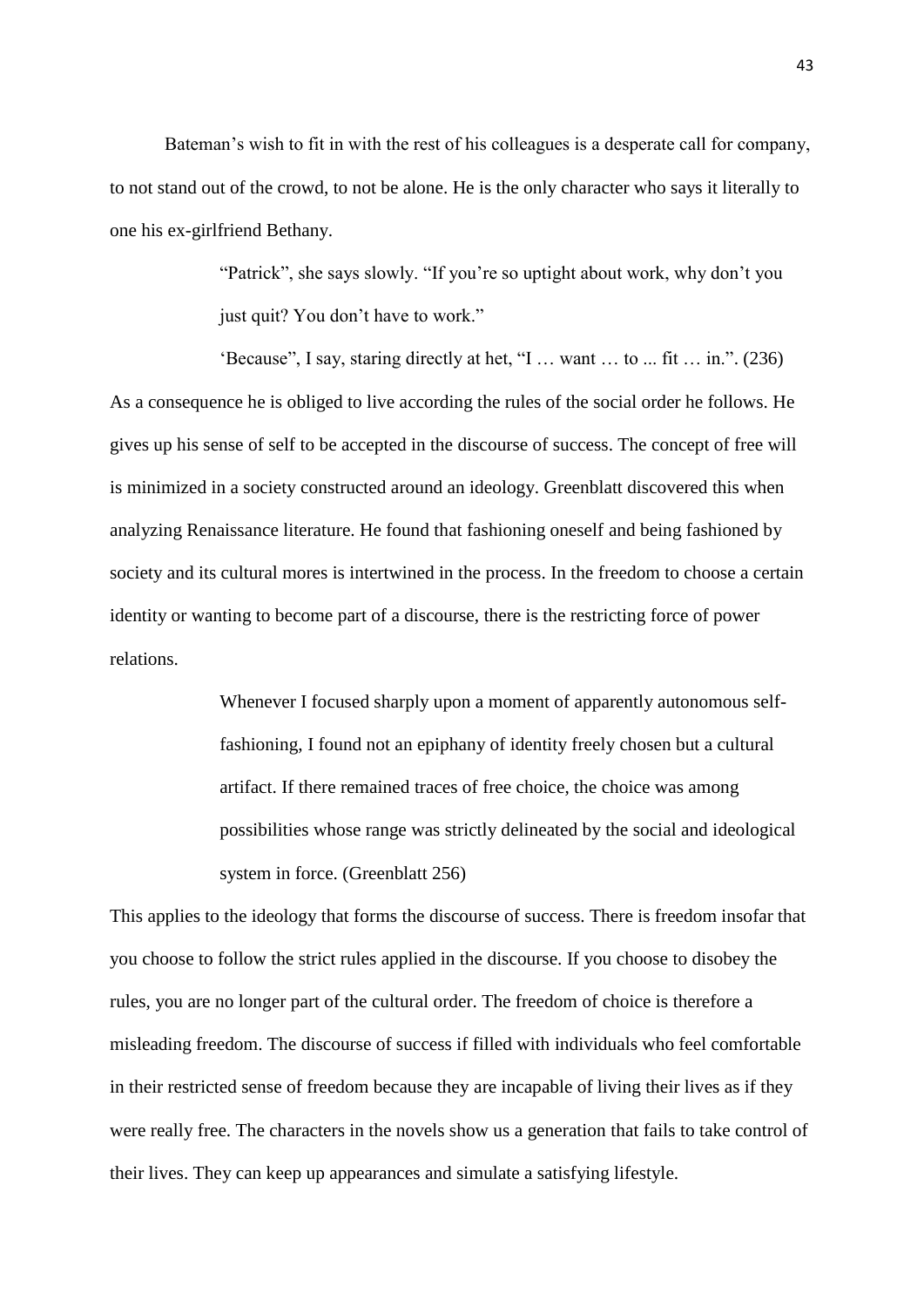#### Works cited

- *Bright Lights, Big City* Dir. James Bridges. Perf. Michael J. Fox, Kiefer Sutherland, Phoebe Cates. Mirage. 1988. DVD.
- Cohen, R. "Editorial Adjustments In "American Psycho"" *The New York Times*. 18 February 1991. Web. 21 August 2011
- Dollimore, Jonathan. *Political Shakespeare: New Essays in Cultural Materialism.*  Manchester: Manchester University Press, 1985. Print.

Ellis, B.E. *American Psycho*. 1991. New York: Vintage Books, 2006. Print.

- Fletcher, Don. "The Bonfire of the Vanities: A Critical Reading". *Social Alternatives* 12:1 (1993). Web. June 2011
- Foucault, M. "The Order of Discourse." *Untying the Text*. Robert Young. Boston: Routledge & Kegan Paul, 1981. 52-64. Print.
- Girard, S. ""Standing At The Corner Of Walk And Don't Walk": Vintage Contemporaries, Bright Lights,Big City, and the Problems of betweenness". *American Literature* 68:1 (1996) Web. 24 May 2011
- Greenblatt, Stephen. *Renaissance Self-fashioning: from More to Shakespeare*. Chicago: Chicago University Press, 1980. Print.
- Martin, Theodore. "The Privilege of Contemporary life: Periodization in the Bret Easton Ellis Decades." *Modern Language Quarterly* 71:2 (2010). Web. 4 March 2011
- Kousbroek, Rudy. *De onmogelijke liefde; Anathema's 7*. Amsterdam: Meulenhoff, 1988. Print.
- Masters, J. Joshua. "Race and the Infernal City in Tom Wolfe"s *Bonfire of the Vanities*". Journal of Narrative Theory 29:2 (1999). Web. June 2011
- Mathys, K. "Jay McInerney interview (De Standaard)" *De Standaard*. 9 Februari 2008. Web. 19 July 2011.